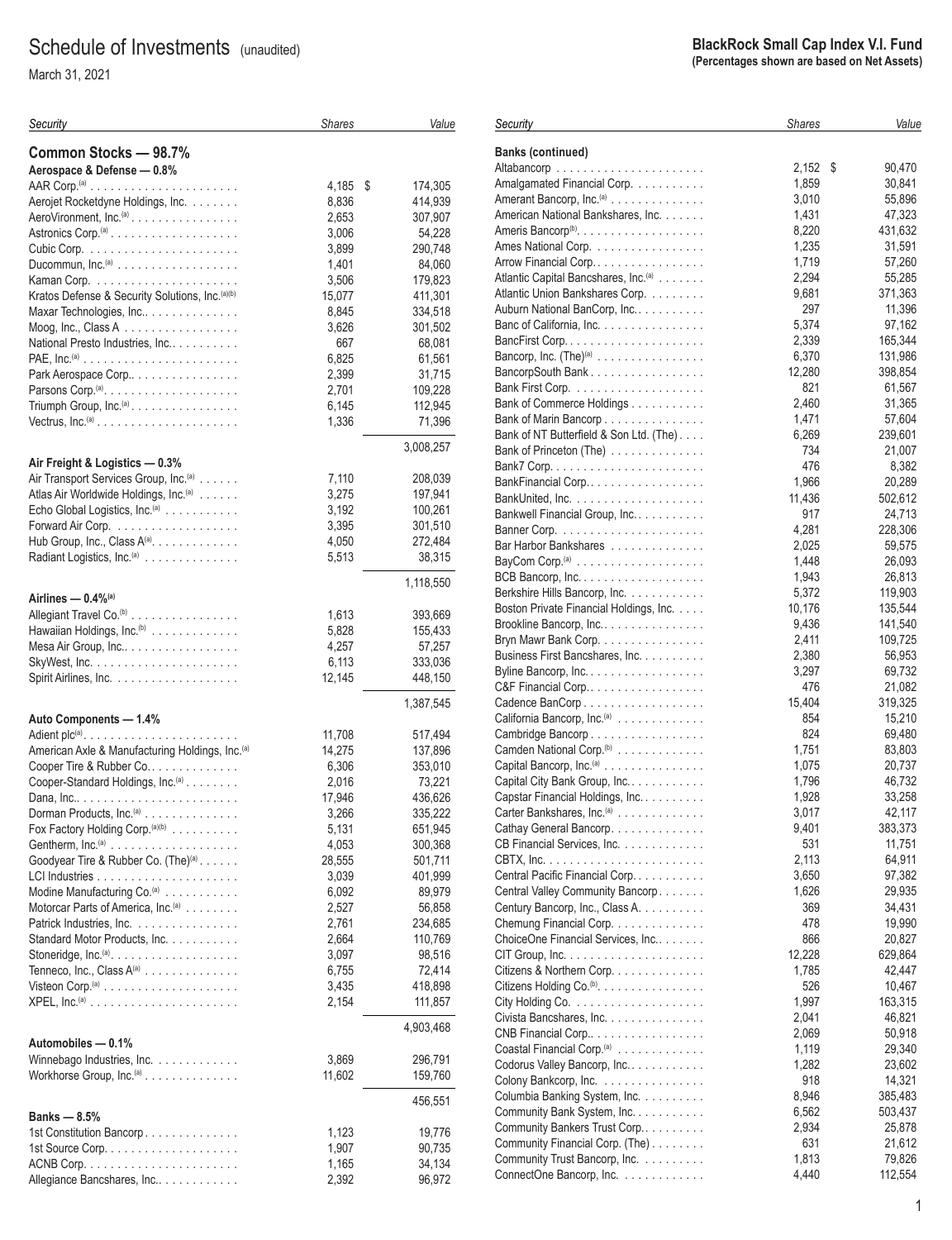March 31, 2021

#### **BlackRock Small Cap Index V.I. Fund (Percentages shown are based on Net Assets)**

| Security                                                 | <b>Shares</b> | Value   | Security                                                      | <b>Shares</b> | Valu    |
|----------------------------------------------------------|---------------|---------|---------------------------------------------------------------|---------------|---------|
| <b>Banks (continued)</b>                                 |               |         | <b>Banks (continued)</b>                                      |               |         |
| County Bancorp, Inc.                                     | 532 \$        | 12,752  | HomeTrust Bancshares, Inc.                                    | $2,143$ \$    | 52,182  |
| CrossFirst Bankshares, Inc. <sup>(a)</sup> .             | 6,338         | 87,401  | Hope Bancorp, Inc. $\ldots \ldots \ldots \ldots \ldots$       | 14,042        | 211,473 |
| Customers Bancorp, Inc. <sup>(a)</sup> .                 | 2,596         | 82,605  | Horizon Bancorp, Inc.                                         | 5,134         | 95,390  |
| CVB Financial Corp                                       | 16,026        | 354,014 | Howard Bancorp, Inc. <sup>(a)</sup> .                         | 1,869         | 30,726  |
| Dime Community Bancshares, Inc. <sup>(b)</sup>           | 4,230         | 127,492 | Independent Bank Corp.                                        | 6,588         | 403,632 |
| Eagle Bancorp Montana, Inc                               | 568           | 13,814  | Independent Bank Group, Inc.                                  | 4,610         | 333,026 |
| Eagle Bancorp, Inc. $\ldots \ldots \ldots \ldots \ldots$ | 3,892         | 207,093 | International Bancshares Corp.                                | 6,627         | 307,625 |
| Eastern Bankshares, Inc.                                 | 20,803        | 401,290 | Investar Holding Corp.                                        | 1,325         | 27,229  |
| Enterprise Bancorp, Inc.                                 | 1,148         | 37,333  | Investors Bancorp, $Inc.^{(b)}$                               | 28,663        | 421,059 |
| Enterprise Financial Services Corp.                      | 2,848         | 140,805 | Lakeland Bancorp, Inc.                                        | 5,504         | 95,935  |
| Equity Bancshares, Inc., Class A(a)                      | 1,569         | 42,991  | Lakeland Financial Corp. <sup>(b)</sup>                       | 2,978         | 206,048 |
| Esquire Financial Holdings, Inc. <sup>(a)</sup>          | 828           | 18,887  | Landmark Bancorp, Inc.                                        | 399           | 10,542  |
| Evans Bancorp, $Inc. \ldots \ldots \ldots \ldots \ldots$ | 678           | 22,977  |                                                               | 1,678         | 29,365  |
| Farmers & Merchants Bancorp, Inc. <sup>(b)</sup>         | 1,355         | 34,065  | Level One Bancorp, Inc. $\ldots \ldots \ldots \ldots$         | 774           | 19,954  |
| Farmers National Banc Corp                               | 3,365         | 56,195  | Limestone Bancorp, $Inc^{(a)} \dots \dots \dots \dots$        | 577           | 9,145   |
|                                                          | 3,956         | 175,884 | Live Oak Bancshares, Inc                                      | 3,483         | 238,551 |
| Fidelity D&D Bancorp, Inc                                | 528           | 32,472  | Macatawa Bank Corp.                                           | 3,277         | 32,606  |
| Financial Institutions, Inc.                             | 1,844         | 55,855  | Mackinac Financial Corp.                                      | 1,132         | 15,871  |
|                                                          | 3,236         | 140,766 | MainStreet Bancshares, Inc. <sup>(a)</sup>                    | 915           | 18,995  |
|                                                          | 26,653        | 300,113 | Mercantile Bank Corp.                                         | 2,155         | 69,973  |
| First Bancorp, Inc. (The)                                | 1,388         | 40,516  |                                                               | 551           | 14,326  |
| First Bancshares, Inc. (The).                            | 2,726         | 99,799  | Metrocity Bankshares, Inc.                                    | 2,420         | 37,220  |
|                                                          | 2,179         | 26,518  | Metropolitan Bank Holding Corp. <sup>(a)</sup>                | 951           | 47,892  |
|                                                          | 6,007         | 154,080 | Mid Penn Bancorp, Inc                                         | 927           | 24,853  |
| First Business Financial Services, Inc                   | 1,115         | 27,574  | Middlefield Banc Corp.                                        | 717           | 15,028  |
|                                                          | 423           | 20,604  | Midland States Bancorp, Inc.                                  | 2,446         | 67,852  |
| First Choice Bancorp                                     | 1,540         | 37,437  | MidWestOne Financial Group, Inc.                              | 1,929         | 59,741  |
| First Commonwealth Financial Corp                        | 9,378         | 134,762 | MVB Financial Corp.                                           | 1,269         | 42,892  |
| First Community Bankshares, Inc.                         | 2,334         | 69,997  | National Bank Holdings Corp., Class A                         | 3,529         | 140,031 |
| First Community Corp.                                    | 721           | 14,384  | National Bankshares, Inc.                                     | 887           | 31,497  |
| First Financial Bancorp.                                 | 12,036        | 288,864 | NBT Bancorp, Inc. $\ldots \ldots \ldots \ldots \ldots \ldots$ | 5,401         | 215,500 |
| First Financial Bankshares, Inc.                         | 15,957        | 745,671 | Nicolet Bankshares, Inc. <sup>(a)</sup>                       | 1,078         | 89,970  |
| First Financial Corp.                                    | 1,758         | 79,128  |                                                               | 860           | 22,695  |
| First Foundation, Inc.                                   | 4,749         | 111,412 | Northrim BanCorp, Inc.                                        | 634           | 26,951  |
| First Guaranty Bancshares, Inc.                          | 738           | 13,218  | Norwood Financial Corp                                        | 821           | 21,847  |
| First Internet Bancorp.                                  | 1,295         | 45,623  | Oak Valley Bancorp                                            | 869           | 14,903  |
| First Interstate BancSystem, Inc., Class A               | 4,965         | 228,589 | OceanFirst Financial Corp.                                    | 7,240         | 173,326 |
| First Merchants Corp                                     | 6,578         | 305,877 |                                                               | 5,764         | 130,382 |
| First Mid Bancshares, Inc.                               | 1,948         | 85,576  | Ohio Valley Banc Corp                                         | 517           | 12,553  |
| First Midwest Bancorp, Inc.                              | 14,165        | 310,355 | Old National Bancorp                                          | 20,282        | 392,254 |
| First Northwest Bancorp                                  | 1,103         | 18,332  | Old Second Bancorp, Inc.                                      | 3,856         | 50,938  |
| First of Long Island Corp. (The)                         | 3,134         | 66,597  | Origin Bancorp, Inc.                                          | 2,812         | 119,257 |
| First Savings Financial Group, Inc.                      | 220           | 14,771  | Orrstown Financial Services, Inc.                             | 1,383         | 30,841  |
|                                                          | 779           | 13,726  | Pacific Premier Bancorp, Inc. <sup>(b)</sup> .                | 10,017        | 435,138 |
| First Western Financial, Inc. <sup>(a)</sup>             | 637           | 15,931  | Park National Corp.                                           | 1,782         | 230,413 |
| Flushing Financial Corp.                                 | 3,679         | 78,105  | Parke Bancorp, Inc.                                           | 1,531         | 30,605  |
| FNCB Bancorp, Inc.                                       | 2,251         | 16,973  |                                                               | 828           | 6,053   |
| Franklin Financial Services Corp.                        | 541           | 16,868  |                                                               | 1,660         | 24,900  |
| Fulton Financial Corp                                    | 19,744        | 336,240 | Peapack-Gladstone Financial Corp.                             | 2,064         | 63,736  |
|                                                          | 1,570         | 27,192  | Penns Woods Bancorp, Inc. <sup>(b)</sup>                      | 859           | 20,693  |
| German American Bancorp, Inc                             | 3,058         | 141,341 | Peoples Bancorp of North Carolina, Inc.                       | 599           | 14,160  |
| Glacier Bancorp, Inc.                                    | 11,925        | 680,679 | Peoples Bancorp, Inc.                                         | 2,160         | 71,647  |
| Great Southern Bancorp, Inc                              | 1,254         | 71,064  | Peoples Financial Services Corp.                              | 912           | 38,523  |
| Great Western Bancorp, Inc.                              | 6,565         | 198,854 |                                                               | 557           | 16,292  |
| Guaranty Bancshares, Inc.                                | 794           | 29,180  |                                                               | 1,661         | 105,772 |
| Hancock Whitney Corp.                                    | 10,726        | 450,599 | Premier Financial Bancorp, Inc.                               | 1,798         | 33,425  |
| Hanmi Financial Corp.                                    | 3,597         | 70,969  | Primis Financial Corp                                         | 2,595         | 37,731  |
| HarborOne Bancorp, Inc.                                  | 6,008         | 80,928  | Professional Holding Corp., Class A(a)                        | 1,273         | 23,385  |
| Hawthorn Bancshares, Inc. <sup>(b)</sup>                 | 750           | 15,968  | QCR Holdings, Inc.                                            | 2,000         | 94,440  |
|                                                          | 1,397         | 23,917  |                                                               | 2,205         | 44,695  |
| Heartland Financial USA, Inc.                            | 4,338         | 218,028 | Red River Bancshares, Inc.                                    | 654           | 36,631  |
| Heritage Commerce Corp                                   | 6,616         | 80,848  | Reliant Bancorp, Inc.                                         | 2,049         | 58,847  |
| Heritage Financial Corp. <sup>(b)</sup>                  | 4,419         | 124,793 | Renasant Corp. <sup>(b)</sup>                                 | 6,498         | 268,887 |
| Hilltop Holdings, Inc                                    | 8,145         | 277,989 | Republic Bancorp, Inc., Class A.                              | 1,275         | 56,470  |
| Home BancShares, Inc. <sup>(b)</sup>                     | 19,122        | 517,250 | Republic First Bancorp, Inc. <sup>(a)</sup> .                 | 5,329         | 20,090  |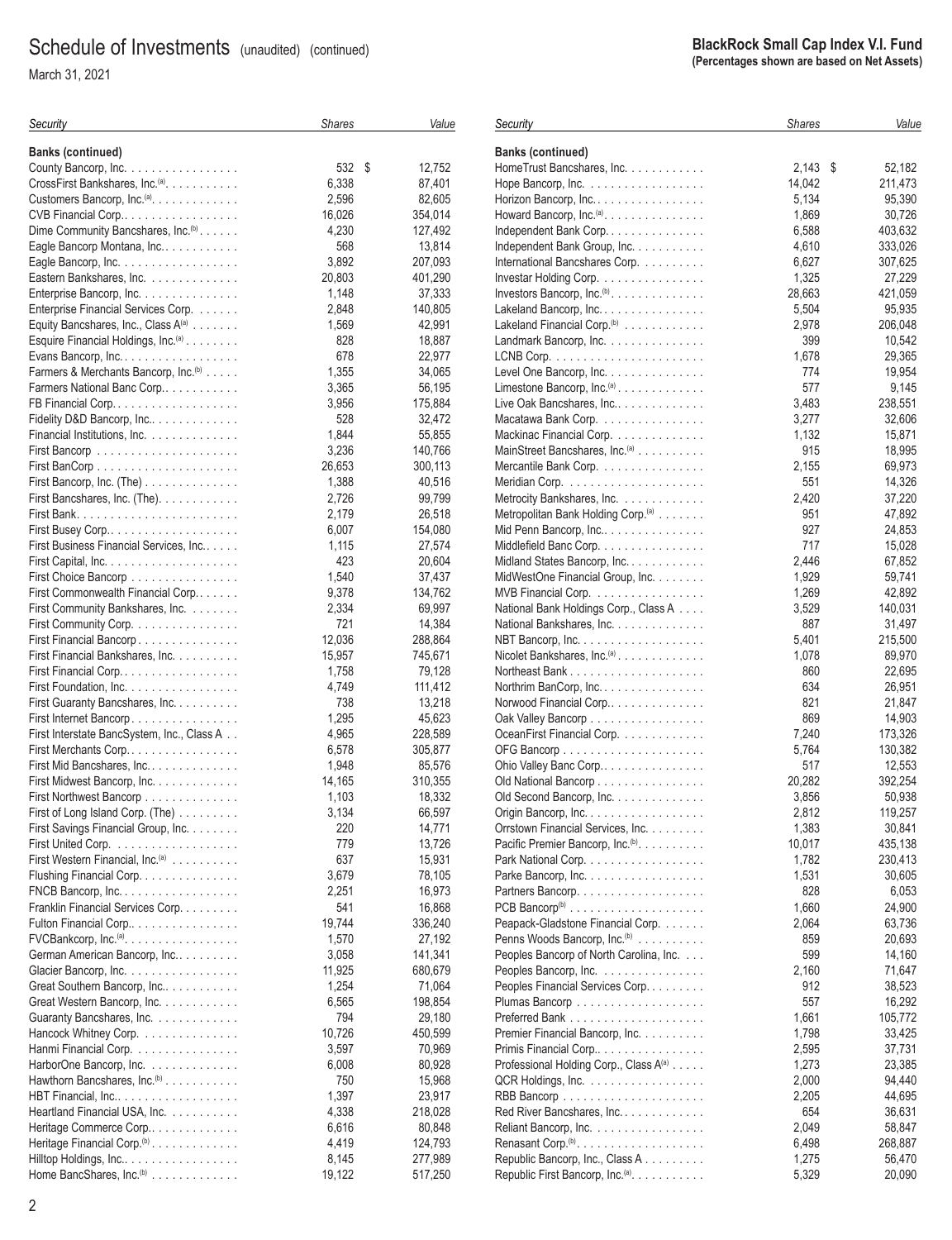March 31, 2021

|           | <b>BlackRock Small Cap Index V.I. Fund</b><br>(Percentages shown are based on Net Assets) |       |
|-----------|-------------------------------------------------------------------------------------------|-------|
|           | <b>Shares</b>                                                                             | Value |
| ontinued) |                                                                                           |       |

| Security                                                               | <b>Shares</b>   | Value              | Security                   |
|------------------------------------------------------------------------|-----------------|--------------------|----------------------------|
| <b>Banks (continued)</b>                                               |                 |                    | <b>Biotech</b>             |
| Richmond Mutual BanCorp, Inc. <sup>(b)</sup> .                         | 1,765<br>\$     | 23,933             | Allogene                   |
| S&T Bancorp, Inc. <sup>(b)</sup>                                       | 4,105           | 137,518            | Allovir, I                 |
| Salisbury Bancorp, Inc.                                                | 317             | 14,078             | ALX On                     |
| Sandy Spring Bancorp, Inc.                                             | 5,669           | 246,205            | Amicus                     |
| SB Financial Group, Inc.                                               | 817             | 14,918             | Anaptys                    |
| Seacoast Banking Corp. of Florida <sup>(a)(b)</sup>                    | 6,044           | 219,035            | Anavex                     |
| Select Bancorp, $Inc^{(a)} \dots \dots \dots \dots \dots$              | 2,076           | 22,981             | Anika TI                   |
| ServisFirst Bancshares, Inc.                                           | 6,086           | 373,254            | Annexor                    |
| Shore Bancshares, Inc. <sup>(b)</sup>                                  | 1,707           | 29,053             | Apellis F                  |
|                                                                        | 1,873           | 50,196             | Applied                    |
| Silvergate Capital Corp., Class A(a)                                   | 2,414           | 343,198            | Applied                    |
| Simmons First National Corp., Class A                                  | 13,302          | 394,670            | Applied                    |
| SmartFinancial, Inc.                                                   | 1,683           | 36,437             | Aprea T                    |
| South Plains Financial, Inc.<br>South State Corp.                      | 1,349<br>8,657  | 30,649<br>679,661  | Aptinyx,<br>Aravive,       |
| Southern First Bancshares, Inc. <sup>(a)</sup>                         | 986             | 46,224             | Arcturus                   |
| Southside Bancshares, Inc.                                             | 3,995           | 153,847            | Arcus B                    |
| Spirit of Texas Bancshares, Inc.                                       | 1,910           | 42,612             | Arcutis I                  |
| Stock Yards Bancorp, Inc.                                              | 2,613           | 133,420            | Ardelyx,                   |
| Summit Financial Group, Inc.                                           | 1,524           | 40,462             | Arena P                    |
| Texas Capital Bancshares, Inc. <sup>(a)</sup>                          | 6,218           | 440,981            | Arrowhe                    |
| Tompkins Financial Corp.                                               | 1,652           | 136,620            | Assemb                     |
|                                                                        | 8,226           | 250,070            | Atara Bi                   |
| TriCo Bancshares <sup>(b)</sup>                                        | 3,284           | 155,563            | Athenex                    |
| TriState Capital Holdings, Inc. <sup>(a)</sup>                         | 3,194           | 73,654             | <b>Athersys</b>            |
| Triumph Bancorp, Inc. <sup>(a)</sup>                                   | 2,766           | 214,061            | Atreca,                    |
|                                                                        | 7,679           | 258,475            | AVEO P                     |
| UMB Financial Corp.                                                    | 5,357           | 494,612            | Avid Bio                   |
| United Bankshares, Inc. <sup>(b)</sup>                                 | 15,375          | 593,168            | Avidity E                  |
| United Community Banks, Inc.                                           | 9,592           | 327,279            | Avrobio,                   |
| United Security Bancshares.                                            | 2,059           | 16,863             | Axcella                    |
| Unity Bancorp, Inc                                                     | 966             | 21,252             | Beam T                     |
| Univest Financial Corp<br>Valley National Bancorp                      | 3,337<br>49,740 | 95,405<br>683,428  | <b>Beyonds</b><br>BioAtla, |
| Veritex Holdings, Inc.                                                 | 6,047           | 197,858            | <b>BioCrys</b>             |
| Washington Trust Bancorp, Inc.                                         | 2,201           | 113,638            | <b>Biohave</b>             |
| WesBanco, $Inc^{(b)} \dots \dots \dots \dots \dots \dots$              | 8,024           | 289,345            | Bioxcel                    |
| West BanCorp, Inc.                                                     | 2,109           | 50,806             | Black Di                   |
| Westamerica BanCorp                                                    | 3,195           | 200,582            | Blueprin                   |
|                                                                        |                 |                    | <b>Bolt Biot</b>           |
|                                                                        |                 | 30,176,123         | <b>BrainSto</b>            |
| Beverages - 0.3%                                                       |                 |                    | Bridgebi                   |
| Celsius Holdings, Inc. <sup>(a)</sup> .<br>Coca-Cola Consolidated, Inc | 4,355<br>602    | 209,258<br>173,846 | C4 Ther                    |
| MGP Ingredients, Inc. <sup>(b)</sup> .                                 | 1,541           | 91,150             | Cabalet                    |
| National Beverage Corp                                                 | 2,996           | 146,534            | Calither                   |
| NewAge, $Inc^{(a)} \dots \dots \dots \dots \dots \dots \dots$          | 12,030          | 34,406             | Calyxt, I                  |
| Primo Water Corp                                                       | 19,371          | 314,972            | CareDx,                    |
|                                                                        |                 |                    | CASI <sub>Pt</sub>         |
|                                                                        |                 | 970,166            | Catabas<br>Catalyst        |
| Biotechnology $-9.8\%$ <sup>(a)</sup>                                  |                 |                    | Catalyst                   |
| 4D Molecular Therapeutics, Inc.                                        | 931             | 40,387             | CEL-SC                     |
|                                                                        | 838             | 19,844             | Centoge                    |
| Abeona Therapeutics, Inc                                               | 8,145           | 15,313             | Checkm                     |
| ADMA Biologics, Inc. <sup>(b)</sup><br>Adverum Biotechnologies, Inc.   | 8,758<br>11,198 | 15,414<br>110,412  | Checkpo                    |
| Aeglea BioTherapeutics, Inc.                                           | 5,672           | 44,922             | Chemo(                     |
|                                                                        | 13,901          | 109,957            | <b>Chimeri:</b>            |
|                                                                        | 20,268          | 55,129             | Chinook                    |
| Akebia Therapeutics, Inc.                                              | 17,574          | 59,488             | Cidara 1                   |
| Akero Therapeutics, Inc.                                               | 1,744           | 50,593             | Clovis C                   |
|                                                                        | 2,960           | 41,055             | Codiak I                   |
| Albireo Pharma, Inc                                                    | 2,142           | 75,505             | Cohbar,                    |
|                                                                        | 5,429           | 109,340            | Coherus                    |
| Aligos Therapeutics, Inc.                                              | 1,234           | 28,061             | Concert                    |
|                                                                        | 3,252           | 373,265            | Constell                   |

| Biotechnology (continued)                                                   |                 |                   |
|-----------------------------------------------------------------------------|-----------------|-------------------|
| Allogene Therapeutics, Inc.                                                 | 6,605           | \$<br>233,157     |
|                                                                             | 3,606           | 84,380            |
| ALX Oncology Holdings, Inc.                                                 | 2,146           | 158,246           |
| Amicus Therapeutics, Inc.                                                   | 31,805          | 314,233           |
|                                                                             | 2,764           | 59,564            |
| Anavex Life Sciences Corp. <sup>(b)</sup> .                                 | 7,223           | 107,984           |
| Anika Therapeutics, Inc.                                                    | 1,778           | 72,525            |
|                                                                             | 3,258           | 90,703            |
| Apellis Pharmaceuticals, Inc.                                               | 7,504           | 321,997           |
| Applied Genetic Technologies Corp. <sup>(b)</sup>                           | 5,092<br>2,742  | 25,816<br>120,675 |
| Applied Molecular Transport, Inc.<br>Applied Therapeutics, Inc.             | 1,799           | 33,740            |
| Aprea Therapeutics, Inc.                                                    | 969             | 4,942             |
|                                                                             | 3,192           | 9,576             |
|                                                                             | 1,621           | 10,682            |
| Arcturus Therapeutics Holdings, Inc.                                        | 2,492           | 102,920           |
| Arcus Biosciences, Inc.                                                     | 5,127           | 143,966           |
| Arcutis Biotherapeutics, Inc.                                               | 3,000           | 86,790            |
|                                                                             | 9,806           | 64,916            |
| Arena Pharmaceuticals, Inc.                                                 | 7,170           | 497,526           |
| Arrowhead Pharmaceuticals, Inc.                                             | 12,647          | 838,623           |
| Assembly Biosciences, Inc.                                                  | 4,131           | 19,003            |
| Atara Biotherapeutics, Inc                                                  | 9,775           | 140,369           |
|                                                                             | 8,835<br>23,206 | 37,990            |
| Atreca, Inc., Class A.                                                      | 3,565           | 41,771<br>54,651  |
| AVEO Pharmaceuticals, Inc.                                                  | 3,029           | 22,172            |
| Avid Bioservices, Inc.                                                      | 7,456           | 135,923           |
| Avidity Biosciences, Inc.                                                   | 3,722           | 81,177            |
|                                                                             | 4,197           | 53,260            |
| Axcella Health, Inc.                                                        | 1,539           | 7,326             |
| Beam Therapeutics, Inc. <sup>(b)</sup> .                                    | 4,945           | 395,798           |
| Beyondspring, Inc.                                                          | 2,642           | 29,247            |
|                                                                             | 1,415           | 71,939            |
| BioCryst Pharmaceuticals, Inc                                               | 21,864          | 222,357           |
| Biohaven Pharmaceutical Holding Co. Ltd                                     | 5,966           | 407,776           |
| Bioxcel Therapeutics, Inc.                                                  | 1,631           | 70,394            |
| Black Diamond Therapeutics, Inc<br>Blueprint Medicines Corp. <sup>(b)</sup> | 2,325<br>6,837  | 56,404<br>664,762 |
| Bolt Biotherapeutics, Inc.                                                  | 1,511           | 49,727            |
| BrainStorm Cell Therapeutics, Inc.                                          | 3,565           | 13,654            |
| Bridgebio Pharma, Inc. <sup>(b)</sup>                                       | 11,718          | 721,829           |
| C4 Therapeutics, Inc.                                                       | 1,318           | 48,753            |
| Cabaletta Bio, Inc.                                                         | 1,654           | 18,359            |
| Calithera Biosciences, Inc.                                                 | 8,808           | 21,315            |
|                                                                             | 1,679           | 10,108            |
|                                                                             | 6,212           | 422,975           |
| CASI Pharmaceuticals, Inc.                                                  | 7,215           | 17,316            |
| Catabasis Pharmaceuticals, Inc<br>Catalyst Biosciences, Inc.                | 2,397           | 6,927<br>21,208   |
| Catalyst Pharmaceuticals, Inc.                                              | 4,208<br>12,807 | 59,040            |
|                                                                             | 4,295           | 65,327            |
|                                                                             | 1,223           | 14,835            |
| Checkmate Pharmaceuticals, Inc                                              | 1,393           | 16,911            |
| Checkpoint Therapeutics, Inc.                                               | 5,816           | 18,262            |
| ChemoCentryx, Inc.                                                          | 6,103           | 312,718           |
|                                                                             | 7,569           | 72,965            |
| Chinook Therapeutics, Inc.                                                  | 1,703           | 26,465            |
| Cidara Therapeutics, Inc. <sup>(b)</sup>                                    | 4,335           | 11,531            |
| Clovis Oncology, Inc. <sup>(b)</sup>                                        | 10,720          | 75,254            |
| Codiak Biosciences, Inc.                                                    | 623             | 9,395             |
| Coherus Biosciences, Inc.                                                   | 2,690<br>7,438  | 3,658<br>108,669  |
| Concert Pharmaceuticals, Inc.                                               | 3,852           | 19,221            |
| Constellation Pharmaceuticals, Inc                                          | 3,962           | 92,671            |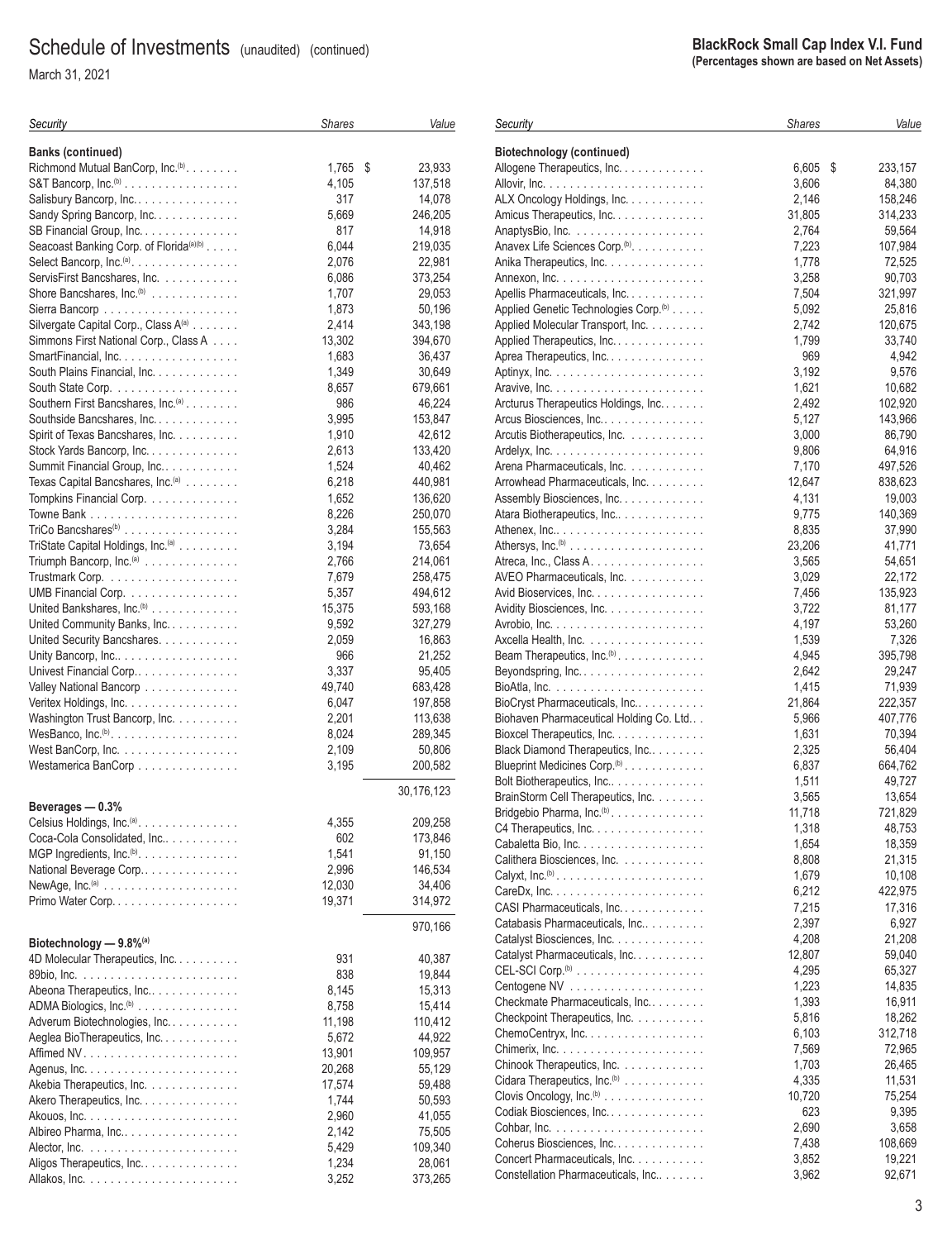March 31, 2021

**BlackRock Small Cap Index V.I. Fund (Percentages shown are based on Net Assets)**

| Security                                                           | <b>Shares</b> | Value   | Security                                 | <b>Shares</b> | Valu      |
|--------------------------------------------------------------------|---------------|---------|------------------------------------------|---------------|-----------|
| Biotechnology (continued)                                          |               |         | Biotechnology (continued)                |               |           |
| ContraFect Corp                                                    | $3,191$ \$    | 15,317  | Ironwood Pharmaceuticals, Inc.           | 20,142 \$     | 225,188   |
| Corbus Pharmaceuticals Holdings, Inc.                              | 8,897         | 17,527  | iTeos Therapeutics, Inc.                 | 2,399         | 81,998    |
|                                                                    | 2,020         | 72,781  |                                          | 10,285        | 63,561    |
| Crinetics Pharmaceuticals, Inc.                                    | 3,606         | 55,100  | Jounce Therapeutics, Inc.                | 2,248         | 23,087    |
| Cue Biopharma, Inc                                                 | 3,737         | 45,591  | Kadmon Holdings, Inc.                    | 21,746        | 84,592    |
| Cullinan Oncology, Inc.                                            | 1,610         | 67,089  | KalVista Pharmaceuticals, Inc.           | 2,344         | 60,217    |
| Cyclerion Therapeutics, Inc                                        | 3,184         | 8,883   | Karuna Therapeutics, Inc. <sup>(b)</sup> | 1,995         | 239,859   |
|                                                                    | 8,145         | 189,453 | Karyopharm Therapeutics, Inc             | 8,968         | 94,343    |
| CytomX Therapeutics, Inc.                                          | 7,479         | 57,813  | Keros Therapeutics, Inc.                 | 1,668         | 102,665   |
| Decibel Therapeutics, Inc.                                         | 780           | 8,861   | Kezar Life Sciences, Inc                 | 3,709         | 22,106    |
| Deciphera Pharmaceuticals, Inc.                                    | 4,858         | 217,833 | Kindred Biosciences, Inc.                | 4,771         | 23,712    |
| Denali Therapeutics, Inc. <sup>(b)</sup>                           | 7,798         | 445,266 | Kiniksa Pharmaceuticals Ltd., Class A.   | 3,412         | 63,156    |
|                                                                    | 1,263         | 64,148  | Kinnate Biopharma, Inc.                  | 1,623         | 50,573    |
| Dicerna Pharmaceuticals, Inc.                                      | 8,321         | 212,768 | Kodiak Sciences, Inc.                    | 4,092         | 463,992   |
| Dyadic International, Inc                                          | 2,603         | 14,290  |                                          | 1,825         | 53,418    |
| Dynavax Technologies Corp.                                         | 13,560        | 133,295 | Krystal Biotech, Inc.                    | 1,896         | 146,068   |
| Dyne Therapeutics, Inc.                                            | 1,717         | 26,665  | Kura Oncology, Inc.                      | 7,889         | 223.022   |
| Eagle Pharmaceuticals, Inc.                                        | 1,188         | 49,587  | Kymera Therapeutics, Inc                 | 1,281         | 49,780    |
| Editas Medicine, Inc.                                              | 8,257         | 346,794 | La Jolla Pharmaceutical Co.              | 2,847         | 12,071    |
| Eiger BioPharmaceuticals, Inc                                      | 4,261         | 37,710  | Lexicon Pharmaceuticals, Inc.            | 5,737         | 33,676    |
| Emergent BioSolutions, Inc                                         | 5,636         | 523,641 | Ligand Pharmaceuticals, Inc.             | 1,792         | 273,190   |
| Enanta Pharmaceuticals, Inc                                        | 2,326         | 114,718 |                                          | 1,634         | 11,896    |
| Enochian Biosciences, Inc.                                         | 1,565         | 5,540   | LogicBio Therapeutics, Inc.              | 6,839         | 217,822   |
|                                                                    |               |         |                                          |               |           |
| Epizyme, Inc. $\ldots \ldots \ldots \ldots \ldots \ldots \ldots$   | 11,442        | 99,660  | Madrigal Pharmaceuticals, Inc            | 1,108         | 129,603   |
| Esperion Therapeutics, Inc.                                        | 3,307         | 92,761  | Magenta Therapeutics, Inc.               | 2,396         | 28,369    |
| Evelo Biosciences, Inc                                             | 2,513         | 26,889  |                                          | 28,912        | 113,335   |
|                                                                    | 7,628         | 16,629  | Marker Therapeutics, Inc.                | 3,653         | 8,183     |
| Fate Therapeutics, Inc. <sup>(b)</sup>                             | 9,465         | 780,389 |                                          | 5,798         | 29,280    |
| Fennec Pharmaceuticals, Inc.                                       | 2,850         | 17,698  | MEI Pharma, Inc                          | 14,148        | 48,528    |
|                                                                    | 10,381        | 360,325 | MeiraGTx Holdings plc                    | 2,740         | 39,538    |
| Five Prime Therapeutics, Inc                                       | 3,984         | 150,077 | Mersana Therapeutics, Inc.               | 6,896         | 111,577   |
| Flexion Therapeutics, Inc.                                         | 5,606         | 50,174  |                                          | 965           | 5,983     |
| Foghorn Therapeutics, Inc.                                         | 870           | 11,467  | Minerva Neurosciences, Inc.              | 4,064         | 11,867    |
| Forma Therapeutics Holdings, Inc.                                  | 3,693         | 103,478 | Mirati Therapeutics, Inc.                | 5,306         | 908,918   |
| Fortress Biotech, Inc.                                             | 7,433         | 26,238  | Mirum Pharmaceuticals, Inc.              | 738           | 14,627    |
| Frequency Therapeutics, Inc                                        | 3,242         | 30,799  | Molecular Templates, Inc.                | 3,266         | 41,217    |
| G1 Therapeutics, Inc.                                              | 4,189         | 100,787 | Morphic Holding, Inc.                    | 1,678         | 106,184   |
| Galectin Therapeutics, Inc. <sup>(b)</sup>                         | 5,213         | 11,312  | Mustang Bio, Inc                         | 7,000         | 23,240    |
| Galera Therapeutics, Inc.                                          | 1,042         | 9,190   | Myriad Genetics, Inc. <sup>(b)</sup>     | 8,772         | 267,107   |
| Generation Bio Co.                                                 | 4,949         | 140,849 | Natera, Inc                              | 9,396         | 954,070   |
| Genprex, Inc. $\ldots \ldots \ldots \ldots \ldots \ldots \ldots$   | 3,756         | 16,188  | Neoleukin Therapeutics, Inc.             | 3,963         | 48,785    |
|                                                                    | 36,869        | 58,253  | NeuBase Therapeutics, Inc                | 2,327         | 17,197    |
| GlycoMimetics, Inc. <sup>(b)</sup>                                 | 4,523         | 13,614  | NeuroBo Pharmaceuticals, Inc.            | 499           | 2,196     |
| Gossamer Bio, Inc.                                                 | 7,287         | 67,405  | NexImmune, $Inc^{(b)}$                   | 700           | 13,356    |
| Gritstone Oncology, Inc. <sup>(b)</sup>                            | 3,986         | 37,588  |                                          | 2,202         | 22,042    |
| Halozyme Therapeutics, Inc.                                        | 16,486        | 687,301 |                                          | 2,487         | 81,822    |
| Harpoon Therapeutics, Inc.                                         | 1,407         | 29,434  |                                          | 7,642         | 1,385,571 |
| Heron Therapeutics, Inc.                                           | 10,677        | 173,074 | Nurix Therapeutics, Inc.                 | 2,946         | 91,591    |
| Homology Medicines, Inc.                                           | 4,578         | 43,079  | Nymox Pharmaceutical Corp                | 5,105         | 11,333    |
| Hookipa Pharma, Inc. <sup>(b)</sup> .                              | 1,622         | 21,816  | Olema Pharmaceuticals, Inc.              | 1,460         | 48,443    |
|                                                                    | 26,216        | 40,373  |                                          | 8,623         | 44,753    |
| Ideaya Biosciences, Inc.                                           | 2,250         | 52,875  |                                          | 805           | 11,206    |
| IGM Biosciences, Inc.                                              | 957           | 73,392  |                                          | 48,841        | 209.528   |
|                                                                    | 512           | 8,161   | Organogenesis Holdings, Inc.             | 3,248         | 59,179    |
|                                                                    | 3,876         | 92,016  |                                          | 2,226         | 12,755    |
| $ImmunoGen, Inc. \ldots \ldots \ldots \ldots \ldots \ldots \ldots$ | 23,206        | 187,969 | ORIC Pharmaceuticals, Inc                | 2,813         | 68,918    |
| $lmmunome, Inc.$                                                   | 354           | 11,994  | Ovid therapeutics, Inc.                  | 5,771         | 23,199    |
| $lmmunovant, Inc. \ldots \ldots \ldots \ldots \ldots \ldots$       | 4,804         | 77,056  | Oyster Point Pharma, Inc.                | 674           | 12,321    |
|                                                                    | 1,016         | 20,391  | Pandion Therapeutics, Inc.               | 1,545         | 92,777    |
| Inovio Pharmaceuticals, Inc.                                       | 22,834        | 211,900 | Passage Bio, Inc                         | 3,681         | 64,344    |
| Inozyme Pharma, Inc                                                | 1,532         | 30,334  | PhaseBio Pharmaceuticals, Inc.           | 2,316         | 8,013     |
| $In \mathsf{smed}, In \mathsf{c}^{(\mathsf{b})}$                   | 12,548        | 427,385 | Pieris Pharmaceuticals, Inc              | 6,594         | 16,947    |
| Intellia Therapeutics, Inc.                                        | 6,797         | 545,493 | PMV Pharmaceuticals, Inc.                | 1,720         | 56,571    |
| Intercept Pharmaceuticals, Inc.                                    | 3,319         | 76,603  | Poseida Therapeutics, Inc.               | 3,943         | 37,656    |
|                                                                    | 15,026        | 574,143 | Praxis Precision Medicines, Inc.         | 1,396         | 45,733    |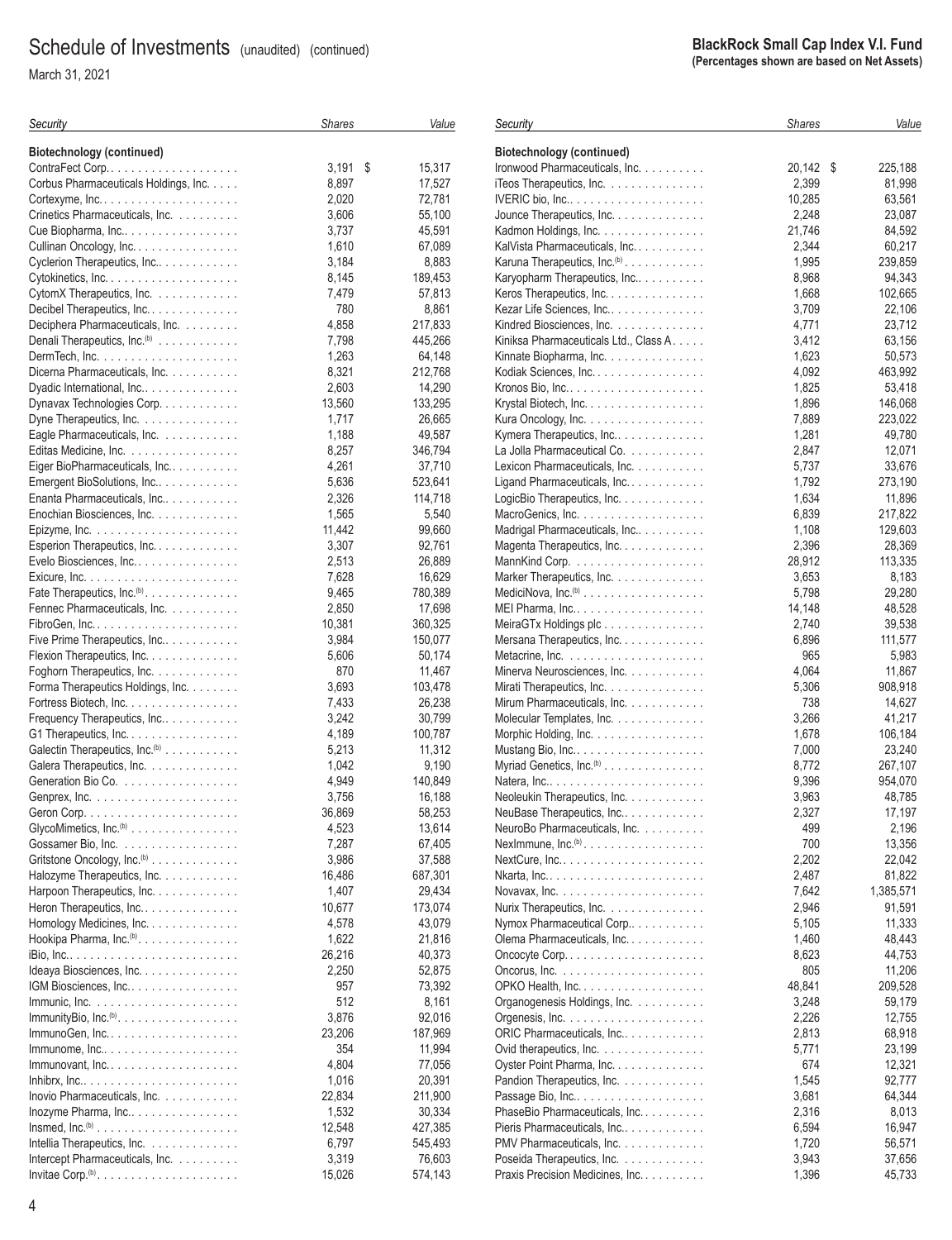March 31, 2021

| Security                                            | <b>Shares</b> | Value             |
|-----------------------------------------------------|---------------|-------------------|
| <b>Biotechnology (continued)</b>                    |               |                   |
|                                                     | 9,207<br>\$   | 63,436            |
| Precision BioSciences, Inc.                         | 6,168         | 63,839            |
| Prelude Therapeutics, Inc                           | 1,169         | 50,653            |
| Protagonist Therapeutics, Inc.                      | 4,357         | 112,846           |
| Protara Therapeutics, Inc.                          | 261           | 4,108             |
| Prothena Corp. plc.                                 | 3,738         | 93,899            |
| PTC Therapeutics, Inc.                              | 7,586         | 359,197           |
| Puma Biotechnology, Inc.                            | 4,071         | 39,570            |
|                                                     | 5,424         | 113,145           |
| RAPT Therapeutics, Inc.                             | 1,480         | 32,856            |
|                                                     | 4,715         | 160,829           |
| Relay Therapeutics, Inc.                            | 5,651         | 195,355           |
| Replimune Group, Inc.                               | 3,053         | 93,147            |
| REVOLUTION Medicines, Inc.                          | 5,282         | 242,338           |
| Rhythm Pharmaceuticals, Inc.                        | 4,701         | 99,990            |
| Rigel Pharmaceuticals, Inc.                         | 22,292        | 76,239            |
| Rocket Pharmaceuticals, Inc.                        | 4,626         | 205,256           |
| Rubius Therapeutics, Inc.                           | 4,448         | 117,872           |
| Sangamo Therapeutics, Inc.                          | 13,878        | 173,891           |
|                                                     | 6,299         | 13,102            |
| Scholar Rock Holding Corp                           | 3,257         | 165,000           |
| Scopus Biopharma, Inc.                              | 1,112         | 9,396             |
| Selecta Biosciences, Inc.                           | 9,045         | 40,929            |
| Sensei Biotherapeutics, Inc.                        | 807           | 11,726            |
| Seres Therapeutics, Inc.                            | 6,894         | 141,947           |
| Shattuck Labs, Inc.                                 | 1,644         | 48,071            |
| Sigilon Therapeutics, Inc.                          | 863           | 19,288            |
| Silverback Therapeutics, Inc.                       | 1,545         | 67,408            |
| Soleno Therapeutics, Inc.                           | 7,871         | 9,917             |
| Solid Biosciences, Inc.                             | 3,427         | 18,951            |
| Sorrento Therapeutics, Inc.                         | 30,767        | 254,443           |
| Spectrum Pharmaceuticals, Inc.                      | 18,396        | 59,971            |
| Spero Therapeutics, Inc.                            | 2,541         | 37,404            |
| SpringWorks Therapeutics, Inc.                      | 2,947<br>812  | 216,811<br>13,479 |
| Spruce Biosciences, Inc.<br>SQZ Biotechnologies Co. | 521           | 7,127             |
| Stoke Therapeutics, Inc.                            | 1,683         | 65,368            |
| Sutro Biopharma, Inc                                | 3,975         | 90,471            |
| Syndax Pharmaceuticals, Inc.                        | 3,618         | 80,898            |
| Syros Pharmaceuticals, Inc.                         | 5,543         | 41,462            |
| Taysha Gene Therapies, Inc.                         | 989           | 20,077            |
| TCR2 Therapeutics, Inc.                             | 3,685         | 81,365            |
| TG Therapeutics, Inc.                               | 15,077        | 726,711           |
|                                                     | 8,369         | 138,005           |
| Travere Therapeutics, Inc                           | 6,774         | 169,147           |
| Turning Point Therapeutics, Inc. <sup>(b)</sup> .   | 4,663         | 441,073           |
| Twist Bioscience Corp.                              | 5,818         | 720,617           |
| Tyme Technologies, Inc.                             | 8,098         | 14,414            |
| Ultragenyx Pharmaceutical, Inc.                     | 7,897         | 899,152           |
| UNITY Biotechnology, Inc                            | 4,476         | 26,856            |
| UroGen Pharma Ltd.                                  | 2,634         | 51,310            |
| Vanda Pharmaceuticals, Inc.                         | 6,413         | 96,323            |
|                                                     | 5,814         | 35,175            |
|                                                     | 3,528         | 69,678            |
| VBI Vaccines, Inc.                                  | 23,351        | 72,622            |
|                                                     | 8,284         | 445,265           |
|                                                     | 21,621        | 53,404            |
|                                                     | 5,662         | 314,524           |
| Viking Therapeutics, Inc.                           | 7,408         | 46,856            |
| Vir Biotechnology, Inc.                             | 6,619         | 339,356           |
| Vor BioPharma, Inc.                                 | 1,368         | 58,961            |
| Voyager Therapeutics, Inc.                          | 3,525         | 16,603            |
| vTv Therapeutics, Inc., Class A                     | 1,176         | 3,316             |
| X4 Pharmaceuticals, Inc                             | 2,090         | 17,995            |
|                                                     | 1,847         | 31,713            |

## **BlackRock Small Cap Index V.I. Fund (Percentages shown are based on Net Assets)** *Shares Value* Xencor, Inc. ...................... 6,889 296,640 XOMA Corp. ...................... 779 31,791 Y-mAbs Therapeutics, Inc............... Zentalis Pharmaceuticals, Inc. . . . . . . . . . . . . . . . . . 3,673 159,371 ZIOPHARM Oncology, Inc.<sup>(b)</sup> ............... 25,493 91,775 34,886,597 AAON, Inc.(b) ...................... 5,117 358,241 Advanced Drainage Systems, Inc. ....... 6,992 722,903 Alpha Pro Tech Ltd.<sup>(a)</sup> ................ American Woodmark Corp.(a) ........... 2,077 204,751 Apogee Enterprises, Inc............... 3,287 134,373 Builders FirstSource, Inc.(a) ............ 25,323 1,174,227

| Capital Markets — 1.5% |  |  |  |  |
|------------------------|--|--|--|--|
|------------------------|--|--|--|--|

*Security*

**Biotechnology (continued)**

**Building Products — 1.7%**

CSW Industrials, Inc. . . . . . . . . . . . . . . . .

JELD-WEN Holding, Inc.<sup>(a)</sup>.............

UFP Industries, Inc. . . . . . . . . . . . . . . . . .

| Artisan Partners Asset Management, Inc.,             |        |         |
|------------------------------------------------------|--------|---------|
|                                                      | 7,020  | 366,233 |
| AssetMark Financial Holdings, Inc. <sup>(a)</sup>    | 2,168  | 50,601  |
| Associated Capital Group, Inc., Class A.             | 300    | 10,758  |
| B. Riley Financial, Inc.                             | 2,441  | 137,624 |
| BGC Partners, Inc., Class $A^{(b)}$                  | 39,188 | 189,278 |
|                                                      | 5,684  | 94,582  |
| Brightsphere Investment Group, Inc. <sup>(b)</sup> . | 7,683  | 156,579 |
| Cohen & Steers, Inc.                                 | 2,961  | 193,442 |
| Cowen, Inc., Class A $\ldots$                        | 3,279  | 115,257 |
| Diamond Hill Investment Group, Inc.                  | 411    | 64,120  |
| Donnelley Financial Solutions, Inc. <sup>(a)</sup>   | 3,762  | 104,696 |
| Federated Hermes, Inc., Class B                      | 11,626 | 363,894 |
| Focus Financial Partners, Inc., Class A(a)           | 4,687  | 195,073 |
| GAMCO Investors, Inc., Class A.                      | 630    | 11,686  |
| Greenhill & Co., Inc                                 | 1,834  | 30,224  |
| Hamilton Lane, Inc., Class A                         | 4,035  | 357,340 |
| Houlihan Lokey, Inc                                  | 6,487  | 431,450 |
| Moelis & Co., Class A.                               | 6,534  | 358,586 |
| Oppenheimer Holdings, Inc., Class A.                 | 1,284  | 51,424  |
| Piper Sandler Cos                                    | 2,183  | 239,366 |
| PJT Partners, Inc., Class A                          | 2,878  | 194,697 |
| Pzena Investment Management, Inc., Class A           | 1,562  | 16,448  |
| Safeguard Scientifics, Inc. <sup>(a)</sup> .         | 2,757  | 18,803  |
| Sculptor Capital Management, Inc., Class A.          | 2,074  | 45,379  |
| Siebert Financial Corp. <sup>(a)</sup>               | 1,073  | 4,346   |
| Silvercrest Asset Management Group, Inc.,            |        |         |
|                                                      | 1,176  | 16,911  |
| StepStone Group, Inc., Class A                       | 2,372  | 83,660  |
| Stifel Financial Corp. <sup>(b)</sup>                | 12,429 | 796,202 |
| StoneX Group, $Inc^{(a)}$                            | 1,976  | 129,191 |
|                                                      | 109    | 3,073   |
| Virtus Investment Partners, Inc.                     | 892    | 210,066 |
| Waddell & Reed Financial, Inc., Class A.             | 7,817  | 195,816 |
| Westwood Holdings Group, Inc.                        | 1,082  | 15,646  |
|                                                      |        |         |

Caesarstone Ltd. ................... 3,044 41,794 Cornerstone Building Brands, Inc.(a) ...... 5,114 71,749

Gibraltar Industries, Inc. (a) . . . . . . . . . . . . . . . . . . 4,023 368,145 Griffon Corp. ...................... 5,478 148,837 Insteel Industries, Inc................. 2,420 74,633

Masonite International Corp.<sup>(a)</sup> . . . . . . . . . . . . . . . . . . 3,026 348,716 PGT Innovations, Inc.(a) ............... 6,929 174,957 Quanex Building Products Corp.......... 4,145 108,723 Resideo Technologies, Inc.(a) ........... 17,775 502,144 Simpson Manufacturing Co., Inc. ........ 5,398 559,935

6,032,133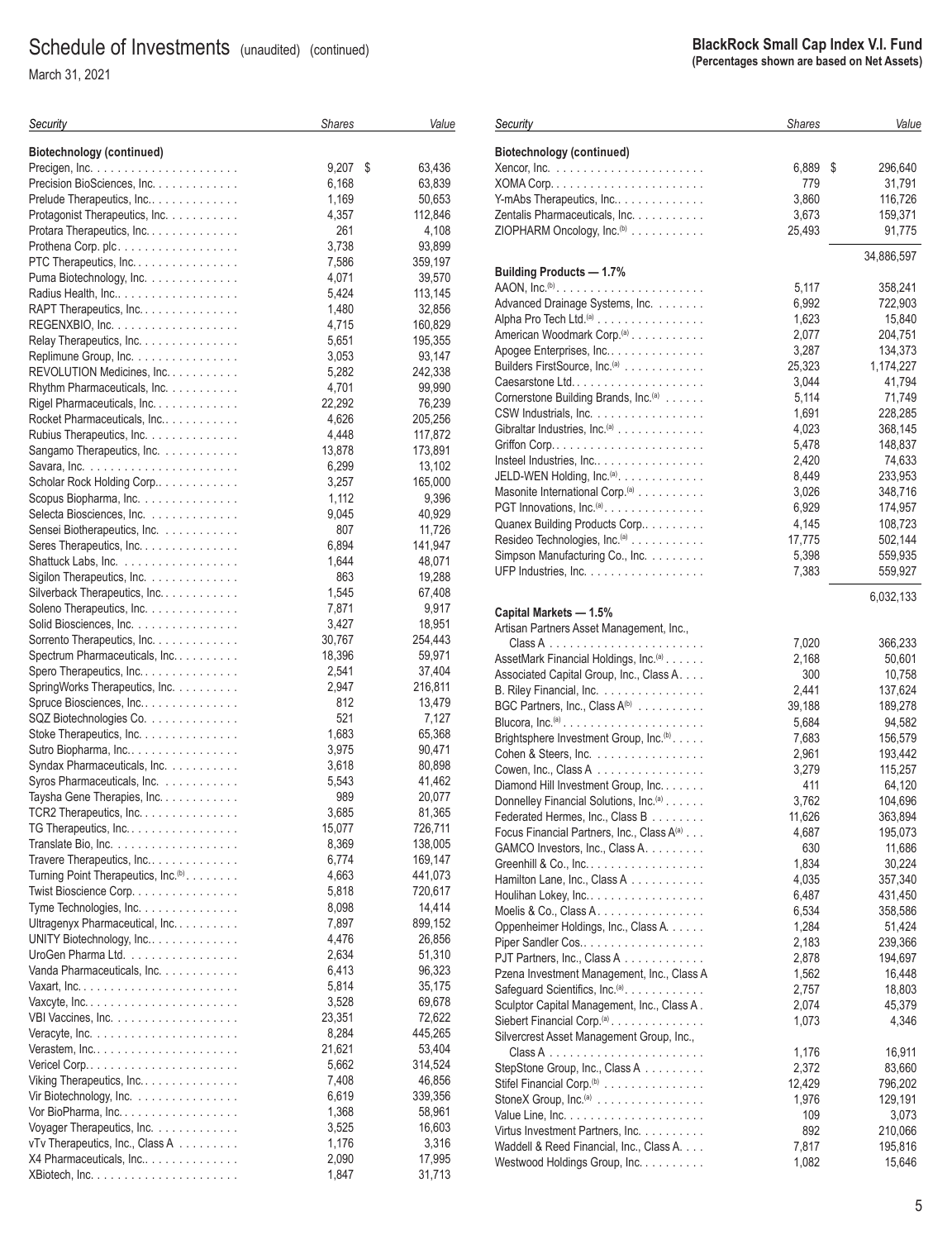March 31, 2021

| Security                                                                               | <b>Shares</b>   | Value              |
|----------------------------------------------------------------------------------------|-----------------|--------------------|
| <b>Capital Markets (continued)</b>                                                     |                 |                    |
| WisdomTree Investments, Inc.                                                           | 17,260          | \$<br>107,875      |
|                                                                                        |                 |                    |
|                                                                                        |                 | 5,360,326          |
| Chemicals - 1.7%                                                                       |                 |                    |
| Advanced Emissions Solutions, Inc. <sup>(a)</sup>                                      | 2,446           | 13,453             |
| AgroFresh Solutions, Inc. <sup>(a)</sup>                                               | 3,233<br>3,650  | 86,709<br>7,300    |
| American Vanguard Corp.                                                                | 3,869           | 78,966             |
|                                                                                        | 13,415          | 256,227            |
|                                                                                        | 11,315          | 534,860            |
|                                                                                        | 3,985           | 499,759            |
|                                                                                        | 874             | 101,725            |
| Ferro Corp. <sup>(a)</sup> . $\ldots \ldots \ldots \ldots \ldots \ldots \ldots \ldots$ | 10,087          | 170,067            |
|                                                                                        | 3,429           | 49,823             |
| GCP Applied Technologies, Inc. <sup>(a)</sup>                                          | 5,816           | 142,725            |
|                                                                                        | 2,572           | 86,214             |
|                                                                                        | 6,274           | 394,697            |
|                                                                                        | 5,187           | 391,774            |
| Innospec, $Inc. \ldots. \ldots. \ldots. \ldots. \ldots.$                               | 3,035           | 311,664            |
| Intrepid Potash, Inc. <sup>(a)</sup> .<br>Koppers Holdings, Inc. <sup>(a)</sup>        | 1,251<br>2,429  | 40,733<br>84,432   |
|                                                                                        | 3,869           | 141,567            |
| Kronos Worldwide, Inc.                                                                 | 2,839           | 43,437             |
|                                                                                        | 18,010          | 311,933            |
| Marrone Bio Innovations, Inc. (a)(b)                                                   | 8,606           | 17,987             |
| Minerals Technologies, Inc.                                                            | 4,164           | 313,633            |
| Orion Engineered Carbons SA(a).                                                        | 7,749           | 152,810            |
| PQ Group Holdings, Inc.                                                                | 4,398           | 73,447             |
| Quaker Chemical Corp. <sup>(b)</sup>                                                   | 1,651           | 402,464            |
| Rayonier Advanced Materials, Inc. <sup>(a)</sup>                                       | 7,334           | 66,519             |
| Sensient Technologies Corp. <sup>(b)</sup>                                             | 5,312           | 414,336            |
|                                                                                        | 2,640           | 335,570            |
| Trecora Resources <sup>(a)</sup>                                                       | 3,003<br>3,437  | 23,333<br>51,589   |
|                                                                                        | 4,784           | 304,597            |
| Tronox Holdings plc, Class A                                                           | 13,328          | 243,902            |
|                                                                                        |                 |                    |
| <b>Commercial Services &amp; Supplies - 1.9%</b>                                       |                 | 6,148,252          |
| ABM Industries, Inc                                                                    | 8,408           | 428,892            |
| ACCO Brands Corp                                                                       | 11,547          | 97,457             |
| Brady Corp., Class A                                                                   | 5,871           | 313,805            |
| BrightView Holdings, Inc. <sup>(a)</sup>                                               | 4,891           | 82,511             |
| Brink's Co. $(The)^{(b)}$                                                              | 6,116           | 484,571            |
| Casella Waste Systems, Inc., Class A(a)                                                | 5,952           | 378,369            |
| CECO Environmental Corp. <sup>(a)</sup> .                                              | 4,493           | 35,630             |
|                                                                                        | 2,193           | 219,585            |
| CompX International, Inc.                                                              | 284             | 5,115              |
| CoreCivic, Inc. $(a)(b)$                                                               | 15,389          | 139,271            |
| Covanta Holding Corp. <sup>(b)</sup>                                                   | 15,062<br>5,120 | 208,759<br>214,835 |
|                                                                                        | 3,378           | 72,120             |
|                                                                                        | 9,462           | 162,273            |
| Healthcare Services Group, Inc. <sup>(b)</sup> .                                       | 9,242           | 259,053            |
| Heritage-Crystal Clean, Inc. <sup>(a)</sup> .                                          | 2,118           | 57,461             |
| Herman Miller, Inc                                                                     | 7,220           | 297,103            |
|                                                                                        | 5,188           | 205,237            |
|                                                                                        | 7,026           | 87,685             |
| KAR Auction Services, Inc. <sup>(a)</sup>                                              | 15,935          | 239,025            |
| Kimball International, Inc., Class B                                                   | 4,802           | 67,228             |
|                                                                                        | 6,210           | 102,527            |
| Matthews International Corp., Class A.                                                 | 3,699<br>2,637  | 146,295<br>132,351 |
| Montrose Environmental Group, Inc. <sup>(a)</sup> .                                    | 1,105           | 8,232              |
| Pitney Bowes, Inc.                                                                     | 22,001          | 181,288            |
| Quad/Graphics, Inc.(a).                                                                | 4,541           | 16,030             |

#### **BlackRock Small Cap Index V.I. Fund (Percentages shown are based on Net Assets)**

| Security                                                                 | <b>Shares</b>  | Value             |
|--------------------------------------------------------------------------|----------------|-------------------|
| <b>Commercial Services &amp; Supplies (continued)</b>                    |                |                   |
|                                                                          | 2,737          | \$<br>89,746      |
| Steelcase, Inc., Class A                                                 | 10,547         | 151,771           |
|                                                                          | 3,929          | 45,301            |
|                                                                          | 6,700          | 909,324           |
|                                                                          | 1,867          | 417,667           |
|                                                                          |                |                   |
|                                                                          | 3,889          | 161,938           |
|                                                                          | 2,488          | 103,874           |
| Vidler Water Resouces, Inc. <sup>(a)</sup>                               | 2,314          | 20,595            |
|                                                                          | 1,237          | 48,862            |
| <b>Communications Equipment - 0.7%</b>                                   |                | 6,591,786         |
|                                                                          | 5,749          | 95,893            |
| Applied Optoelectronics, Inc. <sup>(a)</sup>                             | 2,737          | 22,881            |
|                                                                          | 4,560          | 49,476            |
|                                                                          | 6,415          | 222,344           |
| Cambium Networks Corp. <sup>(a)</sup>                                    | 1,081          | 50,504            |
| Casa Systems, Inc. <sup>(a)</sup>                                        | 4,450          | 42,409            |
| Clearfield, $Inc^{(a)} \dots \dots \dots \dots \dots \dots \dots$        | 1,468          | 44,231            |
| Comtech Telecommunications Corp.                                         | 3,244          | 80,581            |
| Digi International, Inc. <sup>(a)</sup> .                                | 3,731          | 70,852            |
| $DZS$ , $Inc.(a)$                                                        | 1,635          | 25,424            |
| Extreme Networks, Inc. <sup>(a)</sup> .                                  | 14,854         | 129,973           |
|                                                                          | 4,232          | 28,312            |
| Genasys, $Inc.(a)$                                                       | 12,495         | 97,961            |
|                                                                          | 20,198         |                   |
|                                                                          | 8,825          | 194,507           |
| Inseego Corp. $(a)(b)$                                                   |                | 88,250            |
| KVH Industries, Inc. <sup>(a)</sup>                                      | 2,325          | 29,481            |
|                                                                          | 3,658          | 150,344           |
| NetScout Systems, Inc. <sup>(a)</sup>                                    | 8,933          | 251,553           |
|                                                                          | 2,269          | 15,770            |
| Plantronics, Inc. <sup>(a)(b)</sup>                                      | 4,295          | 167,118           |
|                                                                          | 6,536          | 27,713            |
| Ribbon Communications, Inc. <sup>(a)</sup>                               | 8,602          | 70,622            |
| Viavi Solutions, Inc. <sup>(a)</sup>                                     | 28,242         | 443,399           |
|                                                                          |                | 2,399,598         |
| Construction & Engineering - 1.5%                                        | 3,918          | 112,643           |
| Ameresco, Inc., Class A <sup>(a)</sup>                                   | 2,998          | 145,793           |
| API Group Corp.(a)(c)                                                    | 17,275         | 357,247           |
|                                                                          | 6,010          | 391,191           |
|                                                                          | 1,840          | 98,164            |
| Comfort Systems USA, Inc. <sup>(b)</sup> .                               |                |                   |
| Concrete Pumping Holdings, Inc. <sup>(a)</sup>                           | 4,457<br>3,764 | 333,250<br>27,891 |
| Construction Partners, Inc., Class A(a)(b)                               | 3,367          | 100,606           |
| Dycom Industries, Inc. <sup>(a)</sup>                                    | 3,824          | 355,058           |
| $EMCOR$ Group, Inc. $\ldots$ . $\ldots$ . $\ldots$                       | 6,761          | 758,314           |
|                                                                          | 17,500         |                   |
| Granite Construction, Inc. <sup>(b)</sup>                                |                | 404,075           |
| Great Lakes Dredge & Dock Corp. <sup>(a)</sup>                           | 5,774<br>7,742 | 232,403           |
|                                                                          | 6,279          | 112,878           |
| HC2 Holdings, Inc. <sup>(a)</sup> . $\ldots \ldots \ldots \ldots \ldots$ |                | 24,739            |
| IES Holdings, Inc. <sup>(a)</sup>                                        | 1,029          | 51,872            |
| MasTec, $Inc^{(a)} \dots \dots \dots \dots \dots \dots \dots \dots$      | 7,056          | 661,147           |
| Matrix Service Co. <sup>(a)</sup>                                        | 3,515          | 46,082            |
|                                                                          | 2,001          | 143,412           |
| Northwest Pipe Co. <sup>(a)</sup>                                        | 1,280          | 42,778            |
|                                                                          | 1,313          | 126,796           |
| Primoris Services Corp.                                                  | 5,843          | 193,579           |
| Sterling Construction Co., Inc. <sup>(a)</sup>                           | 3,250          | 75,400            |
| Tutor Perini Corp. <sup>(a)</sup>                                        | 4,816          | 91,263            |
| WillScot Mobile Mini Holdings Corp. <sup>(a)</sup>                       | 21,530         | 597,457           |

5,484,038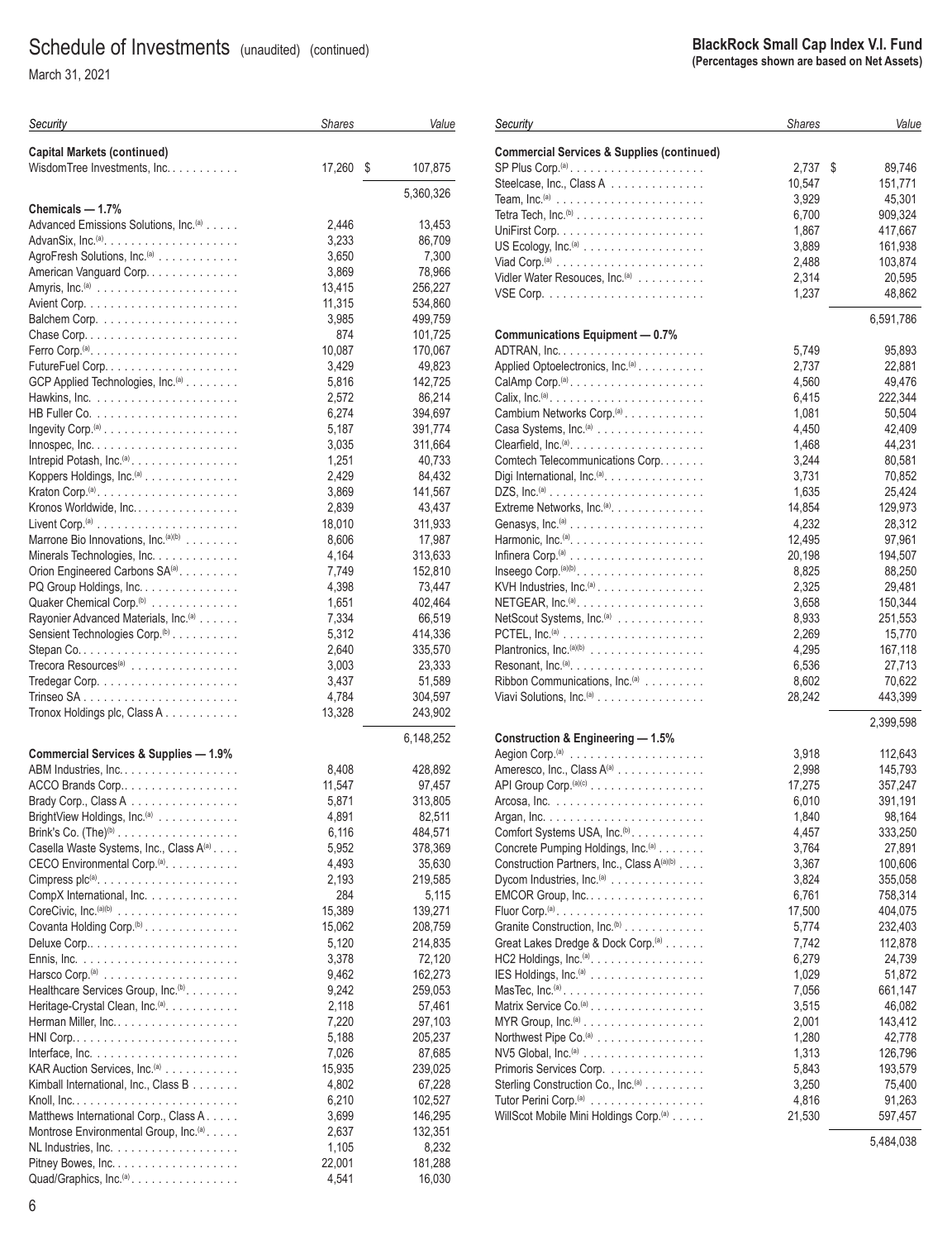March 31, 2021

| Security                                                                  | <b>Shares</b>   | Value             |
|---------------------------------------------------------------------------|-----------------|-------------------|
| <b>Construction Materials - 0.2%</b>                                      |                 |                   |
|                                                                           | 3,594           | \$<br>83,561      |
| Summit Materials, Inc., Class A(a)                                        | 14,310          | 400,966           |
| United States Lime & Minerals, Inc                                        | 275             | 36,770            |
| US Concrete, Inc. <sup>(a)</sup>                                          | 1,968           | 144,294           |
| Consumer Finance - 0.7%                                                   |                 | 665,591           |
| Atlanticus Holdings Corp. <sup>(a)</sup>                                  | 496             | 15,044            |
| Curo Group Holdings Corp.                                                 | 2,633           | 38,415            |
| Encore Capital Group, Inc. <sup>(a)</sup>                                 | 3,749           | 150,822           |
| Enova International, Inc. <sup>(a)</sup>                                  | 4,391           | 155,793           |
| EZCORP, Inc., Class A(a)                                                  | 6,650           | 33,050            |
| FirstCash, Inc                                                            | 4,968           | 326,249           |
| Green Dot Corp., Class A(a)                                               | 6,397           | 292,919           |
| LendingClub Corp. <sup>(a)</sup> .                                        | 8,729           | 144,203           |
|                                                                           | 22,391          | 320,415           |
| Nelnet, Inc., Class A.                                                    | 2,209<br>2,532  | 160,683           |
| Oportun Financial Corp. <sup>(a)</sup>                                    | 5,565           | 52,438<br>206,294 |
| PROG Holdings, Inc.                                                       | 8,302           | 359,394           |
| Regional Management Corp.                                                 | 901             | 31,229            |
| World Acceptance Corp. <sup>(a)</sup>                                     | 507             | 65,788            |
|                                                                           |                 | 2,352,736         |
| Containers & Packaging - 0.2%                                             |                 |                   |
| Greif, Inc., Class $A^{(b)}$ .                                            | 3,125           | 178,125           |
|                                                                           | 766             | 43,846            |
| Myers Industries, Inc.                                                    | 4,293           | 84,830            |
| O-I Glass, Inc. $(a)$ ,<br>Pactiv Evergreen, Inc.                         | 19,219<br>4,550 | 283,288<br>62,517 |
| Ranpak Holdings Corp. <sup>(a)</sup> .                                    | 3,525           | 70,711            |
| UFP Technologies, Inc. <sup>(a)</sup> .                                   | 876             | 43,642            |
|                                                                           |                 | 766,959           |
| Distributors - 0.1%                                                       |                 |                   |
| Core-Mark Holding Co., Inc.                                               | 5,451           | 210,899           |
| Funko, Inc., Class $A^{(a)}$ .<br>Greenlane Holdings, Inc., Class A(a)(b) | 2,889<br>1,731  | 56,856<br>9,183   |
| Weyco Group, Inc.                                                         | 783             | 16,936            |
|                                                                           |                 | 293,874           |
| Diversified Consumer Services - 0.5%                                      |                 |                   |
| Adtalem Global Education, Inc. <sup>(a)</sup>                             | 6,174           | 244,120           |
| American Public Education, Inc. <sup>(a)</sup> .                          | 1,938           | 69,051            |
| Aspen Group, Inc. <sup>(a)</sup>                                          | 2,388           | 14,328            |
| Carriage Services, Inc.<br>Houghton Mifflin Harcourt Co. <sup>(a)</sup>   | 2,185<br>12,673 | 76,890<br>96,568  |
| Laureate Education, Inc., Class A(a).                                     | 13,259          | 180,190           |
| OneSpaWorld Holdings Ltd                                                  | 6,105           | 65,018            |
| Perdoceo Education Corp. <sup>(a)</sup>                                   | 8,685           | 103,873           |
|                                                                           | 3,106           | 39,011            |
| Strategic Education, Inc.                                                 | 2,956           | 271,686           |
|                                                                           | 5,129           | 154,434           |
| Universal Technical Institute, Inc. <sup>(a)</sup>                        | 3,615           | 21,112            |
| Vivint Smart Home, Inc. <sup>(a)</sup>                                    | 9,892           | 141,654           |
| WW International, Inc. (a)(b)                                             | 5,737           | 179,453           |
| Diversified Financial Services - 0.2%                                     |                 | 1,657,388         |
| Alerus Financial Corp.                                                    | 1,846           | 54,974            |
| A-Mark Precious Metals, Inc.                                              | 575             | 20,700            |
| Banco Latinoamericano de Comercio Exterior                                |                 |                   |
|                                                                           | 4,064           | 61,488            |
| Cannae Holdings, Inc. <sup>(a)</sup>                                      | 10,621          | 420,804           |
| GWG Holdings, Inc. <sup>(a)</sup>                                         | 366             | 2,558             |
| Marlin Business Services Corp.                                            | 1,178           | 16,068            |

| Security                                                                                    | <b>Shares</b>   | Value               |
|---------------------------------------------------------------------------------------------|-----------------|---------------------|
| <b>Diversified Financial Services (continued)</b>                                           |                 |                     |
| SWK Holdings Corp. <sup>(a)</sup>                                                           | 359             | \$<br>5,220         |
| Diversified Telecommunication Services - 0.7%                                               |                 | 581,812             |
| Alaska Communications Systems Group, Inc.                                                   | 5,766           | 18,740              |
|                                                                                             | 1,375           | 64,845              |
| ATN International, Inc.                                                                     | 1,508           | 74,073              |
| Bandwidth, Inc., Class $A^{(a)}$                                                            | 2,387           | 302,528             |
| Cincinnati Bell, Inc. <sup>(a)</sup>                                                        | 5,909           | 90,703              |
| Cogent Communications Holdings, Inc.                                                        | 5,287           | 363,534             |
| Consolidated Communications Holdings, Inc. <sup>(a)</sup>                                   | 9,837           | 70,827              |
| IDT Corp., Class B(a).                                                                      | 2,243           | 50,826              |
| Iridium Communications, Inc. <sup>(a)</sup> .                                               | 14,820          | 611,325             |
| Liberty Latin America Ltd., Class A <sup>(a)</sup>                                          | 6,060           | 77,750              |
| Liberty Latin America Ltd., Class C <sup>(a)</sup>                                          | 18,771<br>2,831 | 243,647<br>44,871   |
| ORBCOMM, Inc. <sup>(a)</sup>                                                                | 8,969           | 68,434              |
| Vonage Holdings Corp. <sup>(a)</sup> .                                                      | 28,943          | 342,106             |
|                                                                                             |                 |                     |
| Electric Utilities - 0.6%                                                                   |                 | 2,424,209           |
|                                                                                             | 6,529           | 438,684             |
| Genie Energy Ltd., Class B                                                                  | 1,936           | 12,274              |
| MGE Energy, Inc. <sup>(b)</sup>                                                             | 4,492           | 320,684             |
|                                                                                             | 4,881           | 225,356             |
| $PNM$ Resources, Inc. $\ldots \ldots \ldots \ldots \ldots$                                  | 10,547          | 517,330             |
| Portland General Electric Co                                                                | 11,077          | 525,825             |
| Spark Energy, Inc., Class A.                                                                | 1,964           | 20,976              |
|                                                                                             |                 | 2,061,129           |
| Electrical Equipment - 1.6%<br>Allied Motion Technologies, Inc.                             | 998             | 51,227              |
| American Superconductor Corp. <sup>(a)</sup>                                                | 3,553           | 67,365              |
|                                                                                             | 5,730           | 411,987             |
|                                                                                             | 3,063           | 154,222             |
| Bloom Energy Corp., Class A <sup>(a)</sup> .                                                | 10,906          | 295,007             |
| Encore Wire Corp. <sup>(b)</sup>                                                            | 2,419           | 162,388             |
|                                                                                             | 5,267           | 478,244             |
| FuelCell Energy, Inc. <sup>(a)(b)</sup>                                                     | 38,987          | 561,803             |
| LSI Industries, Inc.                                                                        | 3,336           | 28,456              |
| Orion Energy Systems, Inc. <sup>(a)(b)</sup> .                                              | 3,152           | 21,938              |
| Plug Power, Inc. <sup>(a)</sup><br>Powell Industries, Inc                                   | 51,106<br>1,258 | 1,831,639<br>42,608 |
| Preformed Line Products Co                                                                  | 421             | 28,944              |
| Sunrun, $\text{Inc.}^{(a)(b)}$                                                              | 19,686          | 1,190,609           |
| Thermon Group Holdings, Inc. <sup>(a)</sup>                                                 | 4,303           | 83,866              |
| TPI Composites, Inc. <sup>(a)</sup>                                                         | 3,832           | 216,240             |
|                                                                                             | 837             | 6,930               |
| Vicor Corp. <sup>(a)</sup>                                                                  | 2,405           | 204,497             |
|                                                                                             |                 | 5,837,970           |
| Electronic Equipment, Instruments & Components - 2.1%<br>908 Devices, Inc. <sup>(a)</sup> . | 816             | 39,576              |
| Akoustis Technologies, Inc. <sup>(a)</sup>                                                  | 4,135           | 55,161              |
| Arlo Technologies, Inc. <sup>(a)</sup>                                                      | 9,839           | 61,789              |
|                                                                                             | 3,632           | 338,030             |
| Bel Fuse, Inc., Class B                                                                     | 1,475           | 29,338              |
|                                                                                             | 5,383           | 238,844             |
| Benchmark Electronics, Inc.                                                                 | 4,547           | 140,593             |
|                                                                                             | 3,967           | 123,215             |
| Daktronics, $Inc^{(a)} \dots \dots \dots \dots \dots \dots \dots$                           | 5,343           | 33,501              |
|                                                                                             | 1,644           | 163,808             |
| $Fabrinet^{(a)}$<br>FARO Technologies, Inc. <sup>(a)</sup> .                                | 4,582<br>2,195  | 414,167<br>190,021  |
|                                                                                             | 12,720          | 869,666             |
| Insight Enterprises, Inc. <sup>(a)</sup>                                                    | 4,278           | 408,207             |
| Intellicheck, Inc. $(a)(b)$                                                                 | 2,103           | 17,623              |
|                                                                                             |                 |                     |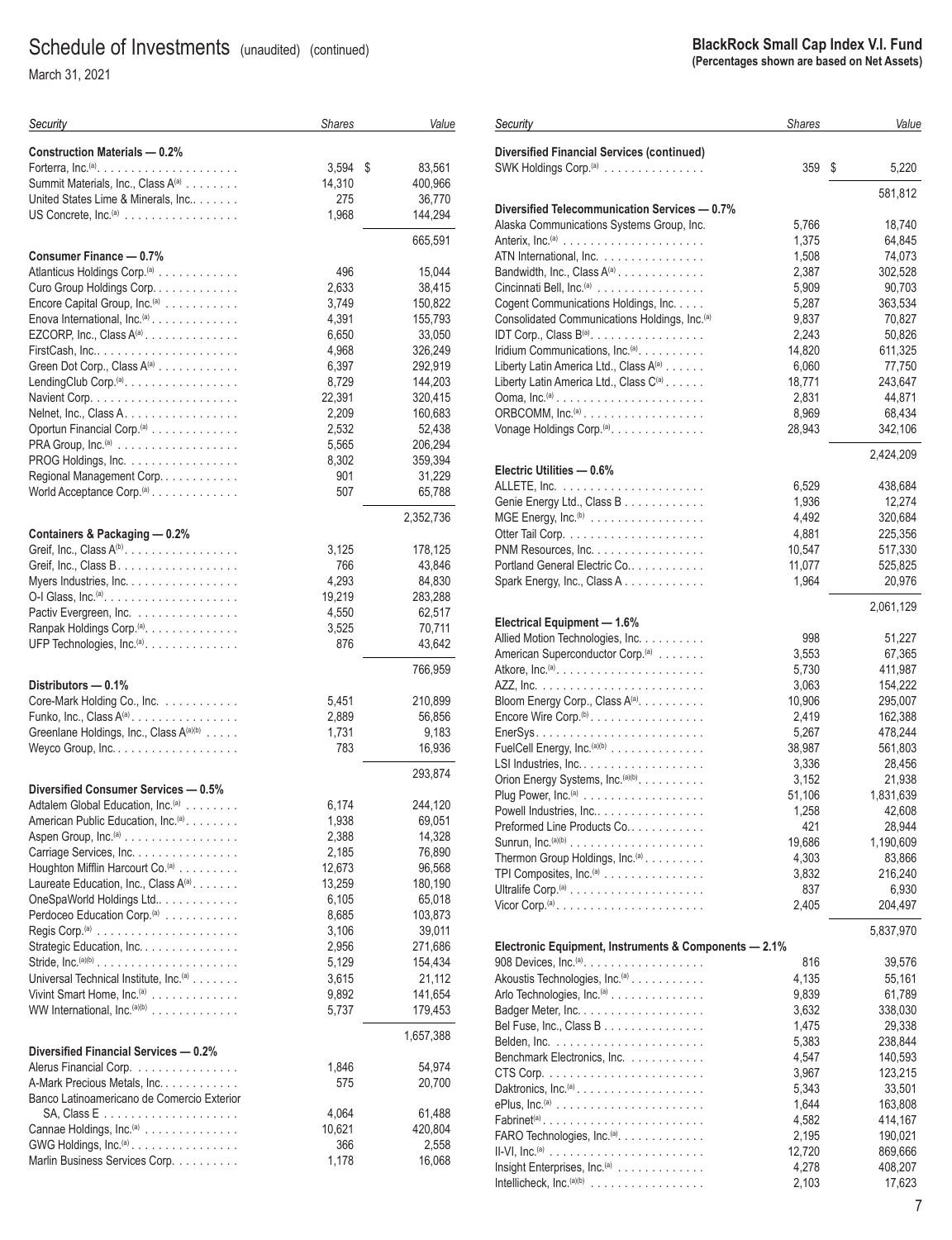March 31, 2021

| Security                                                                       | <b>Shares</b> | Value        |
|--------------------------------------------------------------------------------|---------------|--------------|
| Electronic Equipment, Instruments & Components (continued)                     |               |              |
| Iteris, Inc. <sup>(a)</sup>                                                    | 5,349         | \$<br>33,003 |
|                                                                                | 5,436         | 481,901      |
| Kimball Electronics, Inc. <sup>(a)</sup>                                       | 3,028         | 78,122       |
|                                                                                | 10,747        | 224,827      |
| Luna Innovations, Inc. <sup>(a)</sup>                                          | 3,683         | 38,782       |
| Methode Electronics, Inc.                                                      | 4,656         | 195,459      |
| MTS Systems Corp. <sup>(a)</sup> .                                             | 2,417         | 140,669      |
| Napco Security Technologies, Inc. <sup>(a)</sup>                               | 1,679         | 58,480       |
|                                                                                | 4,326         | 140,162      |
|                                                                                | 4,213         | 555,653      |
| OSI Systems, Inc. <sup>(a)</sup>                                               | 2,010         | 193,161      |
| PAR Technology Corp. <sup>(a)</sup>                                            | 2,423         | 158,489      |
| PC Connection, Inc.                                                            | 1,480         | 68,657       |
| Plexus Corp. <sup>(a)</sup> . $\ldots$ .                                       | 3,480         | 319,603      |
|                                                                                | 3,425         | 28,154       |
|                                                                                |               |              |
| Research Frontiers, Inc. <sup>(a)</sup>                                        | 3,381         | 9,602        |
| Rogers Corp. <sup>(a)</sup> $\ldots \ldots \ldots \ldots \ldots \ldots \ldots$ | 2.334         | 439,282      |
|                                                                                | 7,980         | 330,212      |
| ScanSource, $Inc^{(a)} \dots \dots \dots \dots \dots \dots$                    | 3,029         | 90,719       |
| TTM Technologies, Inc. <sup>(a)</sup> .                                        | 12,430        | 180,235      |
| Vishay Intertechnology, Inc.                                                   | 16,194        | 389,952      |
| Vishay Precision Group, Inc. <sup>(a)</sup>                                    | 1,691         | 52,100       |
| Wrap Technologies, $Inc^{(a)} \dots \dots \dots \dots$                         | 1,625         | 9,035        |
|                                                                                |               | 7,339,798    |
| Energy Equipment & Services - 0.7%                                             |               |              |
|                                                                                | 15,848        | 150,398      |
| Aspen Aerogels, $Inc(a)$                                                       | 2,540         | 51,664       |
| Bristow Group, Inc. <sup>(a)</sup>                                             | 815           | 21,092       |
| Cactus, Inc., Class A                                                          | 5,874         | 179,862      |
| Champion $X$ Corp. <sup>(a)</sup>                                              | 23,142        | 502,876      |
| DMC Global, $Inc.(a)(b)$                                                       | 1,759         | 95,443       |
|                                                                                | 4,431         | 147,242      |
|                                                                                | 3,860         | 12,970       |
| Frank's International NV(a)                                                    | 18,242        | 64,759       |
| Helix Energy Solutions Group, Inc. <sup>(a)</sup>                              | 17,409        | 87,915       |
| Liberty Oilfield Services, Inc., Class A(a)                                    | 10,464        | 118,139      |
| Nabors Industries Ltd. <sup>(a)(b)</sup>                                       | 865           | 80,834       |
| National Energy Services Reunited Corp. <sup>(a)</sup> .                       | 2,219         | 27,449       |
| Newpark Resources, Inc. <sup>(a)</sup>                                         | 11,838        | 37,171       |
| NexTier Oilfield Solutions, Inc. <sup>(a)</sup>                                | 19,669        | 73,169       |
| Oceaneering International, Inc. <sup>(a)</sup>                                 | 12,044        | 137,542      |
| Oil States International, Inc. <sup>(a)</sup> .                                | 7,134         | 43,018       |
| Patterson-UTI Energy, Inc.                                                     | 22,174        | 158,101      |
| ProPetro Holding Corp. <sup>(a)</sup> .                                        | 9,698         | 103,381      |
|                                                                                | 6,238         | 33,685       |
| Select Energy Services, Inc., Class A(a)                                       | 6,445         | 32,096       |
|                                                                                |               |              |
| Solaris Oilfield Infrastructure, Inc., Class A                                 | 3,525         | 43,252       |
|                                                                                | 5,115         | 64,091       |
|                                                                                | 73,033        | 259,267      |
| US Silica Holdings, Inc. <sup>(a)</sup>                                        | 8,832         | 108,545      |
|                                                                                |               | 2,633,961    |
| Entertainment - 0.4% <sup>(a)</sup>                                            |               |              |
| AMC Entertainment Holdings, Inc., Class A.                                     | 47,084        | 480,728      |
| Cinemark Holdings, Inc. <sup>(b)</sup>                                         | 13,036        | 266,065      |
| Eros STX Global Corp. <sup>(b)</sup>                                           | 19,194        | 34,741       |
|                                                                                | 1,503         | 17,871       |
|                                                                                | 18,076        | 225,588      |
| $IMAX Corp$                                                                    | 6,070         | 122,007      |
| Liberty Media Corp.-Liberty Braves, Class A.                                   | 1,450         | 41,340       |
| Liberty Media Corp-Liberty Braves, Class C.                                    | 4,654         | 129,474      |
| LiveXLive Media, Inc.                                                          | 6,992         | 30,345       |
| Marcus Corp. (The) <sup>(b)</sup>                                              | 2,653         | 53,033       |
|                                                                                |               | 1,401,192    |
|                                                                                |               |              |

| Security                                                        | Shares | Value         |
|-----------------------------------------------------------------|--------|---------------|
| Equity Real Estate Investment Trusts (REITs) - 5.1%             |        |               |
| Acadia Realty Trust                                             | 10,506 | 199,299<br>\$ |
| Agree Realty Corp. <sup>(b)</sup>                               | 7,624  | 513,171       |
| Alexander & Baldwin, Inc.                                       | 8,817  | 148,037       |
|                                                                 | 264    | 73,207        |
| Alpine Income Property Trust, Inc.                              | 890    | 15,450        |
| American Assets Trust, Inc.                                     | 6,094  | 197,689       |
| American Finance Trust, Inc.                                    | 14,113 | 138,590       |
| Armada Hoffler Properties, Inc.                                 | 7,049  | 88,394        |
| Bluerock Residential Growth REIT, Inc.                          | 3,167  | 32,018        |
| Broadstone Net Lease, Inc.                                      | 4,261  | 77,976        |
| BRT Apartments Corp.                                            | 967    | 16,284        |
| CareTrust REIT, Inc                                             | 11,833 | 275,531       |
| CatchMark Timber Trust, Inc., Class A.                          | 6,522  | 66,394        |
| Centerspace REIT.                                               | 1,631  | 110,908       |
| Chatham Lodging Trust <sup>(a)</sup>                            | 5,808  | 76,433        |
| CIM Commercial Trust Corp.                                      | 1,473  | 18,987        |
| City Office REIT, Inc.                                          | 5,891  | 62,562        |
| Clipper Realty, Inc.                                            | 2,104  | 16,664        |
| Colony Capital, Inc. <sup>(a)(b)</sup>                          | 59,914 | 388,243       |
| Columbia Property Trust, Inc.                                   | 13,911 | 237,878       |
| Community Healthcare Trust, Inc.                                | 2,851  | 131,488       |
| CorEnergy Infrastructure Trust, Inc                             | 2,048  | 14,479        |
| CorePoint Lodging, Inc. <sup>(a)</sup>                          | 4,733  | 42,739        |
| CTO Realty Growth, Inc.                                         | 836    | 43,480        |
| DiamondRock Hospitality Co. <sup>(a)</sup>                      | 24,537 | 252,731       |
| Diversified Healthcare Trust.                                   | 30,133 | 144,036       |
| Easterly Government Properties, Inc.                            | 9,916  | 205,559       |
| EastGroup Properties, Inc.                                      | 4,860  | 696,341       |
| Essential Properties Realty Trust, Inc.                         | 13,043 | 297,772       |
| Farmland Partners, Inc.                                         | 3,525  | 39,515        |
| Four Corners Property Trust, Inc.                               | 9,284  | 254,382       |
| Franklin Street Properties Corp.                                | 13,480 | 73,466        |
| GEO Group, Inc. $(The)^{(b)}$                                   | 13,996 | 108,609       |
| Getty Realty Corp.                                              | 4,352  | 123,249       |
| Gladstone Commercial Corp                                       | 4,247  | 83,071        |
| Gladstone Land Corp.                                            | 2,499  | 45,732        |
| Global Medical REIT, Inc.                                       | 5,502  | 72,131        |
| Global Net Lease, Inc.                                          | 11,000 | 198,660       |
| Healthcare Realty Trust, Inc.                                   | 17,177 | 520,807       |
| Hersha Hospitality Trust <sup>(a)</sup>                         | 3,854  | 40,660        |
| Independence Realty Trust, Inc.                                 | 12,201 | 185,455       |
| Indus Realty Trust, Inc.                                        | 422    | 25,388        |
| Industrial Logistics Properties Trust.                          | 7,903  | 182,796       |
| Innovative Industrial Properties, Inc. <sup>(b)</sup>           | 2,907  | 523,725       |
|                                                                 | 8,836  | 157,104       |
| Kite Realty Group Trust.                                        | 10,208 | 196,912       |
| Lexington Realty Trust                                          | 34,248 | 380,495       |
| LTC Properties, $Inc.^{(b)} \ldots \ldots \ldots \ldots \ldots$ | 4,811  | 200,715       |
| Macerich Co. (The)                                              | 18,302 | 214,133       |
| Mack-Cali Realty Corp                                           | 10,551 | 163,329       |
| Monmouth Real Estate Investment Corp                            | 11,613 | 205,434       |
| National Health Investors, Inc. <sup>(b)</sup>                  | 5,402  | 390,457       |
| National Storage Affiliates Trust                               | 7,812  | 311,933       |
| NETSTREIT Corp                                                  | 2,582  | 47,741        |
| New Senior Investment Group, Inc                                | 10,217 | 63,652        |
| NexPoint Residential Trust, Inc.                                | 2,645  | 121,908       |
| Office Properties Income Trust.                                 | 6,125  | 168,566       |
| One Liberty Properties, Inc.                                    | 1,954  | 43,516        |
| Pebblebrook Hotel Trust                                         | 16,241 | 394,494       |
| Physicians Realty Trust.                                        | 25,613 | 452,582       |
| Piedmont Office Realty Trust, Inc., Class A. .                  | 15,476 | 268,818       |
| Plymouth Industrial REIT, Inc.                                  | 3,060  | 51,561        |
| PotlatchDeltic Corp.                                            | 8,050  | 426,006       |
| Preferred Apartment Communities, Inc., Class                    |        |               |
|                                                                 | 6,414  | 63,178        |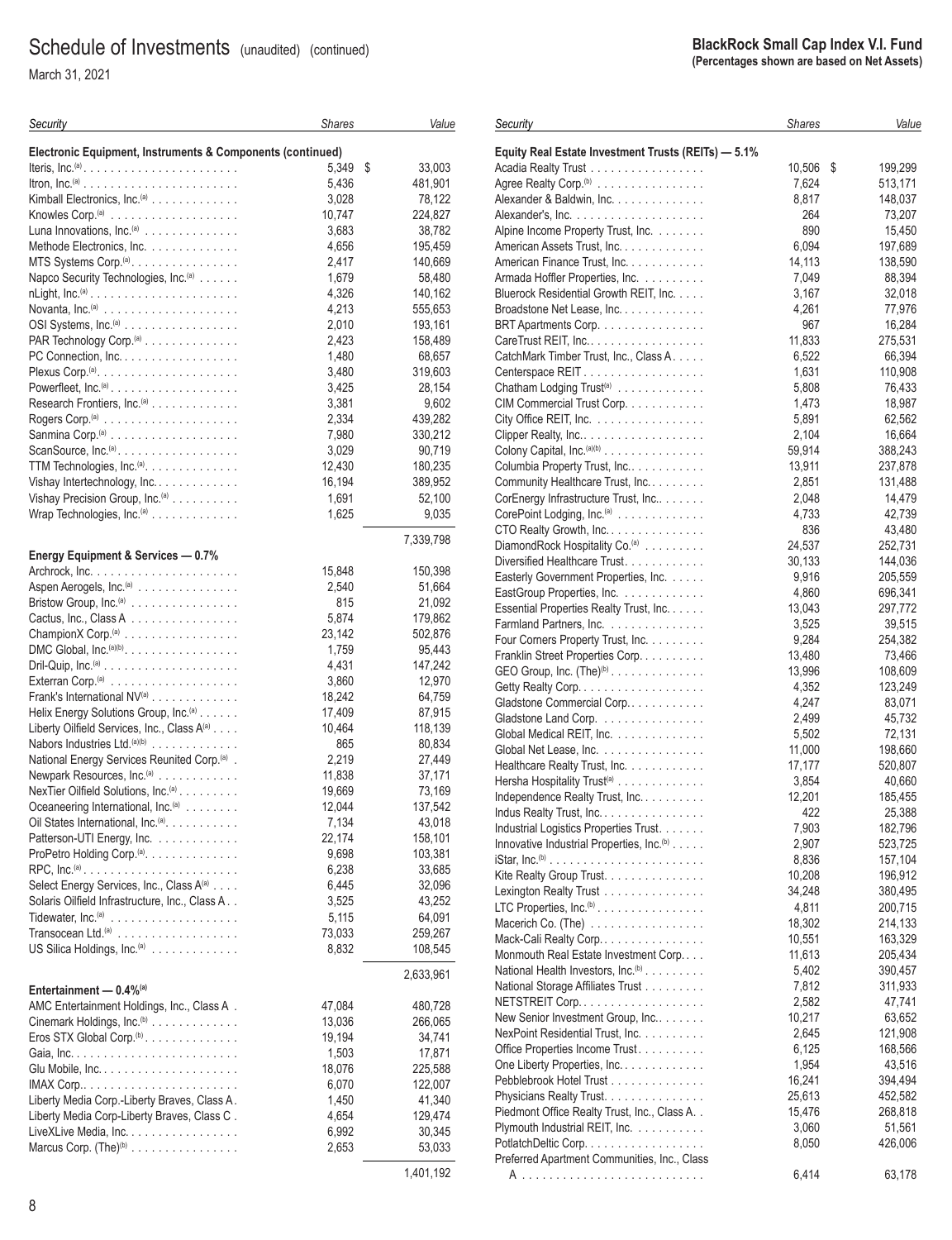March 31, 2021

| Equity Real Estate Investment Trusts (REITs) (continued)<br>PS Business Parks, Inc. <sup>(b)</sup><br>2,489<br>\$<br>384,750<br>7,946<br>QTS Realty Trust, Inc., Class A<br>492,970<br>Retail Opportunity Investments Corp.<br>14,207<br>225,465<br>Retail Properties of America, Inc., Class A<br>26,616<br>278,936<br>1,701<br>31,826<br>20,530<br>RLJ Lodging Trust <sup>(b)</sup><br>317,804<br>10,011<br>114,226<br>Ryman Hospitality Properties, Inc. <sup>(a)</sup><br>6,279<br>486,685<br>25,255<br>Sabra Health Care REIT, Inc.<br>438,427<br>Safehold, $Inc^{(b)} \dots \dots \dots \dots \dots \dots \dots$<br>2,168<br>151,977<br>Saul Centers, Inc.<br>1,379<br>55,312<br>Seritage Growth Properties, Class A(a)<br>4,305<br>78,997<br>20,120<br>Service Properties Trust<br>238,623<br>SITE Centers Corp.<br>18,945<br>256,894<br>STAG Industrial, Inc. <sup>(b)</sup><br>19,776<br>664,671<br>Summit Hotel Properties, Inc. (a)(b)<br>12,452<br>126,512<br>Sunstone Hotel Investors, Inc. (a)(b)<br>26,726<br>333,006<br>11,386<br>Tanger Factory Outlet Centers, Inc. <sup>(b)</sup> .<br>172,270<br>Terreno Realty Corp.<br>8,405<br>485,557<br>UMH Properties, Inc.<br>4,828<br>92,553<br>24,090<br>265,713<br>1,625<br>Universal Health Realty Income Trust<br>110,143<br>Urban Edge Properties<br>14,423<br>238,268<br>3,344<br>Urstadt Biddle Properties, Inc., Class A<br>55,678<br>10,614<br>234,569<br>4,547<br>44,106<br>Xenia Hotels & Resorts, Inc. (a)(b)<br>13,964<br>272,298<br>18,030,756<br>Food & Staples Retailing - 0.8%<br>3,864<br>105,796<br>16,933<br>BJ's Wholesale Club Holdings, Inc. (a)(b).<br>759,614<br>Chefs' Warehouse, Inc. (The) <sup>(a)</sup><br>3,860<br>117,576<br>HF Foods Group, $Inc^{(a)} \dots \dots \dots \dots \dots$<br>4,816<br>34,772<br>Ingles Markets, Inc., Class A<br>1,713<br>105,606<br>Natural Grocers by Vitamin Cottage, Inc.<br>1,090<br>19,130<br>16,237<br>Performance Food Group Co. <sup>(a)</sup><br>935,414<br>PriceSmart, Inc<br>2,789<br>269,836<br>6,866<br>140,478<br>SpartanNash Co. <sup>(b)</sup> .<br>4,412<br>86,608<br>United Natural Foods, Inc. <sup>(a)</sup> .<br>7,080<br>233,215<br>Village Super Market, Inc., Class A.<br>1,150<br>27,105<br>1,268<br>71,667<br>Weis Markets, Inc.<br>2,906,817<br>Food Products - 1.4%<br>686<br>20,484<br>7,862<br>244,194<br>Bridgford Foods Corp. <sup>(a)</sup><br>221<br>3,426<br>Calavo Growers, Inc.<br>2,114<br>164,131<br>Cal-Maine Foods, Inc. <sup>(a)</sup><br>4,495<br>172,698<br>Darling Ingredients, Inc. <sup>(a)</sup><br>19,995<br>1,471,232<br>2,106<br>21,987<br>Fresh Del Monte Produce, Inc.<br>3,827<br>109,567<br>Freshpet, $\ln c^{(a)}$<br>5,069<br>805,008<br>Hostess Brands, Inc. <sup>(a)</sup><br>15,082<br>216,276<br>J&J Snack Foods Corp.<br>1,864<br>292,704<br>1,029<br>John B Sanfilippo & Son, Inc<br>92,991<br>Laird Superfood, Inc. <sup>(a)</sup><br>11,391<br>304<br>Lancaster Colony Corp.<br>2,353<br>412,622<br>3,600<br>38,160<br>37,537<br>2,145<br>Mission Produce, Inc. <sup>(a)(b)</sup> .<br>693<br>13,174<br>Sanderson Farms, Inc.<br>2,503<br>389,917<br>Seneca Foods Corp., Class A(a)<br>860<br>40,497<br>Simply Good Foods Co. (The) <sup>(a)</sup><br>10,588<br>322,087 | Security | <b>Shares</b> | Value |
|--------------------------------------------------------------------------------------------------------------------------------------------------------------------------------------------------------------------------------------------------------------------------------------------------------------------------------------------------------------------------------------------------------------------------------------------------------------------------------------------------------------------------------------------------------------------------------------------------------------------------------------------------------------------------------------------------------------------------------------------------------------------------------------------------------------------------------------------------------------------------------------------------------------------------------------------------------------------------------------------------------------------------------------------------------------------------------------------------------------------------------------------------------------------------------------------------------------------------------------------------------------------------------------------------------------------------------------------------------------------------------------------------------------------------------------------------------------------------------------------------------------------------------------------------------------------------------------------------------------------------------------------------------------------------------------------------------------------------------------------------------------------------------------------------------------------------------------------------------------------------------------------------------------------------------------------------------------------------------------------------------------------------------------------------------------------------------------------------------------------------------------------------------------------------------------------------------------------------------------------------------------------------------------------------------------------------------------------------------------------------------------------------------------------------------------------------------------------------------------------------------------------------------------------------------------------------------------------------------------------------------------------------------------------------------------------------------------------------------------------------------------------------------------------------------------------------------------------------------------------------------------------------------------------------------------------------------------------------------------------------------------------------------------------------------------------------------------------------------------------------------------------------------------------------------------------------------------------------------------------------------------------|----------|---------------|-------|
|                                                                                                                                                                                                                                                                                                                                                                                                                                                                                                                                                                                                                                                                                                                                                                                                                                                                                                                                                                                                                                                                                                                                                                                                                                                                                                                                                                                                                                                                                                                                                                                                                                                                                                                                                                                                                                                                                                                                                                                                                                                                                                                                                                                                                                                                                                                                                                                                                                                                                                                                                                                                                                                                                                                                                                                                                                                                                                                                                                                                                                                                                                                                                                                                                                                                    |          |               |       |
|                                                                                                                                                                                                                                                                                                                                                                                                                                                                                                                                                                                                                                                                                                                                                                                                                                                                                                                                                                                                                                                                                                                                                                                                                                                                                                                                                                                                                                                                                                                                                                                                                                                                                                                                                                                                                                                                                                                                                                                                                                                                                                                                                                                                                                                                                                                                                                                                                                                                                                                                                                                                                                                                                                                                                                                                                                                                                                                                                                                                                                                                                                                                                                                                                                                                    |          |               |       |
|                                                                                                                                                                                                                                                                                                                                                                                                                                                                                                                                                                                                                                                                                                                                                                                                                                                                                                                                                                                                                                                                                                                                                                                                                                                                                                                                                                                                                                                                                                                                                                                                                                                                                                                                                                                                                                                                                                                                                                                                                                                                                                                                                                                                                                                                                                                                                                                                                                                                                                                                                                                                                                                                                                                                                                                                                                                                                                                                                                                                                                                                                                                                                                                                                                                                    |          |               |       |
|                                                                                                                                                                                                                                                                                                                                                                                                                                                                                                                                                                                                                                                                                                                                                                                                                                                                                                                                                                                                                                                                                                                                                                                                                                                                                                                                                                                                                                                                                                                                                                                                                                                                                                                                                                                                                                                                                                                                                                                                                                                                                                                                                                                                                                                                                                                                                                                                                                                                                                                                                                                                                                                                                                                                                                                                                                                                                                                                                                                                                                                                                                                                                                                                                                                                    |          |               |       |
|                                                                                                                                                                                                                                                                                                                                                                                                                                                                                                                                                                                                                                                                                                                                                                                                                                                                                                                                                                                                                                                                                                                                                                                                                                                                                                                                                                                                                                                                                                                                                                                                                                                                                                                                                                                                                                                                                                                                                                                                                                                                                                                                                                                                                                                                                                                                                                                                                                                                                                                                                                                                                                                                                                                                                                                                                                                                                                                                                                                                                                                                                                                                                                                                                                                                    |          |               |       |
|                                                                                                                                                                                                                                                                                                                                                                                                                                                                                                                                                                                                                                                                                                                                                                                                                                                                                                                                                                                                                                                                                                                                                                                                                                                                                                                                                                                                                                                                                                                                                                                                                                                                                                                                                                                                                                                                                                                                                                                                                                                                                                                                                                                                                                                                                                                                                                                                                                                                                                                                                                                                                                                                                                                                                                                                                                                                                                                                                                                                                                                                                                                                                                                                                                                                    |          |               |       |
|                                                                                                                                                                                                                                                                                                                                                                                                                                                                                                                                                                                                                                                                                                                                                                                                                                                                                                                                                                                                                                                                                                                                                                                                                                                                                                                                                                                                                                                                                                                                                                                                                                                                                                                                                                                                                                                                                                                                                                                                                                                                                                                                                                                                                                                                                                                                                                                                                                                                                                                                                                                                                                                                                                                                                                                                                                                                                                                                                                                                                                                                                                                                                                                                                                                                    |          |               |       |
|                                                                                                                                                                                                                                                                                                                                                                                                                                                                                                                                                                                                                                                                                                                                                                                                                                                                                                                                                                                                                                                                                                                                                                                                                                                                                                                                                                                                                                                                                                                                                                                                                                                                                                                                                                                                                                                                                                                                                                                                                                                                                                                                                                                                                                                                                                                                                                                                                                                                                                                                                                                                                                                                                                                                                                                                                                                                                                                                                                                                                                                                                                                                                                                                                                                                    |          |               |       |
|                                                                                                                                                                                                                                                                                                                                                                                                                                                                                                                                                                                                                                                                                                                                                                                                                                                                                                                                                                                                                                                                                                                                                                                                                                                                                                                                                                                                                                                                                                                                                                                                                                                                                                                                                                                                                                                                                                                                                                                                                                                                                                                                                                                                                                                                                                                                                                                                                                                                                                                                                                                                                                                                                                                                                                                                                                                                                                                                                                                                                                                                                                                                                                                                                                                                    |          |               |       |
|                                                                                                                                                                                                                                                                                                                                                                                                                                                                                                                                                                                                                                                                                                                                                                                                                                                                                                                                                                                                                                                                                                                                                                                                                                                                                                                                                                                                                                                                                                                                                                                                                                                                                                                                                                                                                                                                                                                                                                                                                                                                                                                                                                                                                                                                                                                                                                                                                                                                                                                                                                                                                                                                                                                                                                                                                                                                                                                                                                                                                                                                                                                                                                                                                                                                    |          |               |       |
|                                                                                                                                                                                                                                                                                                                                                                                                                                                                                                                                                                                                                                                                                                                                                                                                                                                                                                                                                                                                                                                                                                                                                                                                                                                                                                                                                                                                                                                                                                                                                                                                                                                                                                                                                                                                                                                                                                                                                                                                                                                                                                                                                                                                                                                                                                                                                                                                                                                                                                                                                                                                                                                                                                                                                                                                                                                                                                                                                                                                                                                                                                                                                                                                                                                                    |          |               |       |
|                                                                                                                                                                                                                                                                                                                                                                                                                                                                                                                                                                                                                                                                                                                                                                                                                                                                                                                                                                                                                                                                                                                                                                                                                                                                                                                                                                                                                                                                                                                                                                                                                                                                                                                                                                                                                                                                                                                                                                                                                                                                                                                                                                                                                                                                                                                                                                                                                                                                                                                                                                                                                                                                                                                                                                                                                                                                                                                                                                                                                                                                                                                                                                                                                                                                    |          |               |       |
|                                                                                                                                                                                                                                                                                                                                                                                                                                                                                                                                                                                                                                                                                                                                                                                                                                                                                                                                                                                                                                                                                                                                                                                                                                                                                                                                                                                                                                                                                                                                                                                                                                                                                                                                                                                                                                                                                                                                                                                                                                                                                                                                                                                                                                                                                                                                                                                                                                                                                                                                                                                                                                                                                                                                                                                                                                                                                                                                                                                                                                                                                                                                                                                                                                                                    |          |               |       |
|                                                                                                                                                                                                                                                                                                                                                                                                                                                                                                                                                                                                                                                                                                                                                                                                                                                                                                                                                                                                                                                                                                                                                                                                                                                                                                                                                                                                                                                                                                                                                                                                                                                                                                                                                                                                                                                                                                                                                                                                                                                                                                                                                                                                                                                                                                                                                                                                                                                                                                                                                                                                                                                                                                                                                                                                                                                                                                                                                                                                                                                                                                                                                                                                                                                                    |          |               |       |
|                                                                                                                                                                                                                                                                                                                                                                                                                                                                                                                                                                                                                                                                                                                                                                                                                                                                                                                                                                                                                                                                                                                                                                                                                                                                                                                                                                                                                                                                                                                                                                                                                                                                                                                                                                                                                                                                                                                                                                                                                                                                                                                                                                                                                                                                                                                                                                                                                                                                                                                                                                                                                                                                                                                                                                                                                                                                                                                                                                                                                                                                                                                                                                                                                                                                    |          |               |       |
|                                                                                                                                                                                                                                                                                                                                                                                                                                                                                                                                                                                                                                                                                                                                                                                                                                                                                                                                                                                                                                                                                                                                                                                                                                                                                                                                                                                                                                                                                                                                                                                                                                                                                                                                                                                                                                                                                                                                                                                                                                                                                                                                                                                                                                                                                                                                                                                                                                                                                                                                                                                                                                                                                                                                                                                                                                                                                                                                                                                                                                                                                                                                                                                                                                                                    |          |               |       |
|                                                                                                                                                                                                                                                                                                                                                                                                                                                                                                                                                                                                                                                                                                                                                                                                                                                                                                                                                                                                                                                                                                                                                                                                                                                                                                                                                                                                                                                                                                                                                                                                                                                                                                                                                                                                                                                                                                                                                                                                                                                                                                                                                                                                                                                                                                                                                                                                                                                                                                                                                                                                                                                                                                                                                                                                                                                                                                                                                                                                                                                                                                                                                                                                                                                                    |          |               |       |
|                                                                                                                                                                                                                                                                                                                                                                                                                                                                                                                                                                                                                                                                                                                                                                                                                                                                                                                                                                                                                                                                                                                                                                                                                                                                                                                                                                                                                                                                                                                                                                                                                                                                                                                                                                                                                                                                                                                                                                                                                                                                                                                                                                                                                                                                                                                                                                                                                                                                                                                                                                                                                                                                                                                                                                                                                                                                                                                                                                                                                                                                                                                                                                                                                                                                    |          |               |       |
|                                                                                                                                                                                                                                                                                                                                                                                                                                                                                                                                                                                                                                                                                                                                                                                                                                                                                                                                                                                                                                                                                                                                                                                                                                                                                                                                                                                                                                                                                                                                                                                                                                                                                                                                                                                                                                                                                                                                                                                                                                                                                                                                                                                                                                                                                                                                                                                                                                                                                                                                                                                                                                                                                                                                                                                                                                                                                                                                                                                                                                                                                                                                                                                                                                                                    |          |               |       |
|                                                                                                                                                                                                                                                                                                                                                                                                                                                                                                                                                                                                                                                                                                                                                                                                                                                                                                                                                                                                                                                                                                                                                                                                                                                                                                                                                                                                                                                                                                                                                                                                                                                                                                                                                                                                                                                                                                                                                                                                                                                                                                                                                                                                                                                                                                                                                                                                                                                                                                                                                                                                                                                                                                                                                                                                                                                                                                                                                                                                                                                                                                                                                                                                                                                                    |          |               |       |
|                                                                                                                                                                                                                                                                                                                                                                                                                                                                                                                                                                                                                                                                                                                                                                                                                                                                                                                                                                                                                                                                                                                                                                                                                                                                                                                                                                                                                                                                                                                                                                                                                                                                                                                                                                                                                                                                                                                                                                                                                                                                                                                                                                                                                                                                                                                                                                                                                                                                                                                                                                                                                                                                                                                                                                                                                                                                                                                                                                                                                                                                                                                                                                                                                                                                    |          |               |       |
|                                                                                                                                                                                                                                                                                                                                                                                                                                                                                                                                                                                                                                                                                                                                                                                                                                                                                                                                                                                                                                                                                                                                                                                                                                                                                                                                                                                                                                                                                                                                                                                                                                                                                                                                                                                                                                                                                                                                                                                                                                                                                                                                                                                                                                                                                                                                                                                                                                                                                                                                                                                                                                                                                                                                                                                                                                                                                                                                                                                                                                                                                                                                                                                                                                                                    |          |               |       |
|                                                                                                                                                                                                                                                                                                                                                                                                                                                                                                                                                                                                                                                                                                                                                                                                                                                                                                                                                                                                                                                                                                                                                                                                                                                                                                                                                                                                                                                                                                                                                                                                                                                                                                                                                                                                                                                                                                                                                                                                                                                                                                                                                                                                                                                                                                                                                                                                                                                                                                                                                                                                                                                                                                                                                                                                                                                                                                                                                                                                                                                                                                                                                                                                                                                                    |          |               |       |
|                                                                                                                                                                                                                                                                                                                                                                                                                                                                                                                                                                                                                                                                                                                                                                                                                                                                                                                                                                                                                                                                                                                                                                                                                                                                                                                                                                                                                                                                                                                                                                                                                                                                                                                                                                                                                                                                                                                                                                                                                                                                                                                                                                                                                                                                                                                                                                                                                                                                                                                                                                                                                                                                                                                                                                                                                                                                                                                                                                                                                                                                                                                                                                                                                                                                    |          |               |       |
|                                                                                                                                                                                                                                                                                                                                                                                                                                                                                                                                                                                                                                                                                                                                                                                                                                                                                                                                                                                                                                                                                                                                                                                                                                                                                                                                                                                                                                                                                                                                                                                                                                                                                                                                                                                                                                                                                                                                                                                                                                                                                                                                                                                                                                                                                                                                                                                                                                                                                                                                                                                                                                                                                                                                                                                                                                                                                                                                                                                                                                                                                                                                                                                                                                                                    |          |               |       |
|                                                                                                                                                                                                                                                                                                                                                                                                                                                                                                                                                                                                                                                                                                                                                                                                                                                                                                                                                                                                                                                                                                                                                                                                                                                                                                                                                                                                                                                                                                                                                                                                                                                                                                                                                                                                                                                                                                                                                                                                                                                                                                                                                                                                                                                                                                                                                                                                                                                                                                                                                                                                                                                                                                                                                                                                                                                                                                                                                                                                                                                                                                                                                                                                                                                                    |          |               |       |
|                                                                                                                                                                                                                                                                                                                                                                                                                                                                                                                                                                                                                                                                                                                                                                                                                                                                                                                                                                                                                                                                                                                                                                                                                                                                                                                                                                                                                                                                                                                                                                                                                                                                                                                                                                                                                                                                                                                                                                                                                                                                                                                                                                                                                                                                                                                                                                                                                                                                                                                                                                                                                                                                                                                                                                                                                                                                                                                                                                                                                                                                                                                                                                                                                                                                    |          |               |       |
|                                                                                                                                                                                                                                                                                                                                                                                                                                                                                                                                                                                                                                                                                                                                                                                                                                                                                                                                                                                                                                                                                                                                                                                                                                                                                                                                                                                                                                                                                                                                                                                                                                                                                                                                                                                                                                                                                                                                                                                                                                                                                                                                                                                                                                                                                                                                                                                                                                                                                                                                                                                                                                                                                                                                                                                                                                                                                                                                                                                                                                                                                                                                                                                                                                                                    |          |               |       |
|                                                                                                                                                                                                                                                                                                                                                                                                                                                                                                                                                                                                                                                                                                                                                                                                                                                                                                                                                                                                                                                                                                                                                                                                                                                                                                                                                                                                                                                                                                                                                                                                                                                                                                                                                                                                                                                                                                                                                                                                                                                                                                                                                                                                                                                                                                                                                                                                                                                                                                                                                                                                                                                                                                                                                                                                                                                                                                                                                                                                                                                                                                                                                                                                                                                                    |          |               |       |
|                                                                                                                                                                                                                                                                                                                                                                                                                                                                                                                                                                                                                                                                                                                                                                                                                                                                                                                                                                                                                                                                                                                                                                                                                                                                                                                                                                                                                                                                                                                                                                                                                                                                                                                                                                                                                                                                                                                                                                                                                                                                                                                                                                                                                                                                                                                                                                                                                                                                                                                                                                                                                                                                                                                                                                                                                                                                                                                                                                                                                                                                                                                                                                                                                                                                    |          |               |       |
|                                                                                                                                                                                                                                                                                                                                                                                                                                                                                                                                                                                                                                                                                                                                                                                                                                                                                                                                                                                                                                                                                                                                                                                                                                                                                                                                                                                                                                                                                                                                                                                                                                                                                                                                                                                                                                                                                                                                                                                                                                                                                                                                                                                                                                                                                                                                                                                                                                                                                                                                                                                                                                                                                                                                                                                                                                                                                                                                                                                                                                                                                                                                                                                                                                                                    |          |               |       |
|                                                                                                                                                                                                                                                                                                                                                                                                                                                                                                                                                                                                                                                                                                                                                                                                                                                                                                                                                                                                                                                                                                                                                                                                                                                                                                                                                                                                                                                                                                                                                                                                                                                                                                                                                                                                                                                                                                                                                                                                                                                                                                                                                                                                                                                                                                                                                                                                                                                                                                                                                                                                                                                                                                                                                                                                                                                                                                                                                                                                                                                                                                                                                                                                                                                                    |          |               |       |
|                                                                                                                                                                                                                                                                                                                                                                                                                                                                                                                                                                                                                                                                                                                                                                                                                                                                                                                                                                                                                                                                                                                                                                                                                                                                                                                                                                                                                                                                                                                                                                                                                                                                                                                                                                                                                                                                                                                                                                                                                                                                                                                                                                                                                                                                                                                                                                                                                                                                                                                                                                                                                                                                                                                                                                                                                                                                                                                                                                                                                                                                                                                                                                                                                                                                    |          |               |       |
|                                                                                                                                                                                                                                                                                                                                                                                                                                                                                                                                                                                                                                                                                                                                                                                                                                                                                                                                                                                                                                                                                                                                                                                                                                                                                                                                                                                                                                                                                                                                                                                                                                                                                                                                                                                                                                                                                                                                                                                                                                                                                                                                                                                                                                                                                                                                                                                                                                                                                                                                                                                                                                                                                                                                                                                                                                                                                                                                                                                                                                                                                                                                                                                                                                                                    |          |               |       |
|                                                                                                                                                                                                                                                                                                                                                                                                                                                                                                                                                                                                                                                                                                                                                                                                                                                                                                                                                                                                                                                                                                                                                                                                                                                                                                                                                                                                                                                                                                                                                                                                                                                                                                                                                                                                                                                                                                                                                                                                                                                                                                                                                                                                                                                                                                                                                                                                                                                                                                                                                                                                                                                                                                                                                                                                                                                                                                                                                                                                                                                                                                                                                                                                                                                                    |          |               |       |
|                                                                                                                                                                                                                                                                                                                                                                                                                                                                                                                                                                                                                                                                                                                                                                                                                                                                                                                                                                                                                                                                                                                                                                                                                                                                                                                                                                                                                                                                                                                                                                                                                                                                                                                                                                                                                                                                                                                                                                                                                                                                                                                                                                                                                                                                                                                                                                                                                                                                                                                                                                                                                                                                                                                                                                                                                                                                                                                                                                                                                                                                                                                                                                                                                                                                    |          |               |       |
|                                                                                                                                                                                                                                                                                                                                                                                                                                                                                                                                                                                                                                                                                                                                                                                                                                                                                                                                                                                                                                                                                                                                                                                                                                                                                                                                                                                                                                                                                                                                                                                                                                                                                                                                                                                                                                                                                                                                                                                                                                                                                                                                                                                                                                                                                                                                                                                                                                                                                                                                                                                                                                                                                                                                                                                                                                                                                                                                                                                                                                                                                                                                                                                                                                                                    |          |               |       |
|                                                                                                                                                                                                                                                                                                                                                                                                                                                                                                                                                                                                                                                                                                                                                                                                                                                                                                                                                                                                                                                                                                                                                                                                                                                                                                                                                                                                                                                                                                                                                                                                                                                                                                                                                                                                                                                                                                                                                                                                                                                                                                                                                                                                                                                                                                                                                                                                                                                                                                                                                                                                                                                                                                                                                                                                                                                                                                                                                                                                                                                                                                                                                                                                                                                                    |          |               |       |
|                                                                                                                                                                                                                                                                                                                                                                                                                                                                                                                                                                                                                                                                                                                                                                                                                                                                                                                                                                                                                                                                                                                                                                                                                                                                                                                                                                                                                                                                                                                                                                                                                                                                                                                                                                                                                                                                                                                                                                                                                                                                                                                                                                                                                                                                                                                                                                                                                                                                                                                                                                                                                                                                                                                                                                                                                                                                                                                                                                                                                                                                                                                                                                                                                                                                    |          |               |       |
|                                                                                                                                                                                                                                                                                                                                                                                                                                                                                                                                                                                                                                                                                                                                                                                                                                                                                                                                                                                                                                                                                                                                                                                                                                                                                                                                                                                                                                                                                                                                                                                                                                                                                                                                                                                                                                                                                                                                                                                                                                                                                                                                                                                                                                                                                                                                                                                                                                                                                                                                                                                                                                                                                                                                                                                                                                                                                                                                                                                                                                                                                                                                                                                                                                                                    |          |               |       |
|                                                                                                                                                                                                                                                                                                                                                                                                                                                                                                                                                                                                                                                                                                                                                                                                                                                                                                                                                                                                                                                                                                                                                                                                                                                                                                                                                                                                                                                                                                                                                                                                                                                                                                                                                                                                                                                                                                                                                                                                                                                                                                                                                                                                                                                                                                                                                                                                                                                                                                                                                                                                                                                                                                                                                                                                                                                                                                                                                                                                                                                                                                                                                                                                                                                                    |          |               |       |
|                                                                                                                                                                                                                                                                                                                                                                                                                                                                                                                                                                                                                                                                                                                                                                                                                                                                                                                                                                                                                                                                                                                                                                                                                                                                                                                                                                                                                                                                                                                                                                                                                                                                                                                                                                                                                                                                                                                                                                                                                                                                                                                                                                                                                                                                                                                                                                                                                                                                                                                                                                                                                                                                                                                                                                                                                                                                                                                                                                                                                                                                                                                                                                                                                                                                    |          |               |       |
|                                                                                                                                                                                                                                                                                                                                                                                                                                                                                                                                                                                                                                                                                                                                                                                                                                                                                                                                                                                                                                                                                                                                                                                                                                                                                                                                                                                                                                                                                                                                                                                                                                                                                                                                                                                                                                                                                                                                                                                                                                                                                                                                                                                                                                                                                                                                                                                                                                                                                                                                                                                                                                                                                                                                                                                                                                                                                                                                                                                                                                                                                                                                                                                                                                                                    |          |               |       |
|                                                                                                                                                                                                                                                                                                                                                                                                                                                                                                                                                                                                                                                                                                                                                                                                                                                                                                                                                                                                                                                                                                                                                                                                                                                                                                                                                                                                                                                                                                                                                                                                                                                                                                                                                                                                                                                                                                                                                                                                                                                                                                                                                                                                                                                                                                                                                                                                                                                                                                                                                                                                                                                                                                                                                                                                                                                                                                                                                                                                                                                                                                                                                                                                                                                                    |          |               |       |
|                                                                                                                                                                                                                                                                                                                                                                                                                                                                                                                                                                                                                                                                                                                                                                                                                                                                                                                                                                                                                                                                                                                                                                                                                                                                                                                                                                                                                                                                                                                                                                                                                                                                                                                                                                                                                                                                                                                                                                                                                                                                                                                                                                                                                                                                                                                                                                                                                                                                                                                                                                                                                                                                                                                                                                                                                                                                                                                                                                                                                                                                                                                                                                                                                                                                    |          |               |       |
|                                                                                                                                                                                                                                                                                                                                                                                                                                                                                                                                                                                                                                                                                                                                                                                                                                                                                                                                                                                                                                                                                                                                                                                                                                                                                                                                                                                                                                                                                                                                                                                                                                                                                                                                                                                                                                                                                                                                                                                                                                                                                                                                                                                                                                                                                                                                                                                                                                                                                                                                                                                                                                                                                                                                                                                                                                                                                                                                                                                                                                                                                                                                                                                                                                                                    |          |               |       |
|                                                                                                                                                                                                                                                                                                                                                                                                                                                                                                                                                                                                                                                                                                                                                                                                                                                                                                                                                                                                                                                                                                                                                                                                                                                                                                                                                                                                                                                                                                                                                                                                                                                                                                                                                                                                                                                                                                                                                                                                                                                                                                                                                                                                                                                                                                                                                                                                                                                                                                                                                                                                                                                                                                                                                                                                                                                                                                                                                                                                                                                                                                                                                                                                                                                                    |          |               |       |
|                                                                                                                                                                                                                                                                                                                                                                                                                                                                                                                                                                                                                                                                                                                                                                                                                                                                                                                                                                                                                                                                                                                                                                                                                                                                                                                                                                                                                                                                                                                                                                                                                                                                                                                                                                                                                                                                                                                                                                                                                                                                                                                                                                                                                                                                                                                                                                                                                                                                                                                                                                                                                                                                                                                                                                                                                                                                                                                                                                                                                                                                                                                                                                                                                                                                    |          |               |       |
|                                                                                                                                                                                                                                                                                                                                                                                                                                                                                                                                                                                                                                                                                                                                                                                                                                                                                                                                                                                                                                                                                                                                                                                                                                                                                                                                                                                                                                                                                                                                                                                                                                                                                                                                                                                                                                                                                                                                                                                                                                                                                                                                                                                                                                                                                                                                                                                                                                                                                                                                                                                                                                                                                                                                                                                                                                                                                                                                                                                                                                                                                                                                                                                                                                                                    |          |               |       |
|                                                                                                                                                                                                                                                                                                                                                                                                                                                                                                                                                                                                                                                                                                                                                                                                                                                                                                                                                                                                                                                                                                                                                                                                                                                                                                                                                                                                                                                                                                                                                                                                                                                                                                                                                                                                                                                                                                                                                                                                                                                                                                                                                                                                                                                                                                                                                                                                                                                                                                                                                                                                                                                                                                                                                                                                                                                                                                                                                                                                                                                                                                                                                                                                                                                                    |          |               |       |
|                                                                                                                                                                                                                                                                                                                                                                                                                                                                                                                                                                                                                                                                                                                                                                                                                                                                                                                                                                                                                                                                                                                                                                                                                                                                                                                                                                                                                                                                                                                                                                                                                                                                                                                                                                                                                                                                                                                                                                                                                                                                                                                                                                                                                                                                                                                                                                                                                                                                                                                                                                                                                                                                                                                                                                                                                                                                                                                                                                                                                                                                                                                                                                                                                                                                    |          |               |       |
|                                                                                                                                                                                                                                                                                                                                                                                                                                                                                                                                                                                                                                                                                                                                                                                                                                                                                                                                                                                                                                                                                                                                                                                                                                                                                                                                                                                                                                                                                                                                                                                                                                                                                                                                                                                                                                                                                                                                                                                                                                                                                                                                                                                                                                                                                                                                                                                                                                                                                                                                                                                                                                                                                                                                                                                                                                                                                                                                                                                                                                                                                                                                                                                                                                                                    |          |               |       |
|                                                                                                                                                                                                                                                                                                                                                                                                                                                                                                                                                                                                                                                                                                                                                                                                                                                                                                                                                                                                                                                                                                                                                                                                                                                                                                                                                                                                                                                                                                                                                                                                                                                                                                                                                                                                                                                                                                                                                                                                                                                                                                                                                                                                                                                                                                                                                                                                                                                                                                                                                                                                                                                                                                                                                                                                                                                                                                                                                                                                                                                                                                                                                                                                                                                                    |          |               |       |
|                                                                                                                                                                                                                                                                                                                                                                                                                                                                                                                                                                                                                                                                                                                                                                                                                                                                                                                                                                                                                                                                                                                                                                                                                                                                                                                                                                                                                                                                                                                                                                                                                                                                                                                                                                                                                                                                                                                                                                                                                                                                                                                                                                                                                                                                                                                                                                                                                                                                                                                                                                                                                                                                                                                                                                                                                                                                                                                                                                                                                                                                                                                                                                                                                                                                    |          |               |       |
|                                                                                                                                                                                                                                                                                                                                                                                                                                                                                                                                                                                                                                                                                                                                                                                                                                                                                                                                                                                                                                                                                                                                                                                                                                                                                                                                                                                                                                                                                                                                                                                                                                                                                                                                                                                                                                                                                                                                                                                                                                                                                                                                                                                                                                                                                                                                                                                                                                                                                                                                                                                                                                                                                                                                                                                                                                                                                                                                                                                                                                                                                                                                                                                                                                                                    |          |               |       |
|                                                                                                                                                                                                                                                                                                                                                                                                                                                                                                                                                                                                                                                                                                                                                                                                                                                                                                                                                                                                                                                                                                                                                                                                                                                                                                                                                                                                                                                                                                                                                                                                                                                                                                                                                                                                                                                                                                                                                                                                                                                                                                                                                                                                                                                                                                                                                                                                                                                                                                                                                                                                                                                                                                                                                                                                                                                                                                                                                                                                                                                                                                                                                                                                                                                                    |          |               |       |
|                                                                                                                                                                                                                                                                                                                                                                                                                                                                                                                                                                                                                                                                                                                                                                                                                                                                                                                                                                                                                                                                                                                                                                                                                                                                                                                                                                                                                                                                                                                                                                                                                                                                                                                                                                                                                                                                                                                                                                                                                                                                                                                                                                                                                                                                                                                                                                                                                                                                                                                                                                                                                                                                                                                                                                                                                                                                                                                                                                                                                                                                                                                                                                                                                                                                    |          |               |       |
|                                                                                                                                                                                                                                                                                                                                                                                                                                                                                                                                                                                                                                                                                                                                                                                                                                                                                                                                                                                                                                                                                                                                                                                                                                                                                                                                                                                                                                                                                                                                                                                                                                                                                                                                                                                                                                                                                                                                                                                                                                                                                                                                                                                                                                                                                                                                                                                                                                                                                                                                                                                                                                                                                                                                                                                                                                                                                                                                                                                                                                                                                                                                                                                                                                                                    |          |               |       |
|                                                                                                                                                                                                                                                                                                                                                                                                                                                                                                                                                                                                                                                                                                                                                                                                                                                                                                                                                                                                                                                                                                                                                                                                                                                                                                                                                                                                                                                                                                                                                                                                                                                                                                                                                                                                                                                                                                                                                                                                                                                                                                                                                                                                                                                                                                                                                                                                                                                                                                                                                                                                                                                                                                                                                                                                                                                                                                                                                                                                                                                                                                                                                                                                                                                                    |          |               |       |
|                                                                                                                                                                                                                                                                                                                                                                                                                                                                                                                                                                                                                                                                                                                                                                                                                                                                                                                                                                                                                                                                                                                                                                                                                                                                                                                                                                                                                                                                                                                                                                                                                                                                                                                                                                                                                                                                                                                                                                                                                                                                                                                                                                                                                                                                                                                                                                                                                                                                                                                                                                                                                                                                                                                                                                                                                                                                                                                                                                                                                                                                                                                                                                                                                                                                    |          |               |       |
|                                                                                                                                                                                                                                                                                                                                                                                                                                                                                                                                                                                                                                                                                                                                                                                                                                                                                                                                                                                                                                                                                                                                                                                                                                                                                                                                                                                                                                                                                                                                                                                                                                                                                                                                                                                                                                                                                                                                                                                                                                                                                                                                                                                                                                                                                                                                                                                                                                                                                                                                                                                                                                                                                                                                                                                                                                                                                                                                                                                                                                                                                                                                                                                                                                                                    |          |               |       |

| Security                                                                       | <b>Shares</b> | Value              |
|--------------------------------------------------------------------------------|---------------|--------------------|
| <b>Food Products (continued)</b>                                               |               |                    |
| Tootsie Roll Industries, Inc.                                                  | 2,165         | \$<br>71,726       |
| Vital Farms, $Inc(a)$                                                          | 2,850         | 62,244             |
|                                                                                |               | 5,014,053          |
| Gas Utilities - 0.8%                                                           |               |                    |
| Brookfield Infrastructure Corp., Class A                                       | 3,894         | 297,385            |
| Chesapeake Utilities Corp.                                                     | 2,129         | 247,134            |
| New Jersey Resources Corp                                                      | 11,731        | 467,715            |
| Northwest Natural Holding Co.                                                  | 3,676         | 198,320            |
|                                                                                | 6,519         | 501,376            |
| RGC Resources, $Inc. \ldots$                                                   | 1,035         | 22,956             |
| South Jersey Industries, Inc. <sup>(b)</sup>                                   | 12,527        | 282,860            |
| Southwest Gas Holdings, Inc.                                                   | 7,089         | 487,085            |
|                                                                                | 6,212         | 459,005            |
| Health Care Equipment & Supplies - 3.3%                                        |               | 2,963,836          |
| Accelerate Diagnostics, Inc. <sup>(a)</sup>                                    | 4,149         | 34,520             |
|                                                                                | 11,846        | 58,638             |
| Acutus Medical, Inc. <sup>(a)</sup> .                                          | 1,873         | 25,042             |
| Alphatec Holdings, Inc. <sup>(a)</sup> .                                       | 6,862         | 108,351            |
| AngioDynamics, Inc. <sup>(a)</sup>                                             | 4,358         | 101,977            |
| Antares Pharma, Inc. <sup>(a)</sup>                                            | 19,311        | 79,368             |
| Apyx Medical Corp. <sup>(a)</sup>                                              | 4,436         | 42,852             |
| Aspira Women's Health, Inc. (a)(b)                                             | 9,969         | 67,291             |
|                                                                                | 5,465         | 358,067            |
|                                                                                | 178           | 114,153            |
| Avanos Medical, Inc. <sup>(a)</sup>                                            | 5,866         | 256,579            |
|                                                                                | 4,747         | 96,174             |
| Axonics Modulation Technologies, Inc. <sup>(a)</sup>                           | 3,676         | 220,156            |
| Bellerophon Therapeutics, Inc. <sup>(a)</sup> .                                | 491           | 2,548              |
| Beyond Air, Inc. $(a)$                                                         | 1,627         | 8,949              |
| BioLife Solutions, Inc. <sup>(a)</sup> .                                       | 1,762         | 63,432             |
| BioSig Technologies, Inc. <sup>(a)</sup>                                       | 2,841         | 12,245             |
| Bioventus, Inc., Class A(a)                                                    | 815           | 12,453             |
| Cantel Medical Corp. <sup>(a)</sup>                                            | 4,728         | 377,484            |
| Cardiovascular Systems, Inc. <sup>(a)</sup> .                                  | 5,000         | 191,700            |
|                                                                                | 20,119        | 120,915            |
| Chembio Diagnostics, Inc. <sup>(a)</sup> .                                     | 2,402         | 8,431              |
| Co-Diagnostics, $Inc^{(a)} \dots \dots \dots \dots \dots$                      | 3,482         | 33,218             |
|                                                                                | 3,375         | 440,741            |
|                                                                                | 4,885         | 110,303            |
| $CryoPort, Inc.(a)$                                                            | 4,938         | 256,825            |
| Cutera, Inc. <sup>(a)</sup> $\ldots \ldots \ldots \ldots \ldots \ldots \ldots$ | 2,287         | 68,724             |
| CytoSorbents Corp. <sup>(a)</sup>                                              | 5,443         | 47,245             |
|                                                                                | 976           | 48,751             |
| Electromed, $Inc^{(a)}$                                                        | 911           | 9,602              |
| GenMark Diagnostics, Inc. <sup>(a)</sup>                                       | 794           | 14,363             |
|                                                                                | 8,418         | 201,190            |
|                                                                                | 5,256<br>871  | 441,136<br>146,729 |
| Inari Medical, Inc. <sup>(a)</sup>                                             | 2,050         | 219,350            |
|                                                                                | 2,187         | 114,861            |
| Integer Holdings Corp. <sup>(a)</sup>                                          | 4,092         | 376,873            |
| Intersect ENT, $Inc^{(a)} \dots \dots \dots \dots \dots \dots$                 | 4,035         | 84,251             |
|                                                                                | 1,189         | 30,486             |
|                                                                                | 4,375         | 35,087             |
|                                                                                | 729           | 18,786             |
| iRhythm Technologies, Inc. (a)(b)                                              | 3,591         | 498,646            |
| Lantheus Holdings, Inc. <sup>(a)</sup>                                         | 8,367         | 178,803            |
| LeMaitre Vascular, Inc.                                                        | 1,985         | 96,828             |
|                                                                                | 1,152         | 8,364              |
|                                                                                | 6,008         | 442,970            |
| Lucira Health, Inc. <sup>(a)</sup>                                             | 1,153         | 13,951             |
| Meridian Bioscience, Inc. (a)(b)                                               | 5,242         | 137,602            |
| Merit Medical Systems, Inc. <sup>(a)</sup> .                                   | 6,700         | 401,196            |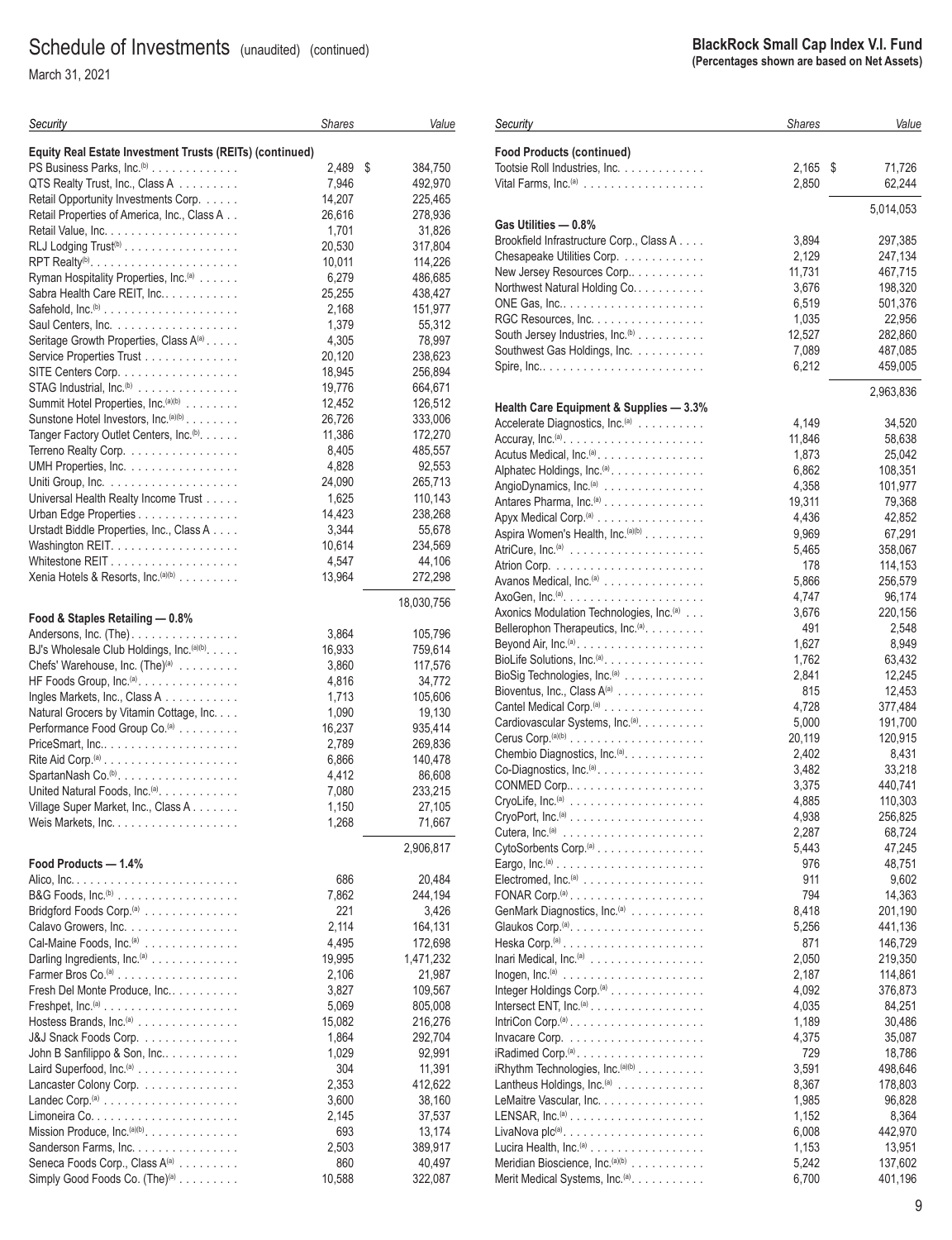March 31, 2021

10

| Security                                                                              | <b>Shares</b>  | Value              |
|---------------------------------------------------------------------------------------|----------------|--------------------|
| <b>Health Care Equipment &amp; Supplies (continued)</b>                               |                |                    |
| Mesa Laboratories, Inc.                                                               | 611            | \$<br>148,778      |
| Milestone Scientific, Inc. <sup>(a)</sup>                                             | 4,912          | 17,536             |
| Misonix, $Inc^{(a)} \dots \dots \dots \dots \dots \dots \dots \dots$                  | 1,303          | 25,526             |
| Natus Medical, Inc. <sup>(a)</sup>                                                    | 3,974          | 101,774            |
| Nemaura Medical, Inc. <sup>(a)(b)</sup>                                               | 943            | 7,205              |
| Neogen Corp. <sup>(a)</sup>                                                           | 6,523          | 579,829            |
|                                                                                       | 4,195          | 585,202            |
|                                                                                       | 6,431          | 421,616            |
| OraSure Technologies, Inc. <sup>(a)</sup>                                             | 9,179          | 107,119            |
| Ortho Clinical Diagnostics Holdings plc(a)                                            | 10,838         | 209,119            |
| Orthofix Medical, Inc. <sup>(a)</sup>                                                 | 2,283          | 98,968             |
| OrthoPediatrics Corp. <sup>(a)</sup> .                                                | 1,757          | 85,654             |
| Outset Medical, Inc. <sup>(a)</sup> .                                                 | 1,190          | 64,724             |
|                                                                                       | 7,668          | 34,046             |
|                                                                                       | 1,423          | 65,088             |
| Pulse Biosciences, Inc. <sup>(a)</sup> .                                              | 1,861          | 44,068<br>34,644   |
| Repro-Med Systems, Inc. <sup>(a)</sup>                                                | 9,414<br>3,224 | 11,348             |
| Retractable Technologies, Inc.(a)(b)                                                  | 1,830          | 23,461             |
| Rockwell Medical, Inc. <sup>(a)</sup>                                                 | 9,266          | 10,749             |
| SeaSpine Holdings Corp. <sup>(a)</sup>                                                | 3,501          | 60,917             |
| Shockwave Medical, Inc. <sup>(a)</sup> .                                              | 3,511          | 457,343            |
| $SI-BONE$ , $Inc.(a)$                                                                 | 3,402          | 108,218            |
|                                                                                       | 6,300          | 45,927             |
| Silk Road Medical, Inc. <sup>(a)</sup>                                                | 3,301          | 167,196            |
|                                                                                       | 773            | 13,582             |
| STAAR Surgical Co. <sup>(a)</sup> .                                                   | 5,680          | 598,729            |
|                                                                                       | 5,928          | 39,836             |
| Surgalign Holdings, Inc. <sup>(a)</sup>                                               | 11,864         | 25,864             |
| Surmodics, $Inc^{(a)} \dots \dots \dots \dots \dots \dots \dots$                      | 1,590          | 89,151             |
| Tactile Systems Technology, Inc. <sup>(a)</sup>                                       | 2,165          | 117,971            |
| Talis Biomedical Corp. <sup>(a)</sup>                                                 | 1,515          | 19,468             |
|                                                                                       | 710            | 10,579             |
| TransMedics Group, Inc. <sup>(a)</sup>                                                | 3,184          | 132,104            |
| Utah Medical Products, Inc.                                                           | 456<br>2,586   | 39,490             |
| Varex Imaging Corp. <sup>(a)</sup>                                                    | 4,473          | 62,116<br>91,652   |
| Venus Concept, Inc. <sup>(a)</sup> .                                                  | 2,262          | 5,316              |
|                                                                                       | 15,213         | 66,177             |
| $VolitionRX Ltd.(a)$                                                                  | 2,925          | 11,056             |
|                                                                                       | 2,221          | 33,915             |
|                                                                                       |                |                    |
|                                                                                       |                | 11,711,267         |
| Health Care Providers & Services - 2.7%                                               |                |                    |
| 1Life Healthcare, Inc. <sup>(a)</sup>                                                 | 9,837          | 384,430            |
| Accolade, Inc. <sup>(a)</sup>                                                         | 3,934          | 178,486            |
| AdaptHealth Corp. <sup>(a)</sup>                                                      | 9,299          | 341,831<br>195,060 |
| Addus HomeCare Corp. <sup>(a)</sup><br>AMN Healthcare Services, Inc. <sup>(a)</sup> . | 1,865<br>5,771 | 425,323            |
| Apollo Medical Holdings, Inc. <sup>(a)</sup> .                                        | 2,476          | 67,075             |
|                                                                                       | 840            | 23,461             |
| Avalon GloboCare Corp. <sup>(a)</sup> .                                               | 2,720          | 2,910              |
|                                                                                       | 506            | 10,277             |
| Brookdale Senior Living, Inc. <sup>(a)</sup>                                          | 23,504         | 142,199            |
| Castle Biosciences, Inc. <sup>(a)</sup>                                               | 1,787          | 122,338            |
| Community Health Systems, Inc. <sup>(a)</sup>                                         | 10,534         | 142,420            |
|                                                                                       | 1,059          | 108,643            |
|                                                                                       | 14,433         | 432,557            |
| Cross Country Healthcare, Inc. <sup>(a)</sup>                                         | 4,593          | 57,367             |
| Ensign Group, Inc. (The).                                                             | 6,355          | 596,353            |
| Enzo Biochem, Inc. <sup>(a)</sup>                                                     | 6,578          | 22,628             |
| Exagen, $Inc^{(a)} \ldots \ldots \ldots \ldots \ldots \ldots \ldots$                  | 611            | 10,693             |
| Five Star Senior Living, Inc. <sup>(a)</sup> .                                        | 2,338          | 14,309             |
| Fulgent Genetics, Inc. <sup>(a)</sup>                                                 | 1,633          | 157,780            |
|                                                                                       | 4,420          | 100,864            |
| Health Equity, Inc. (a)(b)                                                            | 9,956          | 677,008            |

#### *Shares Value* **Health Care Providers & Services (continued)** InfuSystem Holdings, Inc.(a) ............ 1,823 \$ 37,116 Joint Corp. (The)(a) .................. 1,756 84,938 LHC Group, Inc.<sup>(a)</sup> .................. Magellan Health, Inc.(a) ............... 3,046 284,009 MEDNAX, Inc.(a).................... 9,417 239,851 ModivCare, Inc.(a) ................... 1,537 227,660 National HealthCare Corp.............. 1,502 117,021 National Research Corp.(a)............. 1,752 82,046 Ontrak, Inc.(a) ..................... 1,057 34,416 Option Care Health, Inc.(a) ............. 10,552 187,193 Owens & Minor, Inc. ................. 8,961 336,844 Patterson Cos., Inc.<sup>(b)</sup> ................ Pennant Group, Inc. (The)(a)............ 3,078 140,972 PetIQ, Inc.(a) ...................... 2,779 97,988 Progenity, Inc.(a)(b)................... 2,261 10,762 Progyny, Inc.(a)..................... 3,406 151,601 R1 RCM, Inc.(a) .................... 13,449 331,921 RadNet, Inc.<sup>(a)</sup> ........................ Select Medical Holdings Corp.<sup>(a)</sup> . . . . . . . . . . . . . . . . . . 13,319 454,178 Sharps Compliance Corp.(a) ............ 1,721 24,731 Surgery Partners, Inc.(a) .............. 3,210 142,075 Tenet Healthcare Corp.(a).............. 12,967 674,284 Tivity Health, Inc.(a) .................. 5,505 122,872 Triple-S Management Corp., Class B<sup>(a)</sup> .... 2,512 65,387 US Physical Therapy, Inc. ............. 1,542 160,522 Viemed Healthcare, Inc.(a) ............. 4,574 46,289 9,435,901 **Health Care Technology — 1.1%** Allscripts Healthcare Solutions, Inc.<sup>(a)</sup> ..... 19,220 288,588 Computer Programs & Systems, Inc....... 1,726 52,816 Evolent Health, Inc., Class A<sup>(a)</sup> ......... Health Catalyst, Inc.(a) ................ 4,117 192,552 HealthStream, Inc.(a) ................. 3,336 74,526 HMS Holdings Corp.(a) ............... 11,029 407,797 iCAD, Inc.(a)....................... 2,620 55,596 Inovalon Holdings, Inc., Class A(a) ........ 9,444 271,798 Inspire Medical Systems, Inc.<sup>(a)</sup> ......... 3,228 668,164 NantHealth, Inc.(a) .................. 3,558 11,421 NextGen Healthcare, Inc.(a) ............ 6,989 126,501 Omnicell, Inc.(a) .................... 5,243 680,909 OptimizeRx Corp.(a) ................. 2,016 98,280 Phreesia, Inc.(a) .................... 4,271 222,519 Schrodinger, Inc.(a) .................. 3,789 289,063 Simulations Plus, Inc. ................ 1,835 116,045 Tabula Rasa HealthCare, Inc.(a) ......... 2,751 126,684 Vocera Communications, Inc.<sup>(a)</sup> ......... 4,030,864 **Hotels, Restaurants & Leisure — 3.9%** Accel Entertainment, Inc.(a) ............ 5,693 62,224 Bally's Corp.(a) ..................... 2,257 146,660 Biglari Holdings, Inc., Class A(a) ......... 8 5,404 Biglari Holdings, Inc., Class B(a) ......... 133 17,657 BJ's Restaurants, Inc.(a)(b) ............. 2,674 155,306 Bloomin' Brands, Inc.(a) ............... 10,855 293,628 Bluegreen Vacations Corp. . . . . . . . . . . . . . 972 10,478 Bluegreen Vacations Holding Corp.<sup>(a)</sup>...... 1,743 32,315 Boyd Gaming Corp.(a) ................ 10,098 595,378 Brinker International, Inc.(a) ............ 5,571 395,875 Caesars Entertainment, Inc.<sup>(a)</sup>  $\ldots$ , ...... 22,356

Carrols Restaurant Group, Inc.<sup>(a)</sup>......... 4,613 27,609 Century Casinos, Inc.(a) ............... 3,588 36,849 Cheesecake Factory, Inc. (The)<sup>(a)</sup> . . . . . . . . . . . . . . . . . 5,331 311,917 Churchill Downs, Inc. ................ 4,744 1,078,880 Chuy's Holdings, Inc.(a) ............... 2,559 113,415

*Security*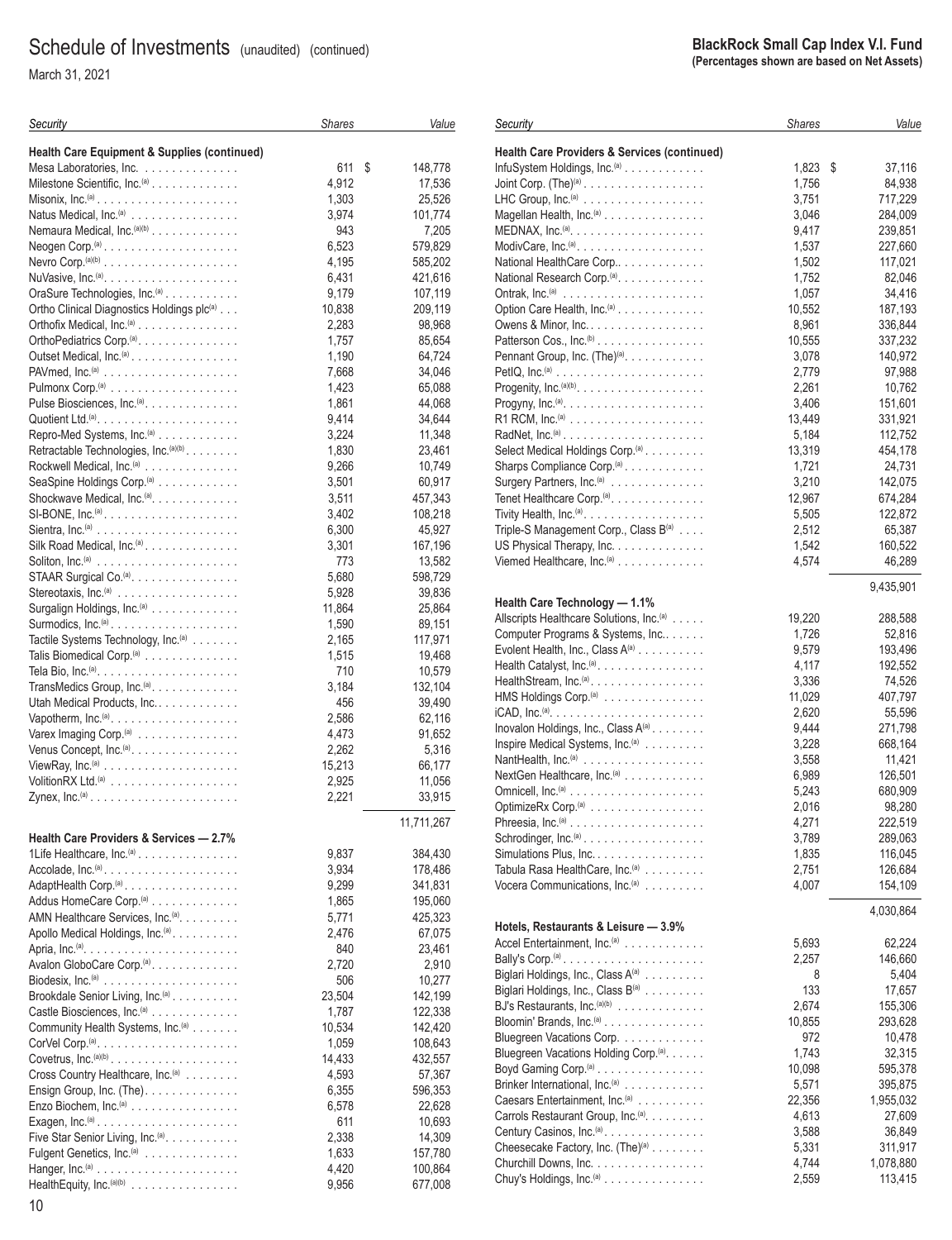March 31, 2021

| Security                                                           | <b>Shares</b>   | Value              |
|--------------------------------------------------------------------|-----------------|--------------------|
| Hotels, Restaurants & Leisure (continued)                          |                 |                    |
| Cracker Barrel Old Country Store, Inc                              | 2,928<br>\$     | 506,193            |
| Dave & Buster's Entertainment, Inc. <sup>(a)</sup>                 | 5,466           | 261,821            |
| Del Taco Restaurants, Inc                                          | 3,868           | 37,055             |
|                                                                    | 7,572           | 137,129            |
| Dine Brands Global, $Inc^{(a)} \dots \dots \dots \dots$            | 1,876           | 168,896            |
| El Pollo Loco Holdings, Inc. <sup>(a)</sup> .                      | 2,146           | 34,594             |
| Everi Holdings, Inc. <sup>(a)</sup>                                | 10,229          | 144,331            |
| Fiesta Restaurant Group, Inc. <sup>(a)</sup>                       | 1,866           | 23,493             |
|                                                                    | 3,948           | 71,854             |
| Golden Entertainment, Inc. <sup>(a)</sup>                          | 2,047           | 51,707             |
| Hilton Grand Vacations, Inc. <sup>(a)</sup>                        | 10,626          | 398,369            |
| International Game Technology plc(a)                               | 12,206          | 195,906            |
| Jack in the Box, $Inc \ldots \ldots \ldots \ldots \ldots$          | 2,804           | 307,823            |
| Kura Sushi USA, Inc., Class A <sup>(a)</sup>                       | 452             | 14,301             |
| Lindblad Expeditions Holdings, Inc. <sup>(a)</sup> .               | 3,437           | 64,959             |
| Marriott Vacations Worldwide Corp. <sup>(a)</sup>                  | 5,037           | 877,345            |
| Monarch Casino & Resort, Inc. <sup>(a)</sup> .                     | 1,525           | 92,446             |
| Nathan's Famous, Inc.                                              | 366             | 23,091             |
| NEOGAMES SA <sup>(a)</sup>                                         | 666             | 23,823             |
| Noodles & Co. <sup>(a)</sup> . $\ldots$ .                          | 4,265           | 44,143             |
| Papa John's International, Inc. <sup>(b)</sup> .                   | 4,047           | 358,726            |
| Penn National Gaming, Inc. <sup>(a)</sup> .                        | 19,339          | 2,027,501          |
|                                                                    | 3,591           | 29,015             |
| RCI Hospitality Holdings, Inc.                                     | 961             | 61,110             |
| Red Robin Gourmet Burgers, Inc. <sup>(a)</sup> .                   | 2,011           | 80,219             |
| Red Rock Resorts, Inc., Class A(a).                                | 8,082           | 263,392            |
| Ruth's Hospitality Group, Inc. <sup>(a)</sup> .                    | 4,161           | 103,318            |
| Scientific Games Corp., Class A(a).                                | 7,093           | 273,222            |
| SeaWorld Entertainment, Inc. <sup>(a)(b)</sup>                     | 6,271           | 311,481            |
| Shake Shack, Inc., Class A(a)                                      | 4,353           | 490,888            |
| Target Hospitality Corp. <sup>(a)</sup>                            | 4,408           | 11,064             |
| Texas Roadhouse, Inc. <sup>(a)</sup>                               | 8,128           | 779,800            |
|                                                                    | 3,664           | 465,951            |
|                                                                    |                 | 13,973,593         |
| Household Durables - 2.2%                                          |                 |                    |
| Beazer Homes USA, Inc. <sup>(a)</sup>                              | 3,351           | 70,103             |
| Casper Sleep, Inc. <sup>(a)</sup>                                  | 3,180           | 23,023             |
| Cavco Industries, Inc. <sup>(a)</sup> .                            | 1,134           | 255,842            |
| Century Communities, Inc. <sup>(a)</sup>                           | 3,716           | 224,149            |
| Ethan Allen Interiors, Inc.                                        | 2,662           | 73,498             |
| GoPro, Inc., Class $A^{(a)}$                                       | 15,442          | 179,745            |
| Green Brick Partners, Inc. <sup>(a)</sup> .                        | 3,716           | 84,279             |
| Hamilton Beach Brands Holding Co., Class A                         | 1,018           | 18,456             |
| Helen of Troy Ltd. <sup>(a)</sup>                                  | 3,028<br>1,326  | 637,879            |
| Hooker Furniture Corp                                              |                 | 48,346             |
| Installed Building Products, Inc. <sup>(b)</sup>                   | 2,838           | 314,677            |
|                                                                    | 3,419<br>11,135 | 417,733<br>518,112 |
|                                                                    | 5,468           | 232,281            |
| Legacy Housing Corp. <sup>(a)</sup>                                | 963             | 17,074             |
| LGI Homes, $Inc^{(a)}$                                             | 2,798           | 417,769            |
| Lifetime Brands, Inc                                               | 1,738           | 25,531             |
| Lovesac Co. $(The)^{(a)}$ .                                        | 1,244           | 70,410             |
| $M/I$ Homes, Inc. <sup>(a)</sup>                                   | 3,357           | 198,298            |
| MDC Holdings, Inc.                                                 | 6,922           | 411,167            |
| Meritage Homes Corp. <sup>(a)</sup>                                | 4,556           | 418,788            |
| Purple Innovation, Inc. <sup>(a)</sup>                             | 4,005           | 126,758            |
| Skyline Champion Corp. <sup>(a)</sup>                              | 6,518           | 295,005            |
| Sonos, $Inc^{(a)} \dots \dots \dots \dots \dots \dots \dots \dots$ | 14,921          | 559,090            |
| Taylor Morrison Home Corp. <sup>(a)(b)</sup>                       | 15,841          | 488,061            |
|                                                                    | 4,108           | 860,338            |
| TRI Pointe Homes, Inc. <sup>(a)</sup> .                            | 15,528          | 316,150            |
| Tupperware Brands Corp. <sup>(a)(b)</sup> .                        | 6,280           | 165,855            |
| Turtle Beach Corp. <sup>(a)</sup> .                                | 1,864           | 49,713             |
| Universal Electronics, Inc. <sup>(a)</sup> .                       | 1,564           | 85,973             |

| Security                                                                          | <b>Shares</b>    | Value              |
|-----------------------------------------------------------------------------------|------------------|--------------------|
| <b>Household Durables (continued)</b>                                             |                  |                    |
| VOXX International Corp. <sup>(a)</sup>                                           | 2,582            | \$<br>49,213       |
|                                                                                   |                  | 7,653,316          |
| Household Products - 0.2%                                                         |                  |                    |
| Central Garden & Pet Co. <sup>(a)</sup>                                           | 1,288            | 74,717             |
| Central Garden & Pet Co., Class A(a)                                              | 4,868            | 252,600            |
| Oil-Dri Corp. of America                                                          | 656              | 22,593             |
| WD-40 Co. <sup>(b)</sup>                                                          | 1,694            | 518,669            |
|                                                                                   |                  | 868,579            |
| Independent Power and Renewable Electricity Producers - 0.5%                      |                  |                    |
| Atlantic Power Corp. <sup>(a)</sup><br>Brookfield Renewable Corp.                 | 11,192<br>15,956 | 32,345<br>746,741  |
| Clearway Energy, Inc                                                              | 4,092            | 108,479            |
| Clearway Energy, Inc., Class C                                                    | 10,477           | 294,823            |
| Ormat Technologies, Inc                                                           | 5,419            | 425,554            |
| Sunnova Energy International, Inc. <sup>(a)</sup>                                 | 6,885            | 281,045            |
|                                                                                   |                  | 1,888,987          |
| Industrial Conglomerates - 0.1%                                                   |                  |                    |
| Raven Industries, Inc                                                             | 4,505            | 172,677            |
| Insurance — 1.9%                                                                  |                  |                    |
| Ambac Financial Group, Inc. <sup>(a)</sup>                                        | 5,411            | 90,580             |
| American Equity Investment Life Holding Co.                                       | 11,261           | 355,059            |
| $AMERISAFE, Inc. \ldots \ldots \ldots \ldots \ldots$                              | 2,406            | 153,984            |
| Argo Group International Holdings Ltd.                                            | 4,072            | 204,903            |
| BRP Group, Inc., Class A(a)                                                       | 5,112            | 139,302            |
| Citizens, Inc. <sup>(a)</sup> . $\dots \dots \dots \dots \dots \dots \dots \dots$ | 6,570            | 38,040             |
| CNO Financial Group, Inc                                                          | 16,802           | 408,121            |
| Crawford & Co., Class A                                                           | 2,073            | 22,078             |
| Donegal Group, Inc., Class A.                                                     | 1,325            | 19,690             |
| Employers Holdings, Inc                                                           | 3,137<br>3,564   | 228,154<br>153,466 |
| Enstar Group Ltd. <sup>(a)</sup>                                                  | 1,494            | 368,615            |
| FBL Financial Group, Inc., Class A                                                | 1,230            | 68,782             |
|                                                                                   | 1,616            | 7,482              |
| Genworth Financial, Inc., Class A(a)                                              | 61,267           | 203,406            |
| Goosehead Insurance, Inc., Class A                                                | 1,640            | 175,775            |
| Greenlight Capital Re Ltd., Class A(a)                                            | 3,963            | 34,478             |
|                                                                                   | 784              | 60,227             |
| Heritage Insurance Holdings, Inc.                                                 | 2,379            | 26,359             |
| Horace Mann Educators Corp<br>Independence Holding Co.                            | 4,848<br>675     | 209,482<br>26,899  |
|                                                                                   | 172              | 28,552             |
| James River Group Holdings Ltd.                                                   | 3,636            | 165,874            |
| Kinsale Capital Group, Inc.                                                       | 2,629            | 433,259            |
|                                                                                   | 6,510            | 62,626             |
| National Western Life Group, Inc., Class A                                        | 345              | 85,905             |
|                                                                                   | 1,375            | 25,410             |
| Palomar Holdings, Inc. <sup>(a)</sup>                                             | 2,459            | 164,851            |
| ProAssurance Corp. <sup>(b)</sup> .                                               | 6,660            | 178,222            |
| ProSight Global, Inc. <sup>(a)</sup><br>Protective Insurance Corp., Class B       | 1,224<br>1,163   | 15,422<br>26,598   |
|                                                                                   | 4,935            | 550,598            |
| Safety Insurance Group, Inc.                                                      | 1,721            | 144,994            |
| Selective Insurance Group, Inc.                                                   | 7,386            | 535,780            |
| Selectquote, $Inc^{(a)} \ldots \ldots \ldots \ldots \ldots \ldots$                | 16,200           | 478,062            |
|                                                                                   | 10,623           | 108,036            |
| State Auto Financial Corp                                                         | 2,372            | 46,752             |
| Stewart Information Services Corp                                                 | 3,201            | 166,548            |
|                                                                                   | 3,208            | 28,712             |
| Trean Insurance Group, Inc. <sup>(a)</sup>                                        | 1,415<br>3,752   | 22,852<br>285,940  |
| United Fire Group, Inc.                                                           | 2,555            | 88,914             |
| United Insurance Holdings Corp.                                                   | 2,729            | 19,676             |
| Universal Insurance Holdings, Inc.                                                | 3,335            | 47,824             |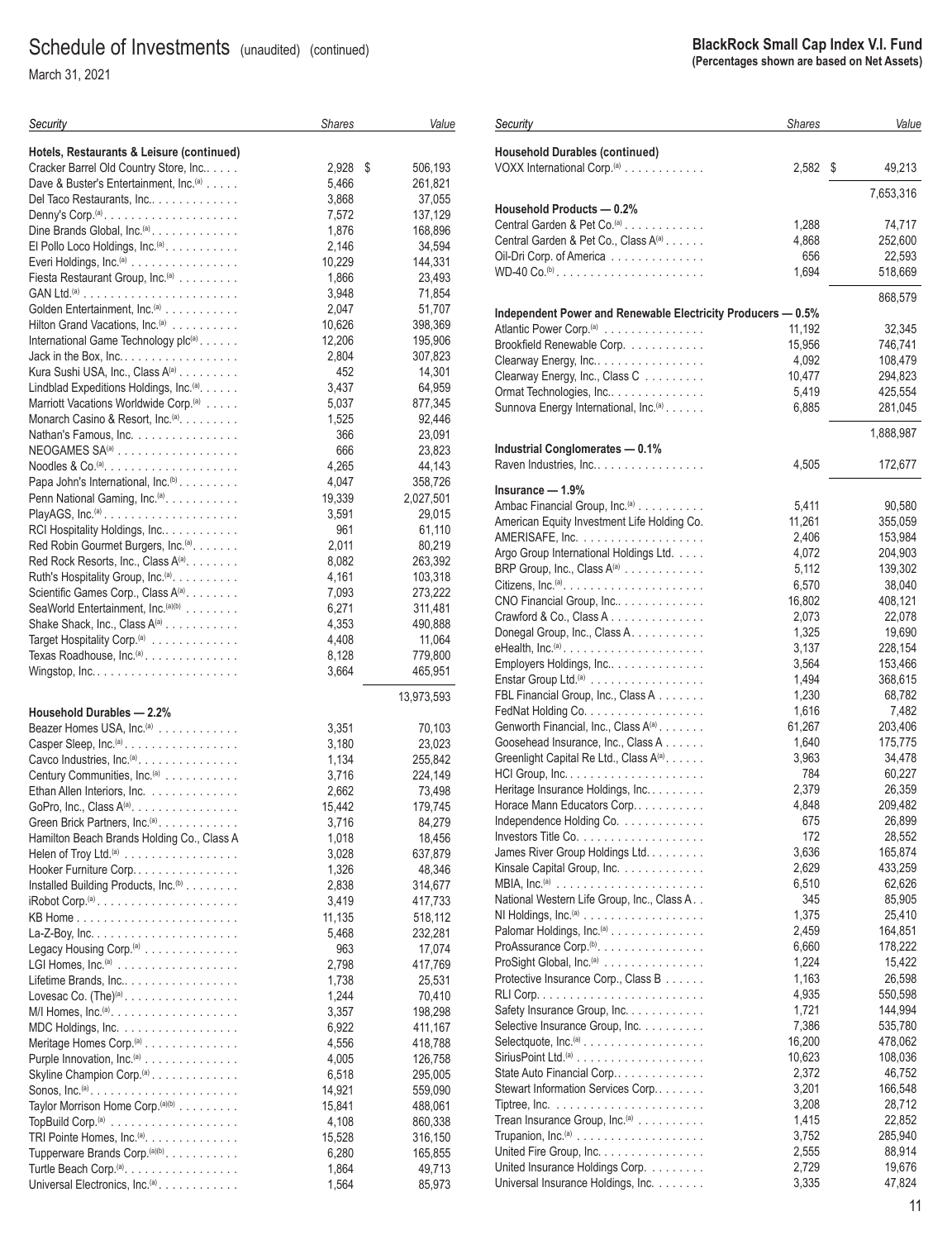March 31, 2021

| Security                                                                                                                                                  | <b>Shares</b>   | Value              |
|-----------------------------------------------------------------------------------------------------------------------------------------------------------|-----------------|--------------------|
| Insurance (continued)                                                                                                                                     |                 |                    |
|                                                                                                                                                           | 223             | \$<br>2,206        |
| Watford Holdings Ltd. <sup>(a)</sup> .                                                                                                                    | 2,017           | 69,808             |
|                                                                                                                                                           |                 | 6,778,303          |
| Interactive Media & Services - 0.4% <sup>(a)</sup>                                                                                                        |                 |                    |
|                                                                                                                                                           | 10,738          | 255,886            |
|                                                                                                                                                           | 8,646           | 112,052            |
| DHI Group, $Inc. \ldots \ldots \ldots \ldots \ldots \ldots \ldots$                                                                                        | 6,873           | 23,025             |
| Eventbrite, Inc., Class $A^{(b)}$<br>EverQuote, Inc., Class A.                                                                                            | 7,953<br>1,824  | 176,238            |
| Liberty TripAdvisor Holdings, Inc., Class A                                                                                                               | 9,645           | 66,193<br>61,535   |
| MediaAlpha, Inc., Class A                                                                                                                                 | 2.207           | 78,194             |
|                                                                                                                                                           | 5,922           | 120,217            |
|                                                                                                                                                           | 13,378          | 64,014             |
|                                                                                                                                                           | 8,910           | 347,490            |
|                                                                                                                                                           |                 | 1,304,844          |
| Internet & Direct Marketing Retail - 0.8%                                                                                                                 |                 |                    |
| 1-800-Flowers.com, Inc., Class A(a)                                                                                                                       | 3,264           | 90,119             |
| CarParts.com, Inc. <sup>(a)</sup> .                                                                                                                       | 4,331           | 61,847             |
| Duluth Holdings, Inc., Class B(a)                                                                                                                         | 1,209           | 20,480             |
| Groupon, $Inc^{(a)}$                                                                                                                                      | 2,867           | 144,912            |
|                                                                                                                                                           | 1,299           | 32,228             |
| Liquidity Services, Inc. <sup>(a)</sup>                                                                                                                   | 3,171           | 58,917             |
| Overstock.com, Inc. <sup>(a)</sup>                                                                                                                        | 13,590<br>5,318 | 565,480<br>352,371 |
| PetMed Express, Inc. <sup>(b)</sup> .                                                                                                                     | 2,553           | 89,802             |
| Quotient Technology, Inc.(a)                                                                                                                              | 10,746          | 175,590            |
| RealReal, Inc. $(The)^{(a)} \dots \dots \dots \dots \dots$                                                                                                | 8,008           | 181,221            |
|                                                                                                                                                           | 2,711           | 241,387            |
| Stamps.com, Inc. <sup>(a)(b)</sup>                                                                                                                        | 2,116           | 422,163            |
| Stitch Fix, Inc., Class A(a)                                                                                                                              | 7,327           | 362,980            |
| Waitr Holdings, Inc. <sup>(a)</sup>                                                                                                                       | 9,891           | 28,981             |
|                                                                                                                                                           |                 | 2,828,478          |
| IT Services - 1.5%<br>Brightcove, $Inc^{(a)} \cdot \cdot \cdot \cdot \cdot \cdot \cdot \cdot \cdot \cdot \cdot \cdot \cdot \cdot \cdot \cdot \cdot \cdot$ | 5,103           | 102,672            |
| Cardtronics plc, Class A(a)                                                                                                                               | 4,494           | 174,367            |
| Cass Information Systems, Inc.                                                                                                                            | 1,674           | 77,456             |
|                                                                                                                                                           | 19,803          | 131,888            |
| Contra BM Technologies <sup>(a)</sup>                                                                                                                     | 600             | 6,444              |
| CSG Systems International, Inc                                                                                                                            | 3,947           | 177,181            |
|                                                                                                                                                           | 7,427           | 276,433            |
| Evo Payments, Inc., Class $A^{(a)(b)}$                                                                                                                    | 5,634           | 155,048            |
| ExIService Holdings, Inc. <sup>(a)</sup>                                                                                                                  | 4,164           | 375,426            |
| GreenSky, Inc., Class A(a)<br>Grid Dynamics Holdings, Inc. <sup>(a)</sup> .                                                                               | 8,321<br>3,442  | 51,507<br>54,831   |
| GTT Communications, Inc. <sup>(a)(b)</sup>                                                                                                                | 4,219           | 7,721              |
| Hackett Group, Inc. (The)                                                                                                                                 | 3,361           | 55,087             |
| 13 Verticals, Inc., Class $A^{(a)}$                                                                                                                       | 2,288           | 71,214             |
| IBEX Holdings Ltd. <sup>(a)</sup> .                                                                                                                       | 759             | 16,698             |
| Information Services Group, Inc. <sup>(a)</sup>                                                                                                           | 5,071           | 22,312             |
| International Money Express, Inc. <sup>(a)</sup> .                                                                                                        | 3,565           | 53,511             |
| Limelight Networks, Inc. <sup>(a)</sup>                                                                                                                   | 15,715          | 56,103             |
| LiveRamp Holdings, Inc. <sup>(a)</sup> .                                                                                                                  | 7,998           | 414,936            |
| $MAXIMUS, Inc. \ldots \ldots \ldots \ldots \ldots \ldots$                                                                                                 | 7,594           | 676,170            |
| MoneyGram International, Inc. <sup>(a)</sup> .                                                                                                            | 8,436<br>8,126  | 55,424<br>275,715  |
|                                                                                                                                                           | 4,001           | 17,484             |
|                                                                                                                                                           | 4,036           | 236,994            |
|                                                                                                                                                           | 17,119          | 497,307            |
| $PFSweb, Inc.(a)$                                                                                                                                         | 1,827           | 12,332             |
| Priority Technology Holdings, Inc. <sup>(a)</sup> .                                                                                                       | 801             | 5,559              |
| Rackspace Technology, Inc. <sup>(a)</sup>                                                                                                                 | 4,393           | 104,465            |
| Repay Holdings Corp. <sup>(a)</sup>                                                                                                                       | 8,208           | 192,724            |
| ServiceSource International, Inc. <sup>(a)</sup>                                                                                                          | 10,912          | 16,041             |

| Security                                                          | <b>Shares</b> | Value        |
|-------------------------------------------------------------------|---------------|--------------|
| <b>IT Services (continued)</b>                                    |               |              |
|                                                                   | 2,147         | \$<br>17,069 |
| Sykes Enterprises, Inc. <sup>(a)</sup> .                          | 4,709         | 207,573      |
| TTEC Holdings, Inc.                                               | 2,305         | 231,537      |
| Tucows, Inc., Class A(a)                                          | 1,094         | 84,785       |
| Unisys Corp. <sup>(a)</sup> . $\ldots$ .                          | 7,794         | 198,123      |
| Verra Mobility Corp. <sup>(a)</sup>                               | 16,290        | 220,485      |
|                                                                   |               | 5,330,622    |
| Leisure Products - 0.6%                                           |               |              |
| Acushnet Holdings Corp                                            | 4,128         | 170,610      |
| American Outdoor Brands, Inc. <sup>(a)</sup>                      | 1,842         | 46,418       |
|                                                                   | 11,445        | 306,154      |
|                                                                   | 2,888         | 49,240       |
|                                                                   | 1,239         | 25,908       |
| Johnson Outdoors, Inc., Class A.                                  | 636           | 90,789       |
| Malibu Boats, Inc., Class A <sup>(a)</sup>                        | 2,617         | 208,523      |
| Marine Products Corp.                                             | 932           | 15,164       |
| MasterCraft Boat Holdings, Inc. <sup>(a)</sup>                    | 2.213         | 58,844       |
|                                                                   | 3,988         | 62,372       |
| Smith & Wesson Brands, $Inc.^{(b)}$                               | 6,914         | 120,649      |
| Sturm Ruger & Co., Inc.                                           | 2,154         | 142,315      |
| Vista Outdoor, Inc. <sup>(a)</sup>                                | 7,144         | 229,108      |
| YETI Holdings, Inc. <sup>(a)</sup>                                | 9,929         | 716,973      |
|                                                                   |               | 2,243,067    |
| Life Sciences Tools & Services - 0.9%                             |               |              |
| Champions Oncology, Inc. <sup>(a)</sup> .                         | 870           | 9,831        |
| ChromaDex Corp. <sup>(a)(b)</sup>                                 | 5,439         | 50,800       |
|                                                                   | 7,145         | 163,549      |
| Fluidigm Corp. $(a)(b)$                                           | 9,326         | 42,154       |
| Harvard Bioscience, Inc. <sup>(a)</sup>                           | 4,783         | 26,115       |
|                                                                   | 5,282         | 168,496      |
| Medpace Holdings, Inc. <sup>(a)</sup>                             | 3,428         | 562,363      |
| NanoString Technologies, Inc. <sup>(a)</sup>                      | 5,475         | 359,762      |
| NeoGenomics, $Inc^{(a)(b)}$                                       | 13,452        | 648,790      |
| Pacific Biosciences of California, Inc. <sup>(a)</sup>            | 22,618        | 753,406      |
| Personalis, $Inc^{(a)} \dots \dots \dots \dots \dots \dots \dots$ | 3,440         | 84,658       |
| Quanterix Corp. <sup>(a)</sup>                                    | 2,972         | 173,773      |
|                                                                   | 1,749         | 87,485       |
|                                                                   |               | 3,131,182    |
| Machinery - 3.6%                                                  | 853           | 10,645       |
|                                                                   | 1,258         | 196,437      |
| Albany International Corp., Class A.                              | 3,826         | 319,356      |
| Altra Industrial Motion Corp.                                     | 7,955         | 440,071      |
| Astec Industries, Inc.                                            | 2,763         | 208,385      |
| Barnes Group, Inc                                                 | 5,782         | 286,440      |
|                                                                   | 2,100         | 52,563       |
| Chart Industries, Inc. <sup>(a)</sup>                             | 4,482         | 638,013      |
| CIRCOR International, Inc. <sup>(a)</sup>                         | 2,468         | 85,936       |
| Columbus McKinnon Corp.                                           | 2,840         | 149,838      |
| Douglas Dynamics, Inc.                                            | 2,891         | 133,420      |
| Eastern Co. (The)                                                 | 730           | 19,564       |
| Energy Recovery, Inc. <sup>(a)</sup>                              | 5,077         | 93,112       |
| Enerpac Tool Group Corp. <sup>(b)</sup> .                         | 7,484         | 195,482      |
| EnPro Industries, Inc.                                            | 2,563         | 218,547      |
| ESCO Technologies, Inc.                                           | 3,157         | 343,766      |
| Evoqua Water Technologies Corp. <sup>(a)</sup>                    | 14,278        | 375,511      |
|                                                                   | 1,808         | 56,699       |
| Federal Signal Corp.                                              | 7,391         | 283,075      |
| Franklin Electric Co., Inc.                                       | 5,700         | 449,958      |
| Gencor Industries, Inc. <sup>(a)</sup>                            | 1,255         | 16,830       |
| Gorman-Rupp Co. (The) <sup>(b)</sup> .                            | 2,343         | 77,577       |
|                                                                   | 1,423         | 20,264       |
| Greenbrier Cos., Inc. (The)                                       | 3,972         | 187,558      |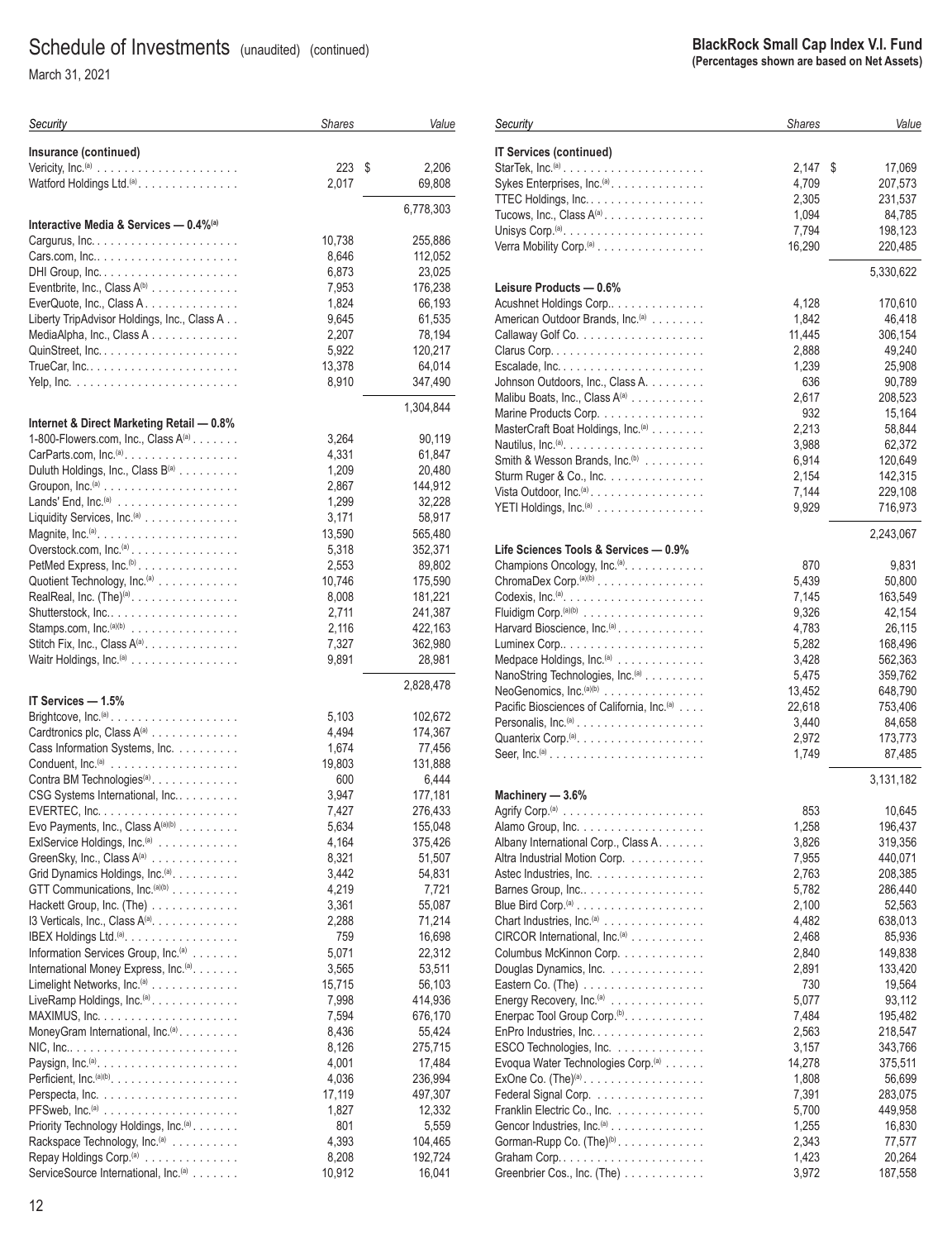March 31, 2021

| Security                                                                           | <b>Shares</b>  | Value              |
|------------------------------------------------------------------------------------|----------------|--------------------|
| <b>Machinery (continued)</b>                                                       |                |                    |
| Helios Technologies, Inc                                                           | 3,810<br>\$    | 277,635            |
|                                                                                    | 9,116          | 434,924            |
|                                                                                    | 896            | 31,629             |
| Hydrofarm Holdings Group, Inc. <sup>(a)</sup>                                      | 1.137          | 68,584             |
| Hyster-Yale Materials Handling, Inc.                                               | 1,227          | 106,896            |
| John Bean Technologies Corp                                                        | 3,890          | 518,693            |
|                                                                                    | 1,412          | 261,234            |
|                                                                                    | 10,220         | 408,493            |
| L B Foster Co., Class A <sup>(a)</sup> .                                           | 1,509          | 27,011             |
|                                                                                    | 1,374          | 228,936            |
| Luxfer Holdings plc                                                                | 3,156          | 67,160             |
|                                                                                    | 2,247          | 75,814             |
| Manitowoc Co., Inc. $(The)^{(a)}$<br>Mayville Engineering Co., Inc. <sup>(a)</sup> | 3,913<br>877   | 80,686<br>12,611   |
|                                                                                    | 8,525          | 250,806            |
| Miller Industries, Inc.                                                            | 1,464          | 67,622             |
| Mueller Industries, Inc.                                                           | 6,801          | 281,221            |
| Mueller Water Products, Inc., Class A                                              | 19,099         | 265,285            |
| Navistar International Corp. <sup>(a)</sup> .                                      | 6,169          | 271,621            |
|                                                                                    | 4,836          | 34,191             |
|                                                                                    | 375            | 59,205             |
| Park-Ohio Holdings Corp.                                                           | 985            | 31,018             |
|                                                                                    | 3.307          | 402,627            |
| RBC Bearings, Inc. <sup>(a)</sup>                                                  | 3,046          | 599,361            |
|                                                                                    | 3,482          | 66,715             |
|                                                                                    | 14,981         | 705,455            |
| Shyft Group, Inc. $(The)$                                                          | 4,262          | 158,546            |
|                                                                                    | 5,305          | 309,122            |
| SPX FLOW, Inc. <sup>(b)</sup>                                                      | 5,330          | 337,549            |
| Standex International Corp                                                         | 1,493<br>2,322 | 142,686<br>185,505 |
|                                                                                    | 8,321          | 383,348            |
|                                                                                    | 4,908          | 148,811            |
| Wabash National Corp. <sup>(b)</sup> .                                             | 6,760          | 127,088            |
| Watts Water Technologies, Inc., Class A.                                           | 3,367          | 400,033            |
|                                                                                    | 16,040         | 260,650            |
|                                                                                    |                |                    |
| Marine $-0.2%$                                                                     |                | 12,947,818         |
|                                                                                    | 5,711          | 54,940             |
| Eagle Bulk Shipping, Inc.(a)                                                       | 842            | 30,413             |
|                                                                                    | 1,254          | 26,372             |
| Genco Shipping & Trading Ltd                                                       | 2,370          | 23,890             |
|                                                                                    | 5,372          | 358,312            |
| Pangaea Logistics Solutions Ltd.                                                   | 967            | 3,056              |
| Safe Bulkers, Inc. <sup>(a)</sup>                                                  | 7,634          | 18,703             |
| SEACOR Holdings, Inc. <sup>(a)</sup>                                               | 2,354          | 95,925             |
|                                                                                    |                | 611,611            |
| Media $-0.8%$<br>AMC Networks, Inc., Class A(a)(b).                                | 3,512          | 186,698            |
| Boston Omaha Corp., Class A(a)                                                     | 1,497          | 44,251             |
|                                                                                    | 3,709          | 406,877            |
|                                                                                    | 8,078          | 29,565             |
| Daily Journal Corp. <sup>(a)</sup>                                                 | 153            | 48,417             |
| Emerald Holding, Inc. <sup>(a)</sup> .                                             | 2,520          | 13,910             |
| Entercom Communications Corp., Class A(a).                                         | 14,559         | 76,435             |
| Entravision Communications Corp., Class A.                                         | 8,032          | 32,449             |
| EW Scripps Co. (The), Class A.                                                     | 7,028          | 135,430            |
|                                                                                    | 4,481          | 18,372             |
| Gannett Co., Inc. <sup>(a)(b)</sup>                                                | 15,730         | 84,627             |
| Gray Television, Inc                                                               | 10,604         | 195,114            |
| Hemisphere Media Group, Inc. <sup>(a)</sup> .                                      | 2,141          | 24,943             |
| iHeartMedia, Inc., Class A <sup>(a)</sup> .                                        | 7,497          | 136,071            |
| Loral Space & Communications, Inc. <sup>(b)</sup> .                                | 1,501          | 56,543             |

Loral Space & Communications, Inc.(b)..... 1,501 56,543

Meredith Corp.(a) ................... 4,943 147,202

| Security                                                                                  | <b>Shares</b>    | Value              |
|-------------------------------------------------------------------------------------------|------------------|--------------------|
|                                                                                           |                  |                    |
| Media (continued)                                                                         |                  |                    |
| MSG Networks, Inc., Class $A^{(a)}$ .<br>National CineMedia, Inc                          | 3,880            | 58,355<br>\$       |
| Saga Communications, Inc., Class A(a).                                                    | 6,954<br>482     | 32,127<br>10,532   |
|                                                                                           | 3,598            | 108,336            |
| Sinclair Broadcast Group, Inc., Class A                                                   | 5,372            | 157,185            |
|                                                                                           | 2,935            | 203,836            |
|                                                                                           | 27,133           | 510,914            |
| Tribune Publishing $Co^{(a)} \dots \dots \dots \dots$                                     | 1,716            | 30,871             |
| WideOpenWest, Inc. <sup>(a)</sup>                                                         | 6,242            | 84,829             |
|                                                                                           |                  |                    |
|                                                                                           |                  | 2,833,889          |
| Metals & Mining - 1.9%                                                                    |                  |                    |
|                                                                                           | 23,363           | 759,064            |
| Allegheny Technologies, Inc. <sup>(a)</sup>                                               | 15,640           | 329,378            |
|                                                                                           | 12,264<br>1,367  | 311,383            |
| Caledonia Mining Corp. plc<br>Carpenter Technology Corp.                                  | 5,773            | 19,535<br>237,559  |
| Century Aluminum Co. <sup>(a)</sup>                                                       | 6,137            | 108,379            |
| Cleveland-Cliffs, Inc. <sup>(b)</sup>                                                     | 55,805           | 1,122,239          |
| Coeur Mining, Inc. <sup>(a)</sup>                                                         | 29,862           | 269,654            |
| Commercial Metals Co                                                                      | 14,900           | 459,516            |
| Compass Minerals International, Inc                                                       | 4,250            | 266,560            |
| Gatos Silver, Inc. <sup>(a)</sup>                                                         | 2,854            | 28,454             |
| Gold Resource Corp.                                                                       | 8,439            | 22,279             |
| Haynes International, Inc.                                                                | 1,648            | 48,896             |
|                                                                                           | 64,471           | 366,840            |
| Kaiser Aluminum Corp                                                                      | 1,906            | 210,613            |
|                                                                                           | 2,443            | 161,824            |
| Novagold Resources, Inc. <sup>(a)</sup>                                                   | 30,065           | 263,369            |
| Olympic Steel, Inc.                                                                       | 1,268            | 37,343             |
| Ryerson Holding Corp. <sup>(a)</sup>                                                      | 1,724            | 29,377             |
| Schnitzer Steel Industries, Inc., Class A.                                                | 3,224            | 134,731            |
| SunCoke Energy, Inc                                                                       | 10,873           | 76,220             |
| TimkenSteel Corp. <sup>(a)</sup> .                                                        | 5,979            | 70,253             |
| United States Steel Corp.                                                                 | 32,219           | 843,171            |
| Warrior Met Coal, Inc. <sup>(b)</sup> .                                                   | 6,536            | 111,962            |
| Worthington Industries, Inc.                                                              | 4,354            | 292,110            |
|                                                                                           |                  | 6,580,709          |
| Mortgage Real Estate Investment Trusts (REITs) - 1.2%                                     |                  |                    |
| Apollo Commercial Real Estate Finance, Inc.                                               | 17,031           | 237,923            |
| Arbor Realty Trust, Inc.                                                                  | 14,660           | 233,094            |
| Ares Commercial Real Estate Corp.                                                         | 3,589            | 49,241             |
| Arlington Asset Investment Corp., Class A <sup>(a)</sup> .                                | 2,565            | 10,363             |
| ARMOUR Residential REIT, Inc. <sup>(b)</sup>                                              | 7,731            | 94,318             |
| Blackstone Mortgage Trust, Inc., Class A(b)                                               | 17,354           | 537,974            |
| Broadmark Realty Capital, Inc                                                             | 15,450           | 161,607            |
| Capstead Mortgage Corp                                                                    | 12,646           | 78,784             |
| Cherry Hill Mortgage Investment Corp. <sup>(b)</sup>                                      | 2,234            | 20,865             |
| Chimera Investment Corp. <sup>(b)</sup> .                                                 | 24,067           | 305,651            |
| Colony Credit Real Estate, Inc                                                            | 10,167           | 86,623             |
|                                                                                           | 2,862            | 54,178             |
| Ellington Financial, Inc.                                                                 | 5,384            | 86,198             |
| Ellington Residential Mortgage REIT.                                                      | 1,164            | 14,329             |
| Granite Point Mortgage Trust, Inc.                                                        | 6,283            | 75,207             |
|                                                                                           | 2,702            | 29,452             |
| Hannon Armstrong Sustainable Infrastructure                                               |                  |                    |
|                                                                                           | 9,127            | 512,025            |
| Invesco Mortgage Capital, Inc.                                                            | 28,732           | 115,215            |
| KKR Real Estate Finance Trust, Inc.                                                       | 3,798            | 69,845             |
| Ladder Capital Corp.                                                                      | 13,296           | 156,893            |
| MFA Financial, Inc                                                                        | 55,941           | 227,680            |
| New York Mortgage Trust, Inc.                                                             | 46,352           | 207,193            |
| Orchid Island Capital, Inc. <sup>(b)</sup>                                                | 10,953<br>12,104 | 65,827             |
| PennyMac Mortgage Investment Trust <sup>(b)</sup><br>Ready Capital Corp. <sup>(b)</sup> . | 9,654            | 237,238<br>129,557 |
|                                                                                           |                  |                    |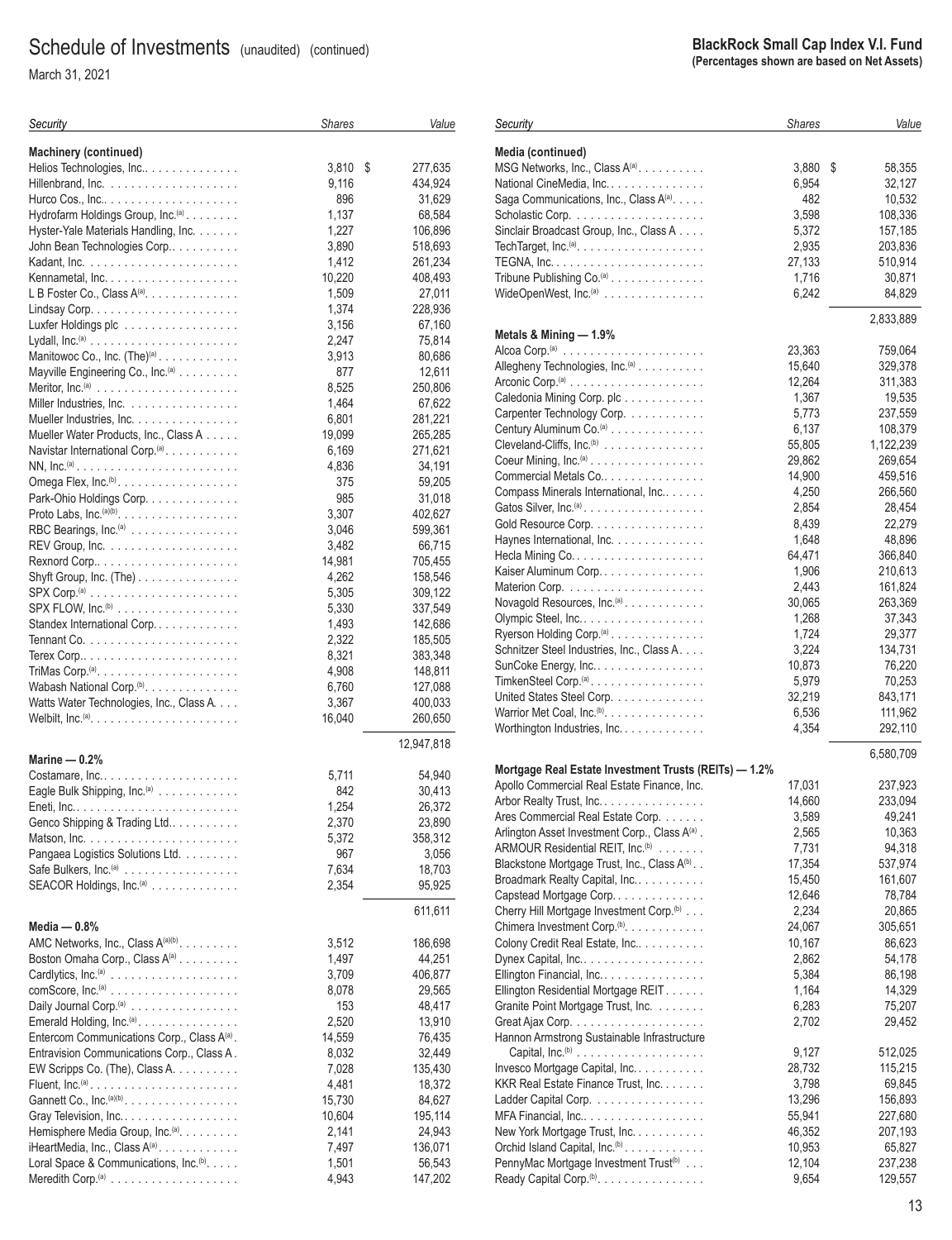March 31, 2021

| Security                                                                           | <b>Shares</b>   | Value             |
|------------------------------------------------------------------------------------|-----------------|-------------------|
| Mortgage Real Estate Investment Trusts (REITs) (continued)                         |                 |                   |
| Redwood Trust, Inc.                                                                | 13,236          | \$<br>137,787     |
| TPG RE Finance Trust, Inc                                                          | 7,288           | 81,626            |
| Two Harbors Investment Corp                                                        | 33,581          | 246,149           |
| Western Asset Mortgage Capital Corp. <sup>(b)</sup>                                | 7,668           | 24,461            |
|                                                                                    |                 | 4,287,303         |
| Multiline Retail - 0.3%                                                            |                 |                   |
|                                                                                    | 4,591           | 313,565           |
| Dillard's, Inc., Class A.                                                          | 918             | 88,651            |
| Franchise Group, Inc                                                               | 2,604           | 94,031            |
|                                                                                    | 38,715          | 626,796           |
|                                                                                    |                 | 1,123,043         |
| Multi-Utilities - 0.4%                                                             |                 |                   |
|                                                                                    | 8,417           | 401,912           |
|                                                                                    | 7,849           | 524,078           |
| NorthWestern Corp                                                                  | 6,243           | 407,043           |
|                                                                                    | 1,933           | 88,319            |
|                                                                                    |                 | 1,421,352         |
| Oil, Gas & Consumable Fuels - 1.8%                                                 |                 |                   |
| Adams Resources & Energy, Inc.                                                     | 243             | 6,806             |
| Antero Resources Corp. <sup>(a)</sup>                                              | 30,249          | 308,540           |
| Arch Resources, Inc. <sup>(a)</sup>                                                | 1.775           | 73,840            |
| Ardmore Shipping Corp. <sup>(a)</sup>                                              | 4,444           | 20,176            |
|                                                                                    | 7,653           | 42,168            |
| Bonanza Creek Energy, Inc. <sup>(a)</sup>                                          | 2,503           | 89,432            |
| Brigham Minerals, Inc., Class A                                                    | 4,915           | 71,956            |
| Clean Energy Fuels Corp. (a)(b)                                                    | 15,886          | 218,274           |
| CNX Resources Corp. <sup>(a)(b)</sup>                                              | 27,154          | 399,164           |
| Comstock Resources, Inc. <sup>(a)</sup> .                                          | 2,578           | 14,282            |
| CONSOL Energy, Inc. <sup>(a)</sup>                                                 | 3,650           | 35,478            |
| Contango Oil & Gas Co. (a)(b)                                                      | 14,503          | 56,562            |
|                                                                                    | 3,889           | 74,591            |
| Delek US Holdings, Inc.                                                            | 7,560           | 164,657           |
| DHT Holdings, $Inc.^{(b)}$ .                                                       | 14,560          | 86,341            |
| Diamond S Shipping, Inc., Class S <sup>(a)</sup><br>Dorian LPG Ltd. <sup>(a)</sup> | 3,463           | 34,734            |
| Earthstone Energy, Inc., Class A(a)                                                | 4,501<br>2,843  | 59,098<br>20,327  |
| Energy Fuels, Inc. <sup>(a)</sup>                                                  | 16,939          | 96,214            |
| Evolution Petroleum Corp                                                           | 4,274           | 14,446            |
| Falcon Minerals Corp                                                               | 5,944           | 26,689            |
|                                                                                    | 15.262          | 109,123           |
|                                                                                    | 12,576          | 128,653           |
| Goodrich Petroleum Corp. <sup>(a)</sup> .                                          | 1,356           | 12,828            |
| Green Plains, Inc. <sup>(a)</sup>                                                  | 4,336           | 117,376           |
| International Seaways, Inc.                                                        | 3,061           | 59,322            |
| Kosmos Energy Ltd. (a)(b).                                                         | 48,871          | 150,034           |
| Magnolia Oil & Gas Corp., Class A(a)                                               | 15,378          | 176,539           |
| Matador Resources Co.                                                              | 13,667          | 320,491           |
| NACCO Industries, Inc., Class A.                                                   | 496             | 12,375            |
| $NextDecade Corp.(a)$                                                              | 2,703           | 7,217             |
| Nordic American Tankers Ltd.                                                       | 18,951          | 61,591            |
| Overseas Shipholding Group, Inc., Class A(a)                                       | 9,123<br>32,674 | 18,793<br>778,295 |
| Par Pacific Holdings, Inc. <sup>(a)</sup>                                          | 5,308           | 74,949            |
| PBF Energy, Inc., Class A(a)(b)                                                    | 12,096          | 171,158           |
| PDC Energy, Inc. <sup>(a)</sup> .                                                  | 12,243          | 421,159           |
| Peabody Energy Corp. <sup>(a)</sup>                                                | 6,471           | 19,801            |
| Penn Virginia Corp. <sup>(a)</sup>                                                 | 1,845           | 24,723            |
| PrimeEnergy Resources Corp. <sup>(a)</sup> .                                       | 68              | 3,563             |
| Range Resources Corp. <sup>(a)</sup>                                               | 26,556          | 274,323           |
| Renewable Energy Group, Inc. <sup>(a)</sup>                                        | 4,734           | 312,633           |
| REX American Resources Corp. <sup>(a)</sup>                                        | 646             | 54,374            |
| Scorpio Tankers, Inc.                                                              | 6,526           | 120,470           |
|                                                                                    | 11,099          | 89,014            |

| Security                                                                           | <b>Shares</b>  | Value            |
|------------------------------------------------------------------------------------|----------------|------------------|
|                                                                                    |                |                  |
| Oil, Gas & Consumable Fuels (continued)                                            | 14,354         | \$               |
|                                                                                    |                | 234,975          |
| Southwestern Energy Co. <sup>(a)</sup>                                             | 79,949         | 371,763          |
| Talos Energy, Inc. <sup>(a)</sup>                                                  | 1,656          | 19,938           |
|                                                                                    | 20,145         | 47,139           |
| Uranium Energy Corp. <sup>(a)</sup>                                                | 24,505         | 70,084           |
| W&T Offshore, $Inc^{(a)}$                                                          | 12,348         | 44,329           |
| Whiting Petroleum Corp. <sup>(a)</sup> .                                           | 164            | 5,814            |
| World Fuel Services Corp                                                           | 7,684          | 270,477          |
|                                                                                    |                | 6,497,098        |
| Paper & Forest Products - 0.4%                                                     |                |                  |
| Clearwater Paper Corp. <sup>(a)</sup>                                              | 1,863          | 70,086           |
|                                                                                    | 6,878          | 254,142          |
|                                                                                    | 5,305          | 90,981           |
| Louisiana-Pacific Corp                                                             | 13,666         | 757,916          |
| Neenah, $Inc. \ldots \ldots \ldots \ldots \ldots \ldots$                           | 2,097          | 107,744          |
| Schweitzer-Mauduit International, Inc.                                             | 3,739          | 183,099          |
| Verso Corp., Class A                                                               | 3,988          | 58,185           |
|                                                                                    |                | 1,522,153        |
| Personal Products - 0.4%                                                           |                |                  |
| BellRing Brands, Inc., Class A(a)                                                  | 4,729          | 111,652          |
| Edgewell Personal Care Co.                                                         | 6,613          | 261,875          |
|                                                                                    | 5,796          | 155,507          |
| Inter Parfums, Inc.                                                                | 2,139          | 151,719          |
| Lifevantage Corp. <sup>(a)</sup>                                                   | 1,846          | 17,260           |
|                                                                                    | 1,381          | 292,523          |
| Nature's Sunshine Products, Inc.                                                   | 1,254          | 25,030           |
| Revion, Inc., Class A <sup>(a)</sup>                                               | 1,015          | 12,515           |
| USANA Health Sciences, Inc. <sup>(a)</sup>                                         | 1,476          | 144,057          |
|                                                                                    | 6,942          | 74,800           |
|                                                                                    |                | 1,246,938        |
| Pharmaceuticals - 1.5%                                                             |                |                  |
| AcelRx Pharmaceuticals, Inc. <sup>(a)</sup>                                        | 10,527         | 17,896           |
| Aerie Pharmaceuticals, Inc. <sup>(a)</sup> .                                       | 4,301          | 76,859           |
| Agile Therapeutics, Inc. <sup>(a)</sup>                                            | 8,972          | 18,662           |
| Amneal Pharmaceuticals, Inc. <sup>(a)</sup>                                        | 12,798         | 86,131           |
| Amphastar Pharmaceuticals, Inc.(a)                                                 | 4,678          | 85,701           |
| Angion Biomedica Corp. <sup>(a)</sup>                                              | 653            | 11,800           |
| ANI Pharmaceuticals, Inc. <sup>(a)</sup> .                                         | 1,233<br>2,541 | 44,561<br>13,213 |
| Aquestive Therapeutics, Inc. <sup>(a)</sup>                                        |                |                  |
|                                                                                    | 4,474          | 295,731          |
| Atea Pharmaceuticals, Inc. <sup>(a)(b)</sup><br>Athira Pharma, Inc. <sup>(a)</sup> | 1,806          | 111,521          |
| Avenue Therapeutics, Inc. <sup>(a)</sup> .                                         | 1,568<br>806   | 28,851<br>4,892  |
| Axsome Therapeutics, Inc. <sup>(a)</sup>                                           | 3,522          | 199,416          |
| Aytu BioPharma, Inc. <sup>(a)(b)</sup>                                             | 2,484          | 18,878           |
| BioDelivery Sciences International, Inc. <sup>(a)</sup> .                          | 11,503         | 44,977           |
| Cara Therapeutics, Inc. <sup>(a)</sup>                                             | 4,828          | 104,816          |
| Cassava Sciences, Inc. <sup>(a)</sup>                                              | 3,974          | 178,631          |
| Cerecor, $Inc^{(a)} \dots \dots \dots \dots \dots \dots \dots \dots$               | 4,088          | 12,346           |
|                                                                                    | 6,442          | 20,163           |
| Collegium Pharmaceutical, Inc.(a)                                                  | 4,442          | 105,275          |
| Corcept Therapeutics, Inc.(a)                                                      | 11,896         | 283,006          |
|                                                                                    | 3,633          | 36,294           |
| Cymabay Therapeutics, Inc. <sup>(a)</sup>                                          | 9,305          | 42,245           |
|                                                                                    | 26,082         | 51,642           |
| Eloxx Pharmaceuticals, Inc. <sup>(a)(b)</sup>                                      | 3,641          | 12,088           |
| Endo International $plc^{(a)}$ .                                                   | 28,273         | 209,503          |
| Eton Pharmaceuticals, Inc. <sup>(a)</sup>                                          | 1,911          | 13,989           |
| Evofem Biosciences, Inc. <sup>(a)</sup>                                            | 9,550          | 16,712           |
| Evolus, Inc. <sup>(a)</sup> $\ldots \ldots \ldots \ldots \ldots \ldots \ldots$     | 2,879          | 37,398           |
| Fulcrum Therapeutics, Inc. <sup>(a)</sup>                                          | 1,735          | 20,438           |
| Graybug Vision, Inc. <sup>(a)</sup> .                                              | 754            | 4,185            |
| Harmony Biosciences Holdings, Inc. <sup>(a)</sup>                                  | 681            | 22,500           |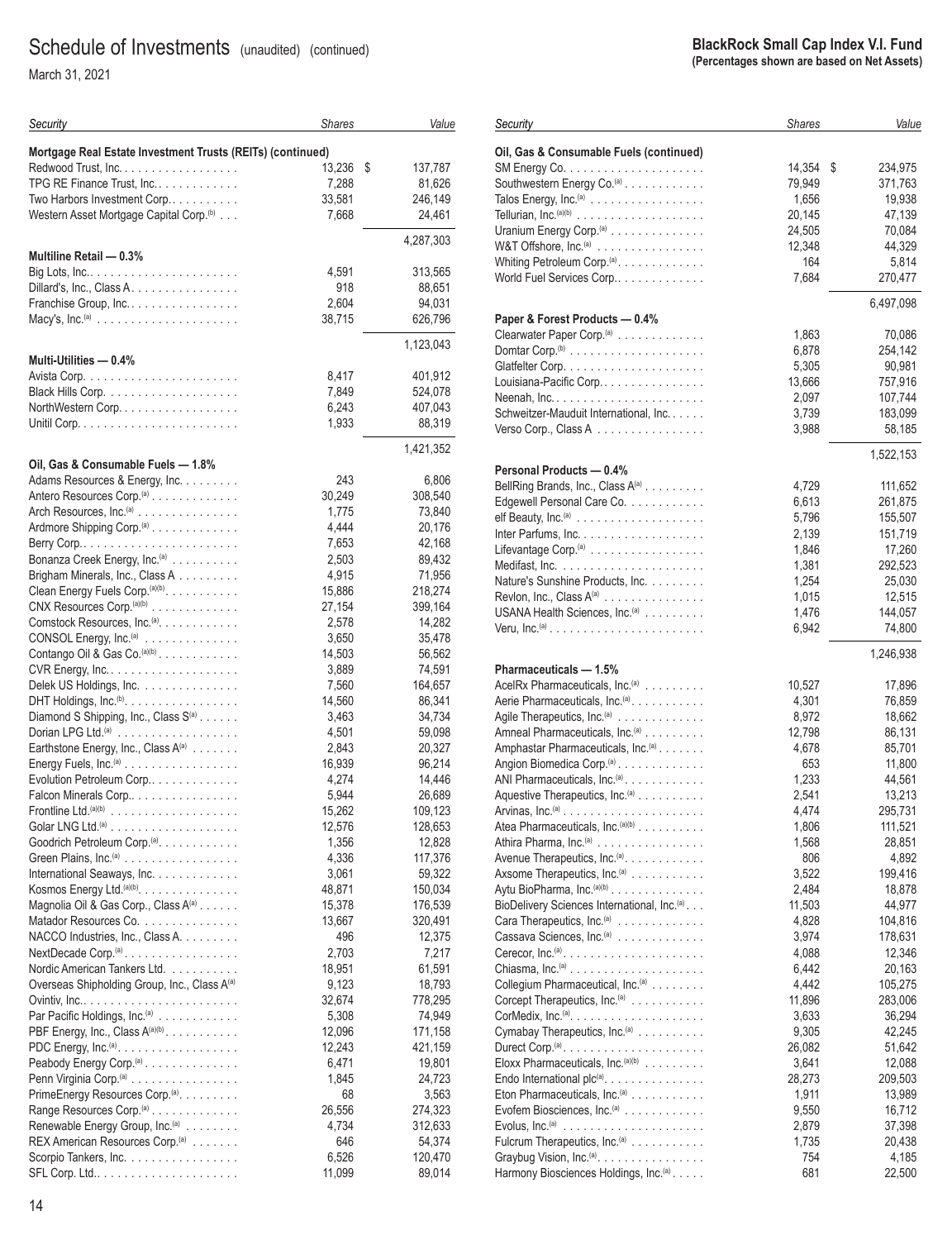March 31, 2021

| Security                                                                                                   | <b>Shares</b>   | Value             |
|------------------------------------------------------------------------------------------------------------|-----------------|-------------------|
| <b>Pharmaceuticals (continued)</b>                                                                         |                 |                   |
| Harrow Health, Inc. (a)(b)                                                                                 | 2,973           | \$<br>20,068      |
|                                                                                                            | 667             | 5,629             |
|                                                                                                            | 7,273           | 86,912            |
| Intra-Cellular Therapies, Inc. $(a)(b)$                                                                    | 8,181           | 277,581           |
| Kala Pharmaceuticals, Inc. <sup>(a)(b)</sup>                                                               | 5,270           | 35,520            |
| Kaleido Biosciences, Inc. <sup>(a)</sup>                                                                   | 1,552           | 12,571            |
| Landos Biopharma, Inc. <sup>(a)</sup>                                                                      | 763             | 7,348             |
|                                                                                                            | 4,271           | 22,551            |
|                                                                                                            | 2,719           | 7,314             |
| Lyra Therapeutics, Inc. <sup>(a)</sup>                                                                     | 594             | 6,884             |
| Marinus Pharmaceuticals, Inc. (a)(b)                                                                       | 3,597           | 55,682            |
| NGM Biopharmaceuticals, Inc. <sup>(a)</sup> .                                                              | 3,250           | 94,478            |
| Ocular Therapeutix, Inc. <sup>(a)</sup>                                                                    | 8,761           | 143,768           |
| Odonate Therapeutics, Inc. <sup>(a)</sup>                                                                  | 1,770           | 6,053             |
| Omeros Corp. <sup>(a)</sup>                                                                                | 7,098           | 126,344           |
|                                                                                                            | 4,175<br>1,621  | 15,406<br>5,284   |
| Osmotica Pharmaceuticals plc(a).<br>Pacira BioSciences, Inc. <sup>(a)</sup> .                              | 5,270           | 369,374           |
| Paratek Pharmaceuticals, Inc. (a)(b)                                                                       | 5,304           | 37,446            |
| Phathom Pharmaceuticals, Inc. <sup>(a)</sup>                                                               | 1,432           | 53,786            |
| Phibro Animal Health Corp., Class A.                                                                       | 2,748           | 67,051            |
| Pliant Therapeutics, Inc. <sup>(a)</sup>                                                                   | 2,932           | 115,316           |
| Prestige Consumer Healthcare, Inc. <sup>(a)</sup>                                                          | 6,119           | 269,726           |
| Provention Bio, $Inc(a)$                                                                                   | 6,527           | 68,501            |
| Recro Pharma, Inc. <sup>(a)</sup>                                                                          | 2,701           | 7,536             |
| Relmada Therapeutics, Inc. <sup>(a)</sup> .                                                                | 1,894           | 66,688            |
| Revance Therapeutics, Inc. <sup>(a)</sup>                                                                  | 7,766           | 217,060           |
| Satsuma Pharmaceuticals, Inc. <sup>(a)</sup>                                                               | 1,227           | 7,252             |
| scPharmaceuticals, Inc. <sup>(a)</sup>                                                                     | 616             | 4,096             |
| SIGA Technologies, Inc. <sup>(a)</sup>                                                                     | 7,071           | 45,961            |
| Strongbridge Biopharma plc(a)                                                                              | 4,835           | 13,345            |
| Supernus Pharmaceuticals, Inc. <sup>(a)(b)</sup> .                                                         | 6,253           | 163,704           |
| Tarsus Pharmaceuticals, Inc.(a)                                                                            | 752             | 24,237            |
| Terns Pharmaceuticals, Inc. <sup>(a)</sup> .<br>Therapeutics MD, $Inc^{(a)} \dots \dots \dots \dots \dots$ | 1,020<br>40,589 | 22,440<br>54,389  |
| Theravance Biopharma, Inc. <sup>(a)</sup>                                                                  | 5,779           | 117,949           |
|                                                                                                            | 3,799           | 20,097            |
| Verrica Pharmaceuticals, Inc. <sup>(a)</sup> .                                                             | 1,714           | 25,967            |
| VYNE Therapeutics, Inc. <sup>(a)</sup> .                                                                   | 4,792           | 32,801            |
| WaVe Life Sciences Ltd. <sup>(a)</sup>                                                                     | 4,322           | 24,246            |
| Xeris Pharmaceuticals, Inc. <sup>(a)</sup>                                                                 | 5,231           | 23,592            |
| Zogenix, $Inc^{(a)} \dots \dots \dots \dots \dots \dots \dots \dots$                                       | 7,167           | 139,900           |
|                                                                                                            |                 |                   |
| Professional Services - 1.5%                                                                               |                 | 5,152,173         |
| Acacia Research Corp. <sup>(a)</sup> .                                                                     | 5,266           | 35,019            |
|                                                                                                            | 3,319           | 16,396            |
|                                                                                                            | 6,331           | 604,231           |
| Barrett Business Services, Inc                                                                             | 891             | 61,354            |
|                                                                                                            | 1,420           | 19,880            |
|                                                                                                            | 6,164           | 201,316           |
| CRA International, Inc.                                                                                    | 841             | 62,772            |
| Exponent, $Inc. \ldots \ldots \ldots \ldots \ldots \ldots \ldots$                                          | 6,385           | 622,218           |
| Forrester Research, Inc. <sup>(a)</sup>                                                                    | 1,475           | 62,658            |
| Franklin Covey Co. <sup>(a)</sup>                                                                          | 1,676           | 47,414            |
| GP Strategies Corp. <sup>(a)</sup> .                                                                       | 1,846           | 32,213            |
| Heidrick & Struggles International, Inc.                                                                   | 2,229           | 79,620            |
| Huron Consulting Group, $Inc^{(a)} \dots \dots \dots$                                                      | 2,848           | 143,482           |
| ICF International, Inc.                                                                                    | 2,213           | 193,416           |
|                                                                                                            | 4,442           | 371,973           |
| Kelly Services, Inc., Class A(a)                                                                           | 17,582<br>4,184 | 674,973<br>93,178 |
|                                                                                                            | 2,465           | 132,124           |
|                                                                                                            | 6,622           | 413,014           |
| ManTech International Corp., Class A(b)                                                                    | 3,361           | 292,239           |
| Mastech Digital, Inc. <sup>(a)</sup> .                                                                     | 525             | 9,245             |

#### **BlackRock Small Cap Index V.I. Fund (Percentages shown are based on Net Assets)** *Shares Value* **Professional Services (continued)** Mistras Group, Inc.(a) ................ 2,325 \$ 26,528 Red Violet, Inc.(a) ................... 813 14,976 Resources Connection, Inc............. TriNet Group, Inc.(a) ................. 5,094 397,128 TrueBlue, Inc.(a) .................... 4,215 92,814 Upwork, Inc.(a) ..................... 11,436 511,990 Willdan Group, Inc.(a) ................ 1,339 54,966 5,323,518 **Real Estate Management & Development — 0.8%** Altisource Portfolio Solutions SA<sup>(a)</sup> ....... 708 6,506 American Realty Investors, Inc.<sup>(a)</sup> ........ 393 3,470 Cushman & Wakefield plc(a) ............ 13,609 222,099 eXp World Holdings, Inc.(a)............. 6,163 280,725 Fathom Holdings, Inc.(a) .............. 624 22,857 Forestar Group, Inc.(a) ................ 2,201 51,239 FRP Holdings, Inc.(a)................. 908 44,692 Kennedy-Wilson Holdings, Inc........... 15,030 303,756 Marcus & Millichap, Inc.(a) ............. 2,781 93,720 Maui Land & Pineapple Co., Inc.<sup>(a)</sup> ....... Newmark Group, Inc., Class A . . . . . . . . . . . . . . . . 18,271 182,801 Rafael Holdings, Inc., Class B<sup>(a)(b)</sup> ....... 1,177 46,986 RE/MAX Holdings, Inc., Class A . . . . . . . . . . . . . . . . 2,229 87,800 Realogy Holdings Corp.(a)(b) ............ 14,128 213,757 Redfin Corp.(a) ..................... 12,378 824,251 RMR Group, Inc. (The), Class A ......... 1,887 77,008 St. Joe Co. (The) ................... 4,023 172,587 Stratus Properties, Inc.(a) .............. 832 25,376 Tejon Ranch Co.(a) .................. 2,793 46,755 Transcontinental Realty Investors, Inc.<sup>(a)</sup> ... 162 162 3,486 2,722,253 ArcBest Corp.(b) .................... 3,177 223,566 Avis Budget Group, Inc.(a) ............. 6,546 474,847 Covenant Logistics Group, Inc., Class A<sup>(a)</sup> . . 1,391 28,641 Daseke, Inc.(a) ..................... 5,427 46,075 Heartland Express, Inc................ 6,002 117,519 Marten Transport Ltd. ................ 7,509 127,428 PAM Transportation Services, Inc.<sup>(a)</sup> ...... 250 250 Saia, Inc.(a) ....................... 3,262 752,152 Universal Logistics Holdings, Inc. ........ 1,108 29,151

*Security*

**Road & Rail — 0.6%**

| Semiconductors & Semiconductor Equipment - 2.9% |        |         |
|-------------------------------------------------|--------|---------|
| Advanced Energy Industries, Inc. <sup>(b)</sup> | 4.695  | 512,553 |
| Alpha & Omega Semiconductor Ltd.(a)             | 2.706  | 88,486  |
| Ambarella, $Inc^{(a)(b)}$                       | 4,153  | 416,920 |
| Amkor Technology, Inc                           | 12,374 | 293,388 |
|                                                 | 2.344  | 57,428  |
| Axcelis Technologies, Inc. <sup>(a)</sup>       | 4.063  | 166.949 |
|                                                 | 5,162  | 60,189  |
| Brooks Automation, Inc. <sup>(b)</sup>          | 9,009  | 735,585 |
|                                                 | 2.732  | 153.402 |
| CMC Materials, Inc.                             | 3,600  | 636,444 |
|                                                 | 5,217  | 218.279 |
| CyberOptics Corp. <sup>(a)</sup> .              | 942    | 24.464  |
|                                                 | 5.326  | 425,228 |
|                                                 | 2,886  | 41,125  |
|                                                 | 9,642  | 434,951 |
|                                                 | 2.022  | 13.527  |
| Ichor Holdings Ltd.(a).                         | 3.294  | 177.217 |
|                                                 | 2,061  | 117,209 |
| Lattice Semiconductor Corp. <sup>(a)</sup>      | 16,862 | 759,127 |

US Xpress Enterprises, Inc., Class A<sup>(a)</sup>..... 2,996 35,203 Werner Enterprises, Inc. .............. 7,385 348,350

2,198,357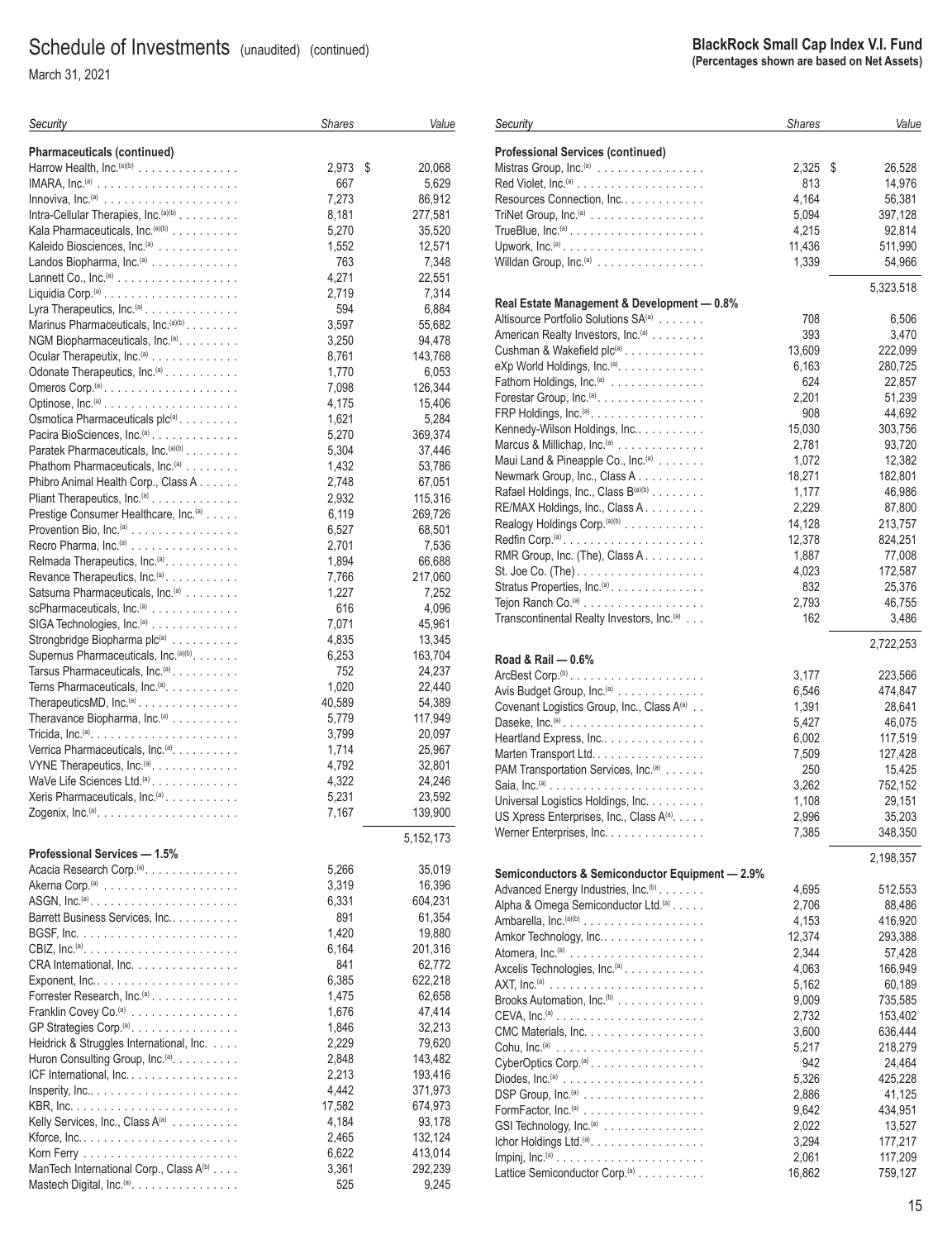March 31, 2021

| Security                                                                         | <b>Shares</b> | Value         |
|----------------------------------------------------------------------------------|---------------|---------------|
| Semiconductors & Semiconductor Equipment (continued)                             |               |               |
| MACOM Technology Solutions Holdings, Inc. <sup>(a)</sup>                         | 6,063         | \$<br>351,775 |
| Maxeon Solar Technologies Ltd.(a).                                               | 1,292         | 40,775        |
|                                                                                  | 8,439         | 287,601       |
| NeoPhotonics Corp. <sup>(a)</sup> .                                              | 6,505         | 77,735        |
|                                                                                  | 672           | 47,107        |
| Onto Innovation, Inc. <sup>(a)</sup>                                             | 5,855         | 384,732       |
| PDF Solutions, Inc. <sup>(a)</sup>                                               | 3,884         | 69,058        |
|                                                                                  | 7,114         | 91,486        |
| Pixelworks, Inc. <sup>(a)</sup>                                                  | 4,865         | 16,103        |
| Power Integrations, Inc.                                                         | 7,291         | 594,071       |
|                                                                                  | 13,971        | 271,596       |
|                                                                                  | 8,038         | 554,622       |
| Silicon Laboratories, Inc. <sup>(a)</sup> .                                      | 5,366         | 756,982       |
| SiTime Corp. <sup>(a)</sup> . $\ldots \ldots \ldots \ldots \ldots \ldots \ldots$ | 1,500         | 147,900       |
| SMART Global Holdings, Inc. <sup>(a)</sup> .                                     | 1,895         | 87,208        |
|                                                                                  | 9,334         | 312,222       |
|                                                                                  | 4,335         | 587,046       |
| Ultra Clean Holdings, Inc. <sup>(a)</sup>                                        | 5,051         | 293,160       |
| Veeco Instruments, Inc. <sup>(a)</sup>                                           | 5,845         | 121,225       |
|                                                                                  |               | 10,424,875    |
| Software - 5.0%                                                                  | 13,240        | 429,506       |
| A10 Networks, Inc. <sup>(a)</sup> .                                              | 7,870         | 75,631        |
| ACI Worldwide, Inc. <sup>(a)</sup>                                               | 14,172        | 539,245       |
|                                                                                  |               |               |
|                                                                                  | 2,296         | 110,116       |
| Alarm.com Holdings, Inc. <sup>(a)</sup>                                          | 5,900         | 509,642       |
| Altair Engineering, Inc., Class A(a)                                             | 5,444         | 340,631       |
| American Software, Inc., Class A                                                 | 3,866         | 80,026        |
| Appfolio, Inc., Class A(a)                                                       | 2,023         | 286,072       |
|                                                                                  | 4,403         | 585,379       |
| Asure Software, Inc. <sup>(a)</sup> .                                            | 1,419         | 10,841        |
| Avaya Holdings Corp. <sup>(a)</sup> .                                            | 10,308        | 288,933       |
| Benefitfocus, Inc. <sup>(a)</sup> .                                              | 3,775         | 52,133        |
|                                                                                  | 6,035         | 428,968       |
|                                                                                  | 6,317         | 684,763       |
| Bottomline Technologies DE, Inc.(a)                                              | 5,467         | 247,382       |
| Box, Inc., Class $A^{(a)}$                                                       | 17,555        | 403,063       |
|                                                                                  | 4,678         | 419,055       |
| ChannelAdvisor Corp. <sup>(a)</sup>                                              | 3,261         | 76,797        |
|                                                                                  | 25,465        | 309,909       |
| Cognyte Software Ltd.(a)                                                         | 7,962         | 221,423       |
| CommVault Systems, Inc.(a)                                                       | 5,260         | 339,270       |
| Cornerstone OnDemand, Inc. <sup>(a)</sup>                                        | 7,633         | 332,646       |
|                                                                                  | 1,475         | 43,748        |
| Digital Turbine, Inc. <sup>(a)</sup>                                             | 10,454        | 840,083       |
| Domo, Inc., Class $B^{(a)}$                                                      | 3,264         | 183,731       |
|                                                                                  | 3,345         | 107,140       |
|                                                                                  | 2,825         | 26,809        |
|                                                                                  | 6,564         | 474,118       |
| GTY Technology Holdings, Inc. <sup>(a)</sup>                                     | 5,830         | 37,254        |
| Intelligent Systems Corp. <sup>(a)</sup>                                         | 978           | 40,010        |
|                                                                                  | 3,709         | 235,336       |
| j2 Global, $Inc^{(a)(b)} \ldots \ldots \ldots \ldots \ldots \ldots$              | 5,384         | 645,326       |
|                                                                                  | 7,674         | 404,727       |
| MicroStrategy, Inc., Class A(a).                                                 | 902           | 612,278       |
|                                                                                  | 7,074         | 284,445       |
| Mitek Systems, Inc. <sup>(a)</sup>                                               | 5,041         | 73,498        |
| Model N, $Inc^{(a)}$                                                             | 4,394         | 154,801       |
|                                                                                  | 1,045         | 50,693        |
|                                                                                  | 3,920         | 96,040        |
| Park City Group, Inc. <sup>(a)(b)</sup>                                          | 1,277         | 7,802         |
| Ping Identity Holding Corp. <sup>(a)</sup>                                       | 4,740         | 103,948       |
| Progress Software Corp                                                           | 5,475         | 241,228       |
| PROS Holdings, Inc. <sup>(a)</sup>                                               | 5,082         | 215,985       |
| Q2 Holdings, Inc. <sup>(a)</sup> .                                               | 6,240         | 625,248       |

| Security                                                                         | <b>Shares</b> | Value        |
|----------------------------------------------------------------------------------|---------------|--------------|
| Software (continued)                                                             |               |              |
| $QAD$ , Inc., Class A                                                            | 1,395         | \$<br>92,879 |
|                                                                                  | 4,195         | 439,552      |
|                                                                                  | 6,412         | 478,399      |
| Rimini Street, Inc. <sup>(a)</sup>                                               | 2,641         | 23,690       |
| Sailpoint Technologies Holdings, Inc. <sup>(a)</sup>                             | 11,007        | 557,394      |
| Sapiens International Corp. NV                                                   | 3,411         | 108,436      |
| SeaChange International, Inc. <sup>(a)</sup>                                     | 3,077         | 4,769        |
| SecureWorks Corp., Class A(a)                                                    | 1,136         | 15,200       |
|                                                                                  | 1,098         | 38,507       |
| Smith Micro Software, Inc. <sup>(a)</sup> .                                      | 4,237         | 23,325       |
| Sprout Social, Inc., Class A(a)(b)                                               | 3,383         | 195,402      |
| SPS Commerce, Inc. <sup>(a)</sup>                                                | 4,422         | 439,149      |
| Sumo Logic, $Inc^{(a)} \dots \dots \dots \dots \dots \dots$                      | 1,780         | 33,571       |
|                                                                                  | 15,149        | 277,530      |
| Synchronoss Technologies, Inc. <sup>(a)</sup>                                    | 5,752         | 20,535       |
|                                                                                  | 2,001         | 75,878       |
| Tenable Holdings, Inc. <sup>(a)</sup>                                            | 8,819         | 319,115      |
| Upland Software, Inc. <sup>(a)(b)</sup> .                                        | 3,346         | 157,898      |
| Varonis Systems, Inc. <sup>(a)</sup> .                                           | 12,588        | 646,268      |
| Verint Systems, Inc. <sup>(a)</sup>                                              | 8,035         | 365,512      |
| Veritone, Inc. <sup>(a)</sup> $\ldots \ldots \ldots \ldots \ldots \ldots$        | 3,263         | 78,247       |
| Viant Technology, Inc., Class A <sup>(a)</sup> .                                 | 1,317         | 69,656       |
| VirnetX Holding Corp                                                             | 8,291         | 46,181       |
|                                                                                  | 4,932         | 435,298      |
| Xperi Holding Corp. <sup>(b)</sup>                                               | 12,824        | 279,178      |
|                                                                                  | 13,171        | 190,716      |
|                                                                                  | 7,316         | 55,236       |
| Zuora, Inc., Class $A^{(a)}$                                                     | 12,994        | 192,311      |
|                                                                                  |               | 17,935,511   |
| Specialty Retail - 3.5%<br>Aaron's Co., Inc. (The)                               | 4,371         | 112,247      |
| Abercrombie & Fitch Co., Class A(a).                                             | 7,849         | 269,299      |
| Academy Sports & Outdoors, Inc. <sup>(a)</sup> .                                 | 3,802         | 102,616      |
| American Eagle Outfitters, Inc. <sup>(b)</sup> .                                 | 18,696        | 546,671      |
| America's Car-Mart, Inc. <sup>(a)</sup>                                          | 761           | 115,954      |
| Asbury Automotive Group, Inc. <sup>(a)</sup> .                                   | 2,381         | 467,866      |
| At Home Group, Inc. <sup>(a)</sup>                                               | 6,559         | 188,243      |
| Bed Bath & Beyond, Inc. <sup>(a)</sup> .                                         | 15,067        | 439,203      |
| Boot Barn Holdings, Inc. <sup>(a)</sup>                                          | 3,624         | 225,811      |
| Buckle, Inc. (The) $\ldots \ldots \ldots \ldots \ldots$                          | 3,695         | 145,140      |
|                                                                                  | 4,728         | 103,070      |
| Camping World Holdings, Inc., Class A                                            | 4,000         | 145,520      |
| Cato Corp. (The), Class $A^{(a)}$ .                                              | 2,160         | 25,920       |
| Chico's FAS, Inc. (a) $\ldots \ldots \ldots \ldots \ldots \ldots$                | 13,756        | 45,532       |
| Children's Place, Inc. (The) <sup>(a)(b)</sup>                                   | 1,746         | 121,696      |
|                                                                                  | 1,157         | 96,933       |
|                                                                                  | 2,008         | 39,056       |
| Container Store Group, Inc. (The)(a).                                            | 3,854         | 64,131       |
| Designer Brands, Inc., Class A(a).                                               | 7,913         | 137,686      |
| Envela Corp. <sup>(a)</sup> . $\ldots \ldots \ldots \ldots \ldots \ldots \ldots$ | 1,027         | 5,156        |
|                                                                                  | 8,759         | 35,211       |
| GameStop Corp., Class A(a)                                                       | 7,091         | 1,346,014    |
|                                                                                  | 1,747         | 82,982       |
| Group 1 Automotive, Inc. <sup>(b)</sup> .                                        | 2,152         | 339,564      |
| GrowGeneration Corp. <sup>(a)(b)</sup>                                           | 5,050         | 250,934      |
|                                                                                  | 4,816         | 113,176      |
| Haverty Furniture Cos., Inc                                                      | 2,098         | 78,025       |
| Hibbett Sports, Inc. <sup>(a)</sup>                                              | 2,052         | 141,362      |
| Lithia Motors, Inc., Class A                                                     | 3,225         | 1,258,040    |
| Lumber Liquidators Holdings, Inc. <sup>(a)</sup> .                               | 3,716         | 93,346       |
|                                                                                  | 2,702         | 133,371      |
| Michaels Cos., Inc. (The) <sup>(a)</sup>                                         | 9,172         | 201,234      |
|                                                                                  | 4,060         | 267,148      |
|                                                                                  | 3,167         | 457,822      |
| National Vision Holdings, Inc. <sup>(a)</sup>                                    | 9,950         | 436,109      |
|                                                                                  |               |              |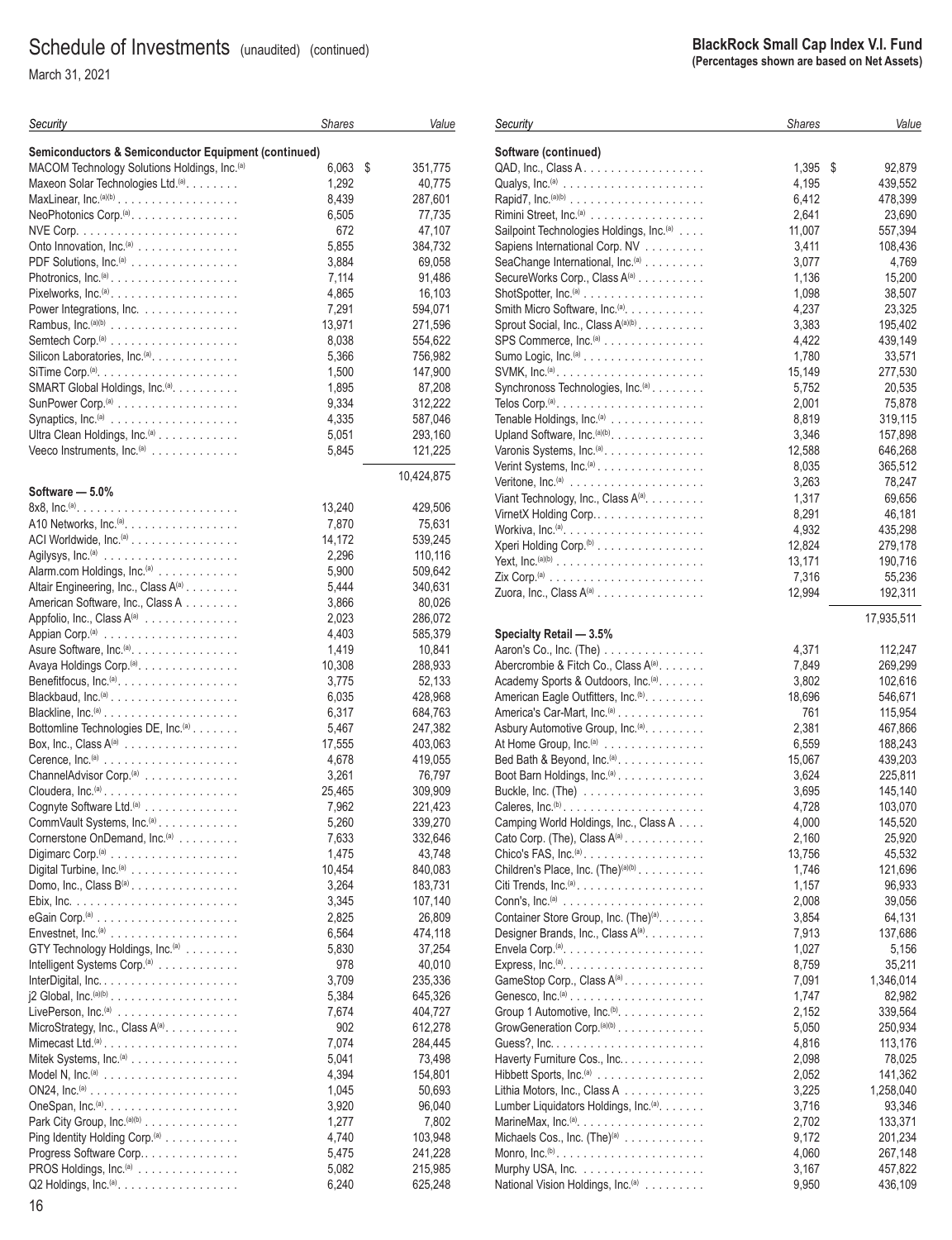March 31, 2021

| Security                                                                 | <b>Shares</b> | Value         |
|--------------------------------------------------------------------------|---------------|---------------|
| <b>Specialty Retail (continued)</b>                                      |               |               |
| ODP Corp. $(The)^{(a)}$                                                  | 6,535         | \$<br>282,900 |
| OneWater Marine, Inc., Class A(a)                                        | 1,285         | 51,349        |
| Rent-A-Center, Inc.                                                      | 6,015         | 346,825       |
|                                                                          | 1,956         | 1,166,950     |
| Sally Beauty Holdings, Inc. <sup>(a)</sup>                               | 13,945        | 280,713       |
| Shoe Carnival, Inc                                                       | 1,138         | 70,419        |
| Signet Jewelers Ltd. <sup>(a)</sup> .                                    | 6,537         | 379,015       |
| Sleep Number Corp. <sup>(a)</sup>                                        | 3,330         | 477,822       |
| Sonic Automotive, Inc., Class A                                          | 2,877         | 142,613       |
| Sportsman's Warehouse Holdings, Inc. <sup>(a)</sup>                      | 5,364         | 92,475        |
| Tilly's, Inc., Class $A^{(a)}$                                           | 2,334         | 26,421        |
| Urban Outfitters, Inc. <sup>(a)</sup>                                    | 8,616         | 320,429       |
|                                                                          | 395           | 73,640        |
|                                                                          | 2,658         | 114,028       |
|                                                                          |               |               |
| Technology Hardware, Storage & Peripherals - 0.3% <sup>(a)</sup>         |               | 12,457,687    |
| 3D Systems Corp.                                                         | 15,125        | 415,030       |
| Avid Technology, Inc.                                                    | 4,169         | 88,008        |
| Corsair Gaming, Inc. <sup>(b)</sup>                                      | 2,926         | 97,407        |
| Diebold Nixdorf, Inc.                                                    | 8,779         | 124,047       |
| Eastman Kodak Co.                                                        | 2,191         | 17,243        |
| Immersion Corp. $\dots \dots \dots \dots \dots \dots \dots$              | 2,073         | 19,859        |
| Intevac, Inc. $\ldots \ldots \ldots \ldots \ldots \ldots \ldots \ldots$  | 2,670         | 19,090        |
|                                                                          |               |               |
|                                                                          | 5,166         | 43,033        |
| Super Micro Computer, Inc.                                               | 5,326         | 208,034       |
| Textiles, Apparel & Luxury Goods - 1.0%                                  |               | 1,031,751     |
|                                                                          | 8,298         | 667,574       |
| Deckers Outdoor Corp. <sup>(a)</sup> .                                   | 3,473         | 1,147,549     |
| Fossil Group, Inc. <sup>(a)</sup>                                        | 5,744         | 71,226        |
| G-III Apparel Group Ltd. <sup>(a)</sup>                                  | 5,543         | 167,066       |
|                                                                          | 6,398         |               |
| Kontoor Brands, Inc                                                      |               | 310,495       |
| Lakeland Industries, Inc. <sup>(a)</sup> .                               | 1,003         | 27,944        |
| Movado Group, Inc.                                                       | 1,734         | 49,332        |
| Oxford Industries, Inc. <sup>(b)</sup>                                   | 2,021         | 176,676       |
| Rocky Brands, Inc                                                        | 943           | 50,978        |
| Steven Madden Ltd                                                        | 10,175        | 379,120       |
| Superior Group of Cos., Inc.                                             | 1,397         | 35,512        |
|                                                                          | 1,745         | 48,092        |
| Vera Bradley, Inc. <sup>(a)</sup>                                        | 3,000         | 30,300        |
| Wolverine World Wide, Inc.                                               | 10,002        | 383,277       |
|                                                                          |               | 3,545,141     |
| Thrifts & Mortgage Finance - 1.7%<br>Axos Financial, Inc. <sup>(a)</sup> | 7,147         | 335,980       |
|                                                                          |               |               |
| Bogota Financial Corp. <sup>(a)</sup> .                                  | 813           | 8,341         |
| Bridgewater Bancshares, Inc. <sup>(a)</sup>                              | 3,082         | 49,774        |
| Capitol Federal Financial, Inc.                                          | 15,957        | 211,351       |
| Columbia Financial, Inc. <sup>(a)</sup>                                  | 5,524         | 96,560        |
| ESSA Bancorp, Inc.                                                       | 1,222         | 19,552        |
|                                                                          | 13,647        | 648,096       |
| Federal Agricultural Mortgage Corp., Class C                             | 1,079         | 108,677       |
| Flagstar Bancorp, Inc.                                                   | 5,943         | 268,029       |
|                                                                          | 493           | 33,130        |
| Greene County Bancorp, Inc                                               | 388           | 9,704         |
| Hingham Institution For Savings (The).                                   | 187           | 53,063        |
| Home Bancorp, Inc.                                                       | 1,018         | 36,699        |
| Home Point Capital, Inc. <sup>(a)</sup>                                  | 965           | 8,975         |
|                                                                          | 2,561         | 112,863       |
| Kearny Financial Corp.                                                   | 9,094         | 109,856       |
| Luther Burbank Corp.                                                     | 2,629         | 31,101        |
| Merchants Bancorp                                                        | 1,064         | 44,624        |
| Meridian Bancorp, Inc.                                                   | 5,532         | 101,899       |
| Meta Financial Group, Inc                                                | 3,795         | 171,951       |

#### **BlackRock Small Cap Index V.I. Fund (Percentages shown are based on Net Assets)** *Shares Value* **Thrifts & Mortgage Finance (continued)** MMA Capital Holdings, Inc.(a) ........... 637 14.530 Mr Cooper Group, Inc.(a) .............. 9,329 324,276 NMI Holdings, Inc., Class A<sup>(a)</sup> .......... Northfield Bancorp, Inc. .............. 5,768 91,827 Northwest Bancshares, Inc. ............ 14,187 205,002 Oconee Federal Financial Corp. ......... 98 2,556 OP Bancorp ...................... 1,864 19,609 PCSB Financial Corp................. 2,088 34,682 PDL Community Bancorp(a) ............ 1,335 14,832 PennyMac Financial Services, Inc.<sup>(b)</sup> . . . . . . . . . . . . . . . 5,165 345,384 Pioneer Bancorp, Inc.(a)............... 1,483 17,277 Premier Financial Corp. .............. 4,636 154,193 Provident Bancorp, Inc................ 2,076 29,894 Provident Financial Holdings, Inc......... 732 12,371 Provident Financial Services, Inc. . . . . . . . . . . . . . 8,676 193,301 Prudential Bancorp, Inc. .............. 351 5,181 Radian Group, Inc................... 23,530 547,073 Riverview Bancorp, Inc. . . . . . . . . . . . . . . Security National Financial Corp., Class A<sup>(a)</sup>. . 841 7,863 Southern Missouri Bancorp, Inc.......... 1,047 41,273 Standard AVB Financial Corp. . . . . . . . . . . . . . . . 404 13,191<br>Sterling Bancorp. Inc. (a) 3 (3) Sterling Bancorp, Inc.(a) ............... 2,419 13,692 Territorial Bancorp, Inc................ 1,110 29,371 Timberland Bancorp, Inc. . . . . . . . . . . . . . . . . 982 27,309 TrustCo Bank Corp. ................. 12,433 91,631 Walker & Dunlop, Inc................. 3,497 359,282 Washington Federal, Inc............... 9,269 285,485 Waterstone Financial, Inc. ............. 2,421 49,437 Western New England Bancorp, Inc. . . . . . . . . . . . . . 2,982 25,138 WSFS Financial Corp. ............... 5,884 292,964 5,967,325 **Tobacco — 0.1%** Turning Point Brands, Inc. ............. 1,518 79,194 Universal Corp. .................... 2,955 174,316 Vector Group Ltd. .................. 17,358 242,144 495,654 **Trading Companies & Distributors — 1.5%** Alta Equipment Group, Inc.(a) ........... 2,288 29,744 Applied Industrial Technologies, Inc. . . . . . . . . . . 4,845 441,719 Beacon Roofing Supply, Inc.(a) .......... 6,809 356,247 Boise Cascade Co. ................. 4,815 288,081 CAI International, Inc. ................ 2,015 91,723 DXP Enterprises, Inc.<sup>(a)</sup>............... EVI Industries, Inc.(a)................. 654 18,816 GATX Corp.(b) ..................... 4,304 399,153 General Finance Corp.(a) .............. 1,474 17,909 GMS, Inc.(a)....................... 5,276 220,273 H&E Equipment Services, Inc. .......... 3,900 148,200 Herc Holdings, Inc.(a) ................ 3,036 307,638 Lawson Products, Inc.(a) .............. 584 30,286 McGrath RentCorp.................. 2,955 238,321 MRC Global, Inc.(a) .................. 9,917 89,550 Nesco Holdings, Inc.<sup>(a)</sup> . . . . . . . . . . . . . . .

NOW, Inc.(a) ...................... 13,557 136,790 Rush Enterprises, Inc., Class A ......... 5,017 249,997 Rush Enterprises, Inc., Class B . . . . . . . . . . . . 853 38,462 SiteOne Landscape Supply, Inc.(a)........ 5,461 932,411 Systemax, Inc. .................... 1,489 61,228

Titan Machinery, Inc.(a) ............... 2,475 63,112 Transcat, Inc.(a) .................... 853 41,865

Veritiv Corp.(a) ..................... 1,816 77,253 WESCO International, Inc.(a) ........... 6,100 527,833

Triton International Ltd. ............... 7,466 410,555

Textainer Group Holdings Ltd.<sup>(a)</sup> . . . . . . . . .

*Security*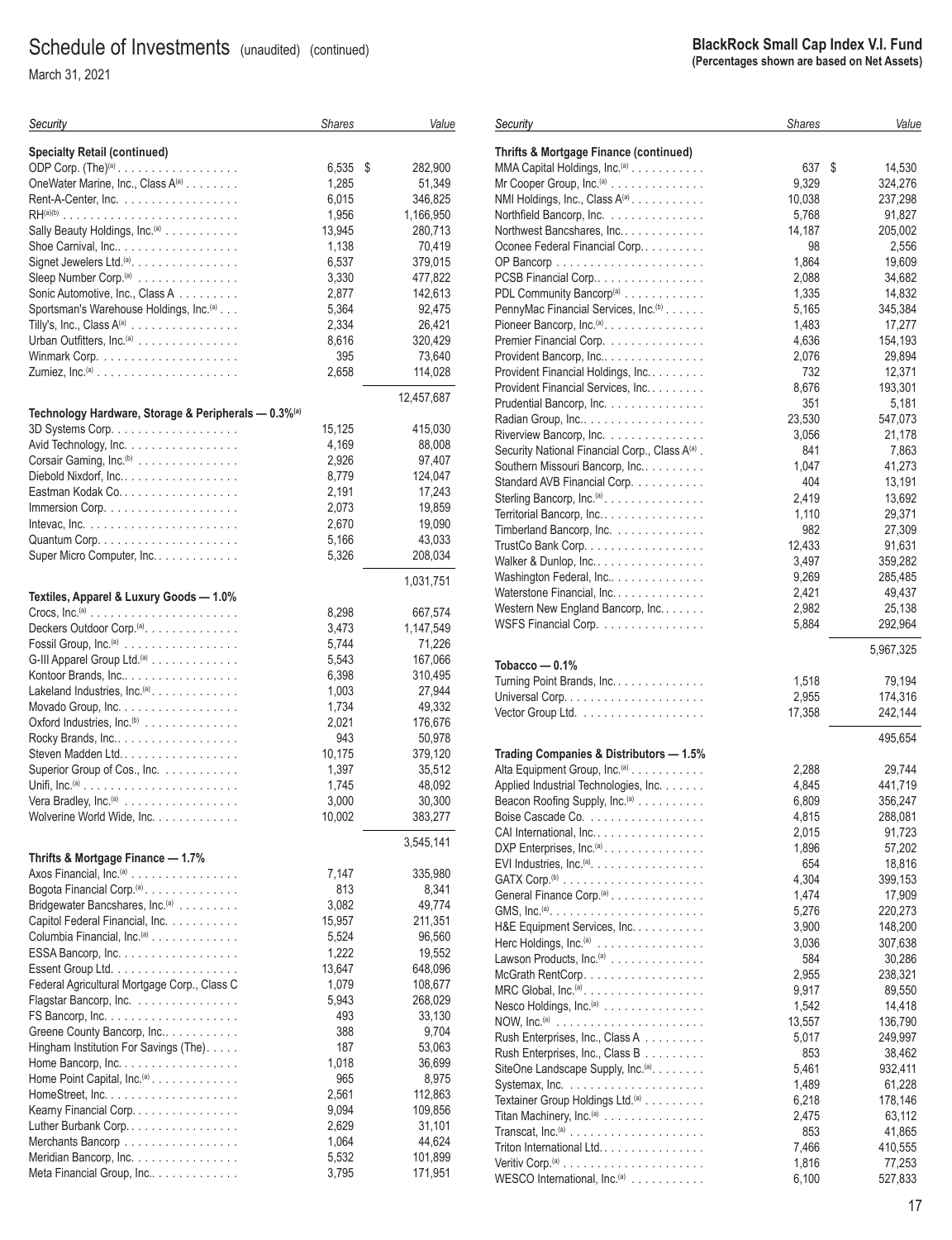March 31, 2021

| Security                                                 | <b>Shares</b> | Value        |
|----------------------------------------------------------|---------------|--------------|
| <b>Trading Companies &amp; Distributors (continued)</b>  |               |              |
| Willis Lease Finance Corp. $(0)$                         | 394           | \$<br>17,123 |
|                                                          |               | 5.484.055    |
| Water Utilities - 0.4%                                   |               |              |
| American States Water Co. <sup>(b)</sup>                 | 4,533         | 342,786      |
| Artesian Resources Corp., Class A                        | 1.099         | 43.279       |
|                                                          | 2,492         | 23,898       |
| California Water Service Group <sup>(b)</sup>            | 6,100         | 343,674      |
| Consolidated Water Co. Ltd., Class D                     | 1,787         | 24,035       |
| Global Water Resources, Inc                              | 1.617         | 26.373       |
| Middlesex Water Co.                                      | 2,167         | 171,236      |
| Pure Cycle Corp. $(a)(b)$ .                              | 2,648         | 35,536       |
|                                                          | 3,182         | 200,434      |
| York Water Co. $(The)$                                   | 1,710         | 83,739       |
|                                                          |               | 1.294.990    |
| Wireless Telecommunication Services - 0.1%               |               |              |
| Boingo Wireless, Inc. <sup>(a)</sup>                     | 5,670         | 79,777       |
|                                                          | 7,126         | 68,837       |
| Shenandoah Telecommunications Co                         | 5.984         | 292,079      |
| Spok Holdings, Inc. $\ldots \ldots \ldots \ldots \ldots$ | 2,466         | 25,868       |
|                                                          |               | 466,561      |
| Total Common Stocks - 98.7%                              |               |              |
|                                                          |               | 350,778,916  |
|                                                          |               |              |
| <b>Investment Companies - 0.0%</b>                       |               |              |

| Security                                         | <b>Shares</b> |      | Value          |
|--------------------------------------------------|---------------|------|----------------|
| Rights $-0.0%$                                   |               |      |                |
| Biotechnology - 0.0%(a)(d)                       |               |      |                |
| Contra Aduro Biotech I, CVR                      | 1,703         | - \$ | 5,109          |
| Oncternal Therapeutics, Inc., CVR                | 105           |      | 215            |
|                                                  |               |      | 5,324          |
| Total Rights - 0.0%                              |               |      |                |
|                                                  |               |      | 5,324          |
| Total Long-Term Investments - 98.7%              |               |      |                |
|                                                  |               |      | 350,784,240    |
| <b>Short-Term Securities - 8.7% (e)*</b>         |               |      |                |
| BlackRock Liquidity Funds, T-Fund, Institutional |               |      |                |
|                                                  | 4,350,590     |      | 4,350,590      |
| SL Liquidity Series, LLC, Money Market Series,   |               |      |                |
|                                                  | 26,560,892    |      | 26,568,860     |
| Total Short-Term Securities - 8.7%               |               |      |                |
|                                                  |               |      | 30,919,450     |
| Total Investments - 107.4%                       |               |      |                |
|                                                  |               |      | 381,703,690    |
| Liabilities in Excess of Other Assets $-$ (7.4)% |               |      | (26, 376, 860) |
|                                                  |               | \$   | 355,326,830    |

| Ferroglobe Representation & Warranty                       |        |  |
|------------------------------------------------------------|--------|--|
| Insurance Trust - Beneficial Interest Units <sup>(d)</sup> | 10.979 |  |
| Total Investment Companies - 0.0%                          |        |  |

(a) Non-income producing security.

<sup>(b)</sup> All or a portion of this security is on loan.<br><sup>(c)</sup> Security exempt from registration pursuant to Rule 144A under the Securities Act of 1933, as amended. These securities may be resold in transactions exempt from reg institutional investors.

 $<sup>(d)</sup>$  Security is valued using significant unobservable inputs and is classified as Level 3 in the fair value hierarchy.</sup>

(e) Annualized 7-day yield as of period end.

 $(6)$  All or a portion of this security was purchased with the cash collateral from loaned securities.

Investments in issuers considered to be affiliate(s) of the Fund during the period ended March 31, 2021 for purposes of Section 2(a)(3) of the Investment Company Act of 1940, as amended, were as follows:

|                                                                                                                         |              |              |                          |                                  |                          |                  |               |                       | Capital Gain                 |
|-------------------------------------------------------------------------------------------------------------------------|--------------|--------------|--------------------------|----------------------------------|--------------------------|------------------|---------------|-----------------------|------------------------------|
|                                                                                                                         |              |              |                          | Net                              | Change in<br>Unrealized  |                  | <b>Shares</b> |                       | <b>Distributions</b><br>from |
|                                                                                                                         | Value at     | Purchases at | Proceeds from            | Realized                         | Appreciation             | Value at         | Held at       |                       | Underlying                   |
| Affiliated Issuer                                                                                                       | 12/31/20     | Cost         | Sale                     | Gain (Loss)                      | (Depreciation)           | 03/31/21         | 03/31/21      | Income                | Funds                        |
| <b>BlackRock Liquidity Funds,</b><br>T-Fund, Institutional Class <sup>(a)</sup> . \$<br>SL Liquidity Series, LLC, Money | 3.838.753 \$ | 511.837 \$   | $\overline{\phantom{0}}$ | - \$<br>$\overline{\phantom{m}}$ | $\overline{\phantom{0}}$ | 4.350.590<br>S   | 4.350.590 \$  | 156 \$                |                              |
| Market Series <sup>(a)</sup>                                                                                            | 26.267.552   | 301,111      |                          | 2,041                            | (1, 844)                 | 26,568,860       | 26.560.892    | 33.958 <sup>(b)</sup> |                              |
|                                                                                                                         |              |              |                          | 2,041<br>- \$                    | (1, 844)                 | 30.919.450<br>-S |               | $34,114$ \$           |                              |

(a) Represents net amount purchased (sold).

(b) All or a portion represents securities lending income earned from the reinvestment of cash collateral from loaned securities, net of fees and collateral investment expenses, and other payments to and from borrowers of securities.

— —

For Fund compliance purposes, the Fund's industry classifications refer to one or more of the industry sub-classifications used by one or more widely recognized market indexes or rating group indexes, and/or as defined by the investment adviser. These definitions may not apply for purposes of this report, which may combine such industry sub-classifications for reporting ease.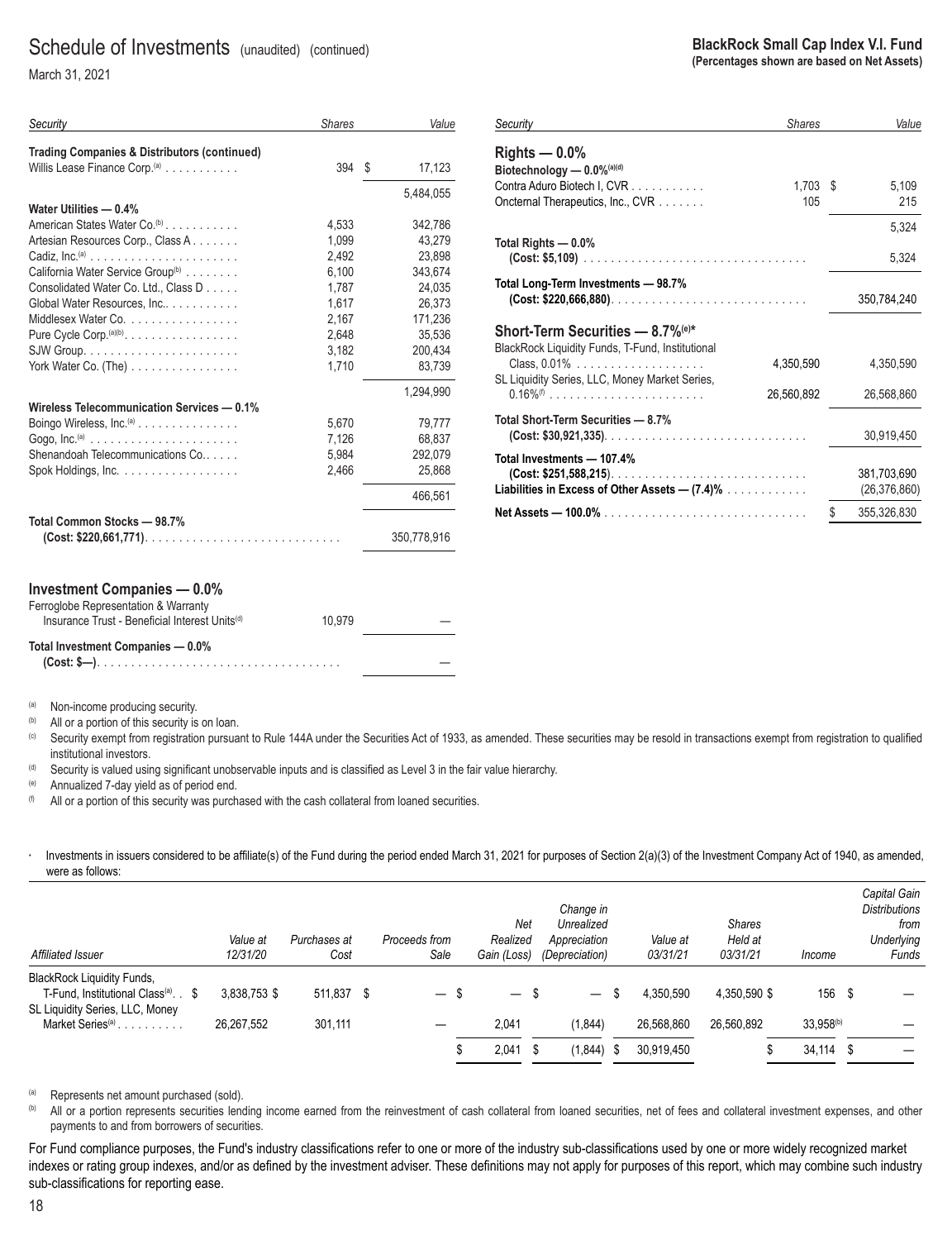### **Derivative Financial Instruments Outstanding as of Period End**

#### **Futures Contracts**

| Description    | Number of<br>Contracts | Expiration<br>Date | Notional<br>Amount (000) | Value/<br>Unrealized<br>Appreciation<br>(Depreciation) |  |
|----------------|------------------------|--------------------|--------------------------|--------------------------------------------------------|--|
| Long Contracts | 47                     | 06/18/21           | 5.223                    | (251, 925)                                             |  |

# Glossary of Terms Used in this Report

### **Portfolio Abbreviations**

CVR Contingent Value Rights REIT Real Estate Investment Trust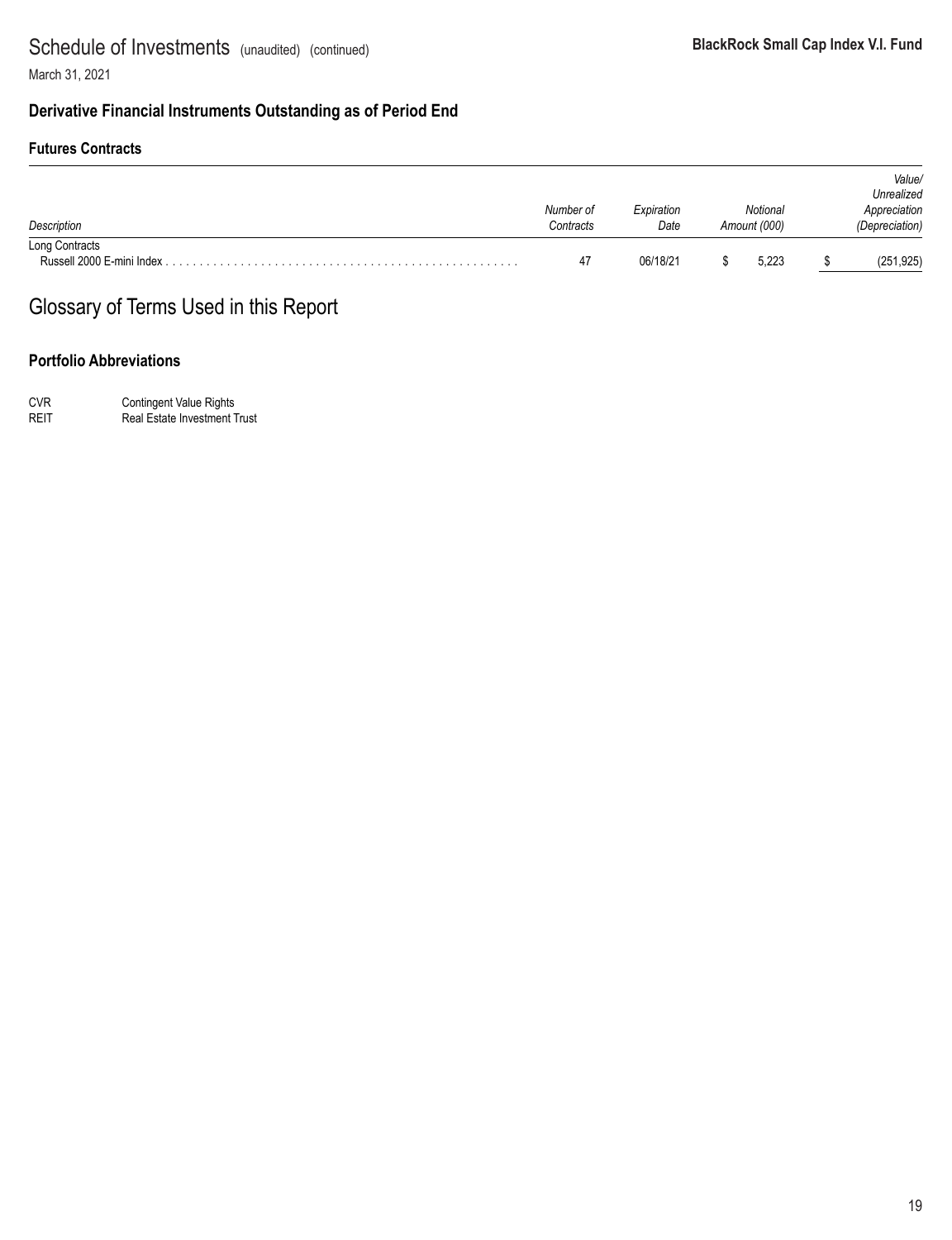March 31, 2021

#### **Fair Value Hierarchy as of Period End**

Various inputs are used in determining the fair value of financial instruments. These inputs to valuation techniques are categorized into a fair value hierarchy consisting of three broad levels for financial reporting purposes as follows:

- Level 1 Unadjusted price quotations in active markets/exchanges for identical assets or liabilities that the Fund has the ability to access;
- Level 2 Other observable inputs (including, but not limited to, quoted prices for similar assets or liabilities in markets that are active, quoted prices for identical or similar assets or liabilities in markets that are not active, inputs other than quoted prices that are observable for the assets or liabilities (such as interest rates, yield curves, volatilities, prepayment speeds, loss severities, credit risks and default rates) or other market-corroborated inputs); and
- Level 3 Unobservable inputs based on the best information available in the circumstances, to the extent observable inputs are not available (including the BlackRock Global Valuation Methodologies Committee's (the "Global Valuation Committee's") assumptions used in determining the fair value of financial instruments).

The hierarchy gives the highest priority to unadjusted quoted prices in active markets for identical assets or liabilities (Level 1 measurements) and the lowest priority to unobservable inputs (Level 3 measurements). Accordingly, the degree of judgment exercised in determining fair value is greatest for instruments categorized in Level 3. The inputs used to measure fair value may fall into different levels of the fair value hierarchy. In such cases, for disclosure purposes, the fair value hierarchy classification is determined based on the lowest level input that is significant to the fair value measurement in its entirety. Investments classified within Level 3 have significant unobservable inputs used by the Global Valuation Committee in determining the price for Fair Valued Investments. Level 3 investments include equity or debt issued by privately held companies or funds. There may not be a secondary market, and/or there are a limited number of investors. The categorization of a value determined for financial instruments is based on the pricing transparency of the financial instruments and is not necessarily an indication of the risks associated with investing in those securities. For information about the Fund's policy regarding valuation of financial instruments, refer to its most recent financial statements.

Certain investments of the Fund were fair valued using net asset value ("NAV") per share as no quoted market value is available and therefore have been excluded from the fair value hierarchy.

The following table summarizes the Fund's investments categorized in the fair value hierarchy. The breakdown of the Fund's investments into major categories is disclosed in the Schedule of Investments above.

|                                                | Level 1    | Level <sub>2</sub> | Level 3 | Total           |
|------------------------------------------------|------------|--------------------|---------|-----------------|
| Assets:                                        |            |                    |         |                 |
| Investments:                                   |            |                    |         |                 |
| Long-Term Investments:                         |            |                    |         |                 |
| Common Stocks:                                 |            |                    |         |                 |
|                                                | 3.008.257  | \$                 | \$      | \$<br>3.008.257 |
|                                                | 1.118.550  |                    |         | 1.118.550       |
|                                                | 1,387,545  |                    |         | 1,387,545       |
|                                                | 4,903,468  |                    |         | 4,903,468       |
|                                                | 456,551    |                    |         | 456,551         |
|                                                | 30,176,123 |                    |         | 30,176,123      |
|                                                | 970,166    |                    |         | 970.166         |
|                                                | 34,886,597 |                    |         | 34,886,597      |
|                                                | 6.032.133  |                    |         | 6,032,133       |
|                                                | 5,360,326  |                    |         | 5,360,326       |
|                                                | 6,148,252  |                    |         | 6,148,252       |
|                                                | 6,591,786  |                    |         | 6,591,786       |
|                                                | 2,399,598  |                    |         | 2,399,598       |
|                                                | 5,484,038  |                    |         | 5,484,038       |
|                                                | 665,591    |                    |         | 665.591         |
|                                                | 2,352,736  |                    |         | 2,352,736       |
|                                                | 766,959    |                    |         | 766.959         |
| Distributors.                                  | 293,874    |                    |         | 293.874         |
| Diversified Consumer Services                  | 1,657,388  |                    |         | 1.657.388       |
|                                                | 581.812    |                    |         | 581.812         |
|                                                | 2.424.209  |                    |         | 2.424.209       |
|                                                | 2,061,129  |                    |         | 2,061,129       |
|                                                | 5.837.970  |                    |         | 5,837,970       |
| Electronic Equipment, Instruments & Components | 7,339,798  |                    |         | 7.339.798       |
|                                                | 2,633,961  |                    |         | 2,633,961       |
|                                                | 1,401,192  |                    |         | 1.401.192       |